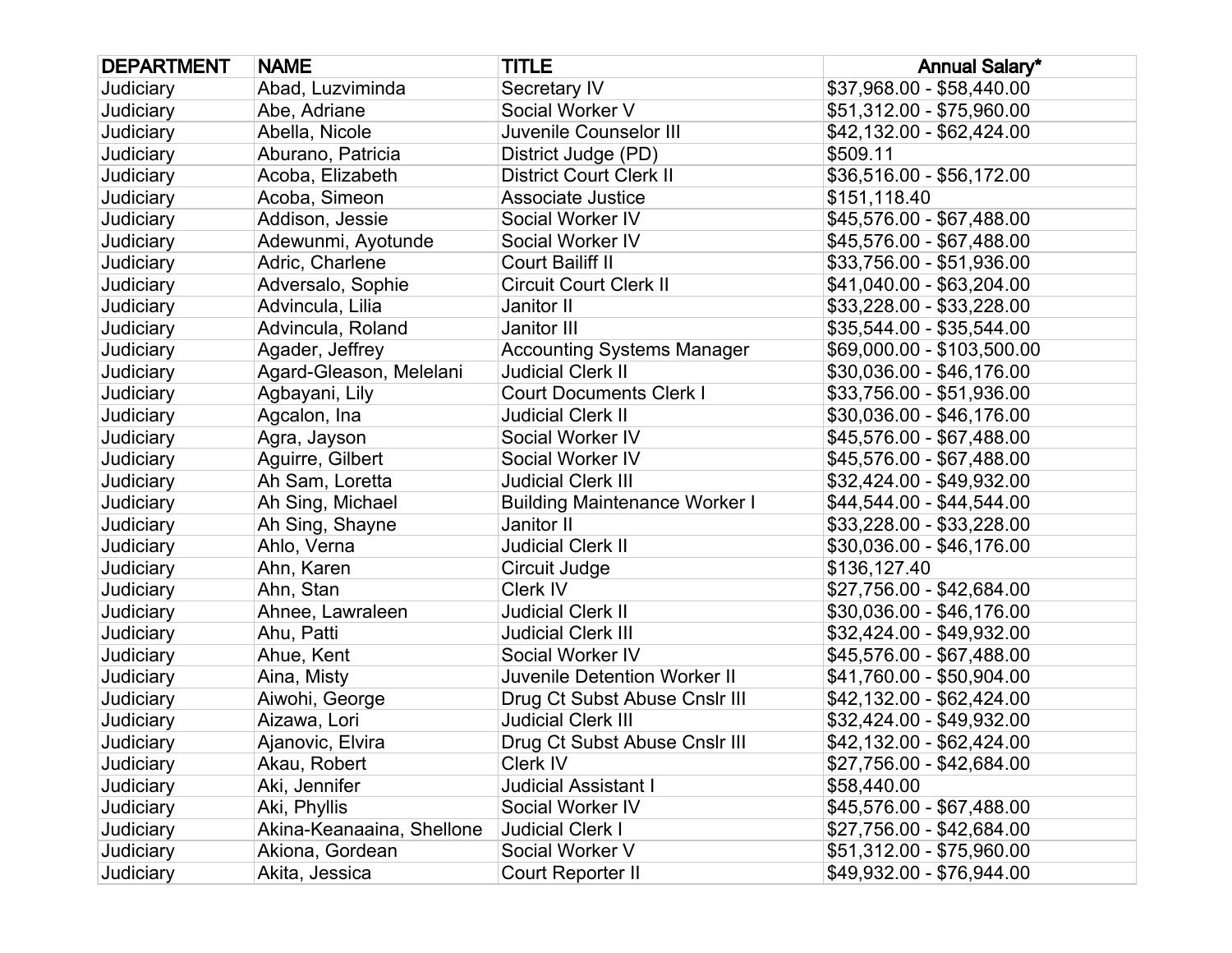| <b>DEPARTMENT</b> | <b>NAME</b>                                 | <b>TITLE</b>                     | <b>Annual Salary*</b>     |
|-------------------|---------------------------------------------|----------------------------------|---------------------------|
| Judiciary         | Akiyama, Patricia Ann                       | Clerk III                        | \$25,668.00 - \$39,480.00 |
| Judiciary         | Akiyoshi, Shirley                           | <b>Accountant III</b>            | \$42,132.00 - \$62,424.00 |
| Judiciary         | Akutagawa, Ardath                           | Secretary II                     | \$32,424.00 - \$49,932.00 |
| Judiciary         | Akutagawa, Raine                            | <b>Driver Educ Asst I</b>        | \$33,756.00 - \$51,936.00 |
| Judiciary         | Alagao, Erlinda                             | <b>Court Documents Clerk III</b> | \$39,480.00 - \$60,744.00 |
| Judiciary         | Alambatin, Lilia                            | Pre Audit Clerk II               | \$31,212.00 - \$48,048.00 |
| Judiciary         | Albano, Heather                             | Clerk IV                         | \$27,756.00 - \$42,684.00 |
| Judiciary         | Albano, Rosemarie                           | Social Worker IV                 | \$45,576.00 - \$67,488.00 |
| Judiciary         | Alcoran, Tracy                              | Social Worker IV                 | \$45,576.00 - \$67,488.00 |
| Judiciary         | Alfiche-Lowndes, Hualynne                   | Clerk III                        | \$25,668.00 - \$39,480.00 |
| Judiciary         | Alisna, Perry                               | Groundskeeper I                  | \$33,228.00 - \$33,228.00 |
| Judiciary         | Allagonez, Alicia                           | <b>Circuit Court Clerk II</b>    | \$41,040.00 - \$63,204.00 |
| Judiciary         | Allosada, Alice                             | <b>Judicial Clerk II</b>         | \$30,036.00 - \$46,176.00 |
| Judiciary         | Alm, Steven                                 | Circuit Judge                    | \$136,127.40              |
| Judiciary         | Almeida, Faye                               | <b>Account Clerk IV</b>          | \$31,212.00 - \$48,048.00 |
| Judiciary         | Alota, Nancy                                | <b>Judicial Assistant I</b>      | \$65,784.00               |
| Judiciary         | Aluag Endo, Stacey Christine Law Clerk      |                                  | \$55,500.00               |
| Judiciary         | Aludino, Allen                              | Juvenile Detention Officer       | \$45,108.00 - \$55,320.00 |
| Judiciary         | Alvaro, Lisa                                | <b>Judicial Clerk II</b>         | \$30,036.00 - \$46,176.00 |
| Judiciary         | Amby, Gerald                                | Clerk III                        | \$25,668.00 - \$39,480.00 |
| Judiciary         | Amico, Joseph                               | Social Worker IV                 | \$45,576.00 - \$67,488.00 |
| Judiciary         | Amimoto, Alton                              | Social Worker VI                 | \$55,500.00 - \$82,128.00 |
| Judiciary         | Amimoto, Garrett                            | Research Statistician V          | \$51,312.00 - \$75,960.00 |
| Judiciary         | Amor, Kenneth                               | Janitor II                       | \$33,228.00 - \$33,228.00 |
| Judiciary         | Amor, Redentor                              | Groundskeeper I                  | \$33,228.00 - \$33,228.00 |
| Judiciary         | Anaya, Charlene                             | Program Specialist II            | \$51,312.00 - \$75,960.00 |
| Judiciary         | Anaya, Nieves                               | <b>Court Documents Clerk III</b> | \$39,480.00 - \$60,744.00 |
| Judiciary         | Andaya, Mary                                | Social Worker IV                 | \$45,576.00 - \$67,488.00 |
| Judiciary         | Anderson, Rowena                            | <b>Judicial Clerk I</b>          | \$27,756.00 - \$42,684.00 |
| Judiciary         | Anderson-Hernandez, Brook Court Reporter II |                                  | \$49,932.00 - \$76,944.00 |
| Judiciary         | Andrade, Edward                             | Groundskeeper II                 | \$35,544.00 - \$35,544.00 |
| Judiciary         | Andrade, Jacquelyn                          | Janitor II                       | \$33,228.00 - \$33,228.00 |
| Judiciary         | Andres, John Raymond                        | Law Clerk                        | \$53,352.00               |
| Judiciary         | Andrews, Douglas                            | Social Worker IV                 | \$45,576.00 - \$67,488.00 |
| Judiciary         | Anguay, Mary-Alice                          | <b>Judicial Assistant I</b>      | \$56,172.00               |
| Judiciary         | Antarais, Cedric                            | Social Service Assistant IV      | \$28,836.00 - \$44,412.00 |
| Judiciary         | Antida, Pamela                              | <b>Judicial Clerk III</b>        | \$32,424.00 - \$49,932.00 |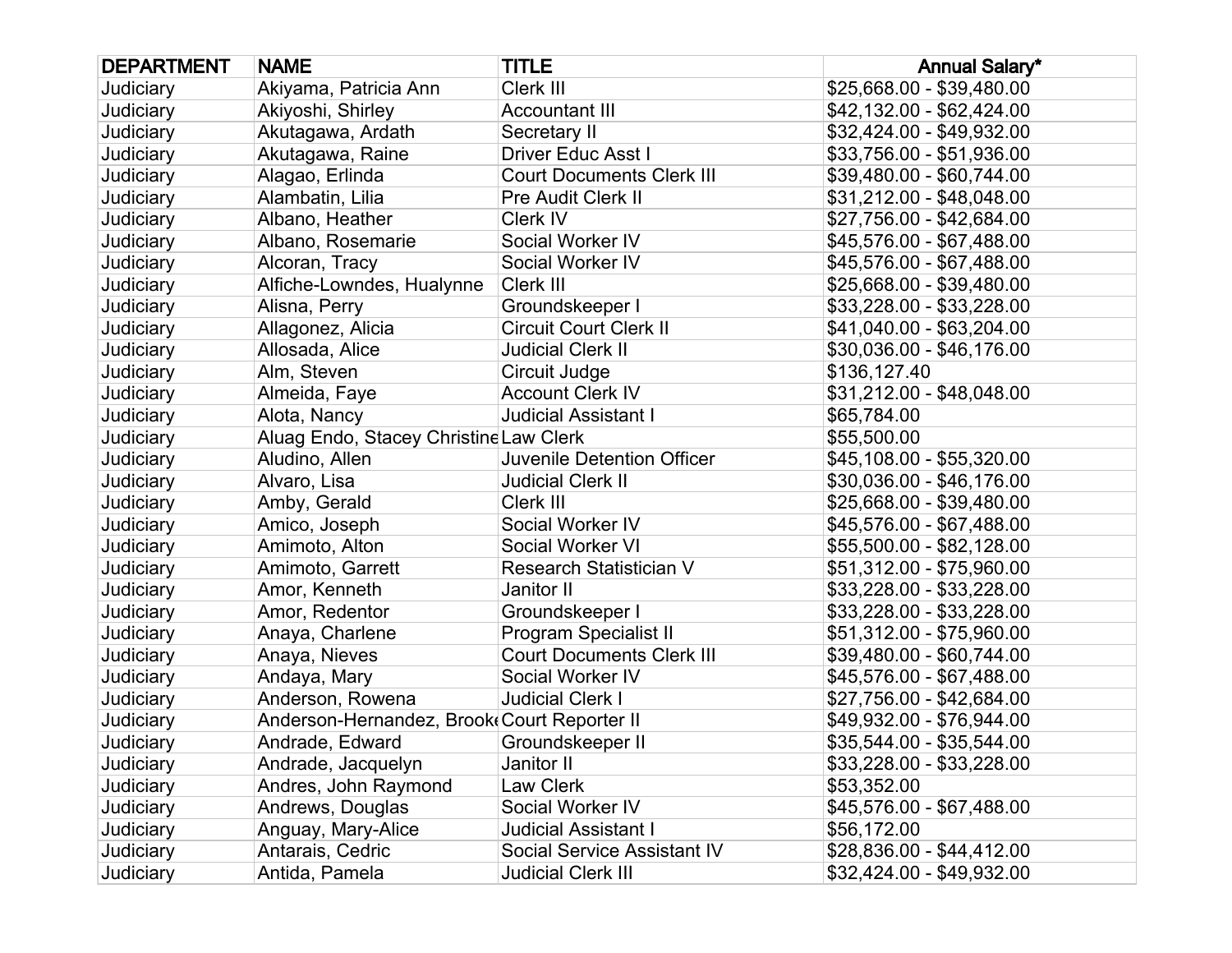| <b>DEPARTMENT</b> | <b>NAME</b>           | <b>TITLE</b>                       | <b>Annual Salary*</b>      |
|-------------------|-----------------------|------------------------------------|----------------------------|
| Judiciary         | Apo, Anne             | <b>District Court Clerk I</b>      | \$33,756.00 - \$51,936.00  |
| Judiciary         | Apo, Jan              | District Judge (PD)                | \$509.11                   |
| Judiciary         | Arai, Renee           | <b>District Court Clerk II</b>     | \$36,516.00 - \$56,172.00  |
| Judiciary         | Arakaki, Glenn        | Clerk IV                           | \$27,756.00 - \$42,684.00  |
| Judiciary         | Arakawa, Melvin       | <b>Chief Court Administrator I</b> | \$79,848.00 - \$119,772.00 |
| Judiciary         | Arakawa, Winona       | <b>District Court Clerk II</b>     | \$36,516.00 - \$56,172.00  |
| Judiciary         | Aranaydo, Marilyn     | <b>Judicial Clerk IV</b>           | \$35,064.00 - \$54,012.00  |
| Judiciary         | Aranio, Jodi          | <b>Judicial Clerk II</b>           | \$30,036.00 - \$46,176.00  |
| Judiciary         | Aranio, Regina        | <b>Judicial Clerk III</b>          | \$32,424.00 - \$49,932.00  |
| Judiciary         | Araw, Julie           | <b>Judicial Clerk II</b>           | \$30,036.00 - \$46,176.00  |
| Judiciary         | Arcibal, Viola        | <b>Circuit Court Clerk II</b>      | \$41,040.00 - \$63,204.00  |
| Judiciary         | Armstrong, Joshua     | Drug Ct Subst Abuse Cnslr II       | \$38,988.00 - \$57,708.00  |
| Judiciary         | Arrieta, Belinda      | <b>Judicial Clerk III</b>          | \$32,424.00 - \$49,932.00  |
| Judiciary         | Arrisgado, Pedric     | Law Clerk                          | \$53,352.00                |
| Judiciary         | Arroyo, Constance     | <b>Judicial Clerk III</b>          | \$32,424.00 - \$49,932.00  |
| Judiciary         | Arroyo, Luis          | Janitor II                         | \$33,228.00 - \$33,228.00  |
| Judiciary         | Aruga, Denise         | Social Worker V                    | \$51,312.00 - \$75,960.00  |
| Judiciary         | Arzadon, Karen        | Social Worker IV                   | \$45,576.00 - \$67,488.00  |
| Judiciary         | Asaeda, Warren        | Social Worker IV                   | \$45,576.00 - \$67,488.00  |
| Judiciary         | Asakura, Jill         | <b>Accountant III</b>              | \$42,132.00 - \$62,424.00  |
| Judiciary         | Asao, Kezia           | Clerk III                          | \$25,668.00 - \$39,480.00  |
| Judiciary         | Asato, Blake          | Juvenile Detention Worker I        | \$38,604.00 - \$46,932.00  |
| Judiciary         | Asato, Joyce          | <b>Pre Audit Clerk III</b>         | \$33,756.00 - \$51,936.00  |
| Judiciary         | Asato, Keauhou        | Law Clerk                          | \$53,352.00                |
| Judiciary         | Asato, Wendy          | Social Worker IV                   | \$45,576.00 - \$67,488.00  |
| Judiciary         | Aspera, Odetta        | <b>Judicial Clerk V</b>            | \$37,968.00 - \$58,440.00  |
| Judiciary         | Atiburcio, Jaye       | <b>Judicial Assistant II</b>       | \$60,744.00                |
| Judiciary         | Atuatasi-Pouono, Filo | <b>Judicial Clerk II</b>           | \$30,036.00 - \$46,176.00  |
| Judiciary         | August, Joel          | Circuit Judge                      | \$136,127.40               |
| Judiciary         | Aulava, Matelina      | Social Worker IV                   | \$45,576.00 - \$67,488.00  |
| Judiciary         | Auna, Aley            | District Judge                     | \$128,295.60               |
| Judiciary         | Aurello, Joann        | Secretary III                      | \$35,064.00 - \$54,012.00  |
| Judiciary         | Austria, Elizabeth    | Clerk III                          | \$25,668.00 - \$39,480.00  |
| Judiciary         | Auvaa, Punavaioleola  | Social Worker IV                   | \$45,576.00 - \$67,488.00  |
| Judiciary         | Avila, Bronson        | Law Clerk                          | \$53,352.00                |
| Judiciary         | Awong, Jennifer       | Law Clerk                          | \$53,352.00                |
| Judiciary         | Ayabe, Bert           | Circuit Judge                      | \$136,127.40               |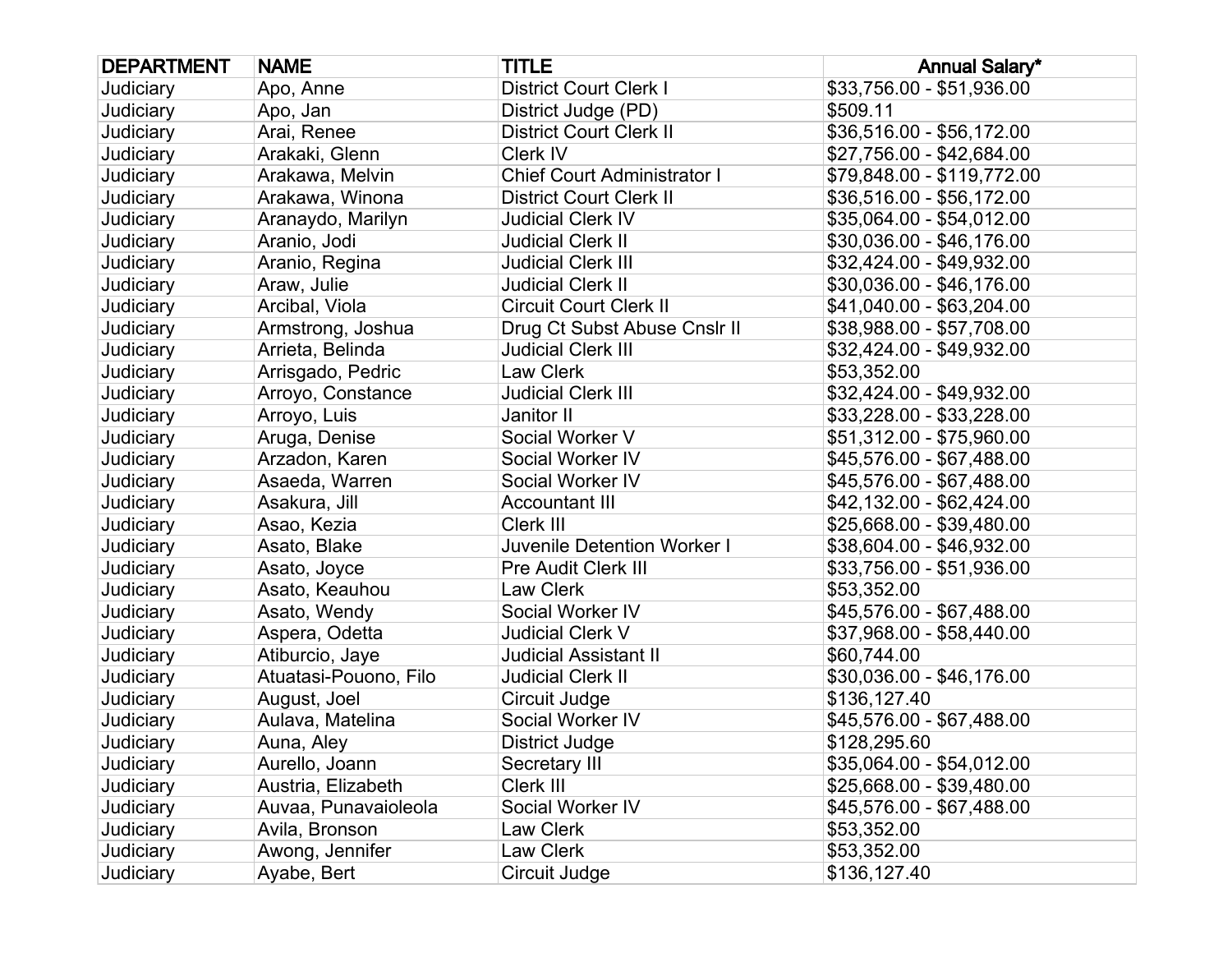| <b>DEPARTMENT</b> | <b>NAME</b>          | <b>TITLE</b>                        | <b>Annual Salary*</b>     |
|-------------------|----------------------|-------------------------------------|---------------------------|
| Judiciary         | Ayala, Susan         | Social Worker V                     | \$51,312.00 - \$75,960.00 |
| Judiciary         | Azebu, Karen         | <b>Driver Educ Asst II</b>          | \$36,516.00 - \$56,172.00 |
| Judiciary         | Baclig, Grace        | <b>Account Clerk V</b>              | \$33,756.00 - \$51,936.00 |
| Judiciary         | Baker, Stephanie     | <b>Judicial Clerk II</b>            | \$30,036.00 - \$46,176.00 |
| Judiciary         | Balaan, Remy         | Secretary II                        | \$32,424.00 - \$49,932.00 |
| Judiciary         | Balcita, Chavela     | <b>Circuit Court Clerk II</b>       | \$41,040.00 - \$63,204.00 |
| Judiciary         | Balcita, Evelyn      | <b>Circuit Court Clerk II</b>       | \$41,040.00 - \$63,204.00 |
| Judiciary         | Ballesteros, Milani  | Court Reporter II                   | \$49,932.00 - \$76,944.00 |
| Judiciary         | Balleza, Shelley     | Social Worker IV                    | \$45,576.00 - \$67,488.00 |
| Judiciary         | Barayuga, Andrea     | Driver Educ Asst I                  | \$33,756.00 - \$51,936.00 |
| Judiciary         | Barbosa, Joselin     | <b>Judicial Clerk II</b>            | \$30,036.00 - \$46,176.00 |
| Judiciary         | Barcenas, Leaann     | <b>DUI Clerk</b>                    | \$31,212.00               |
| Judiciary         | Barreno, Eileen      | <b>Judicial Clerk II</b>            | \$30,036.00 - \$46,176.00 |
| Judiciary         | Barreno, Kleer       | Groundskeeper I                     | \$33,228.00 - \$33,228.00 |
| Judiciary         | Bartholomew, Anthony | <b>District Judge</b>               | \$128,295.60              |
| Judiciary         | Basilio, Judy        | <b>Judicial Clerk II</b>            | \$30,036.00 - \$46,176.00 |
| Judiciary         | Basilio, Romualdo    | Janitor II                          | \$33,228.00 - \$33,228.00 |
| Judiciary         | Bassis, Nicholas     | <b>Judicial Clerk II</b>            | \$30,036.00 - \$46,176.00 |
| Judiciary         | Baybayan, Ronald     | Social Worker IV                    | \$45,576.00 - \$67,488.00 |
| Judiciary         | Bayudan, Paulino     | Groundskeeper I                     | \$33,228.00 - \$33,228.00 |
| Judiciary         | Beard, Carol         | Social Worker IV                    | \$45,576.00 - \$67,488.00 |
| Judiciary         | Belcher, Thomas      | <b>IT Support Technician III</b>    | \$36,516.00 - \$56,172.00 |
| Judiciary         | Belleau, Will        | Social Worker IV                    | \$45,576.00 - \$67,488.00 |
| Judiciary         | Bell-Ka'aihue, Jamie | Social Worker IV                    | \$45,576.00 - \$67,488.00 |
| Judiciary         | Belluche, Robert     | Cook II                             | \$41,592.00 - \$41,592.00 |
| Judiciary         | Benito, Pearlie      | Secretary II                        | \$32,424.00 - \$49,932.00 |
| Judiciary         | Bennett, Bridgette   | Social Worker V                     | \$51,312.00 - \$75,960.00 |
| Judiciary         | Bennett, Janice      | Social Worker VI                    | \$55,500.00 - \$82,128.00 |
| Judiciary         | Bernabe, Danelle     | Social Worker IV                    | \$45,576.00 - \$67,488.00 |
| Judiciary         | Bester, Gwenatta     | <b>Juvenile Detention Worker II</b> | \$41,760.00 - \$50,904.00 |
| Judiciary         | Bier, Tursun         | <b>Judicial Clerk II</b>            | \$30,036.00 - \$46,176.00 |
| Judiciary         | Biho, Keith          | Social Worker V                     | \$51,312.00 - \$75,960.00 |
| Judiciary         | Birge, Douglas       | <b>DUI Review Technician</b>        | \$44,412.00               |
| Judiciary         | Bissen, Richard      | Circuit Judge                       | \$136,127.40              |
| Judiciary         | Bista, Joanne        | <b>Assistant Court Admr</b>         | \$45,576.00 - \$67,488.00 |
| Judiciary         | Blume, Lori          | <b>Judicial Clerk II</b>            | \$30,036.00 - \$46,176.00 |
| Judiciary         | Bochentin, Hans-Gerd | Social Worker IV                    | \$45,576.00 - \$67,488.00 |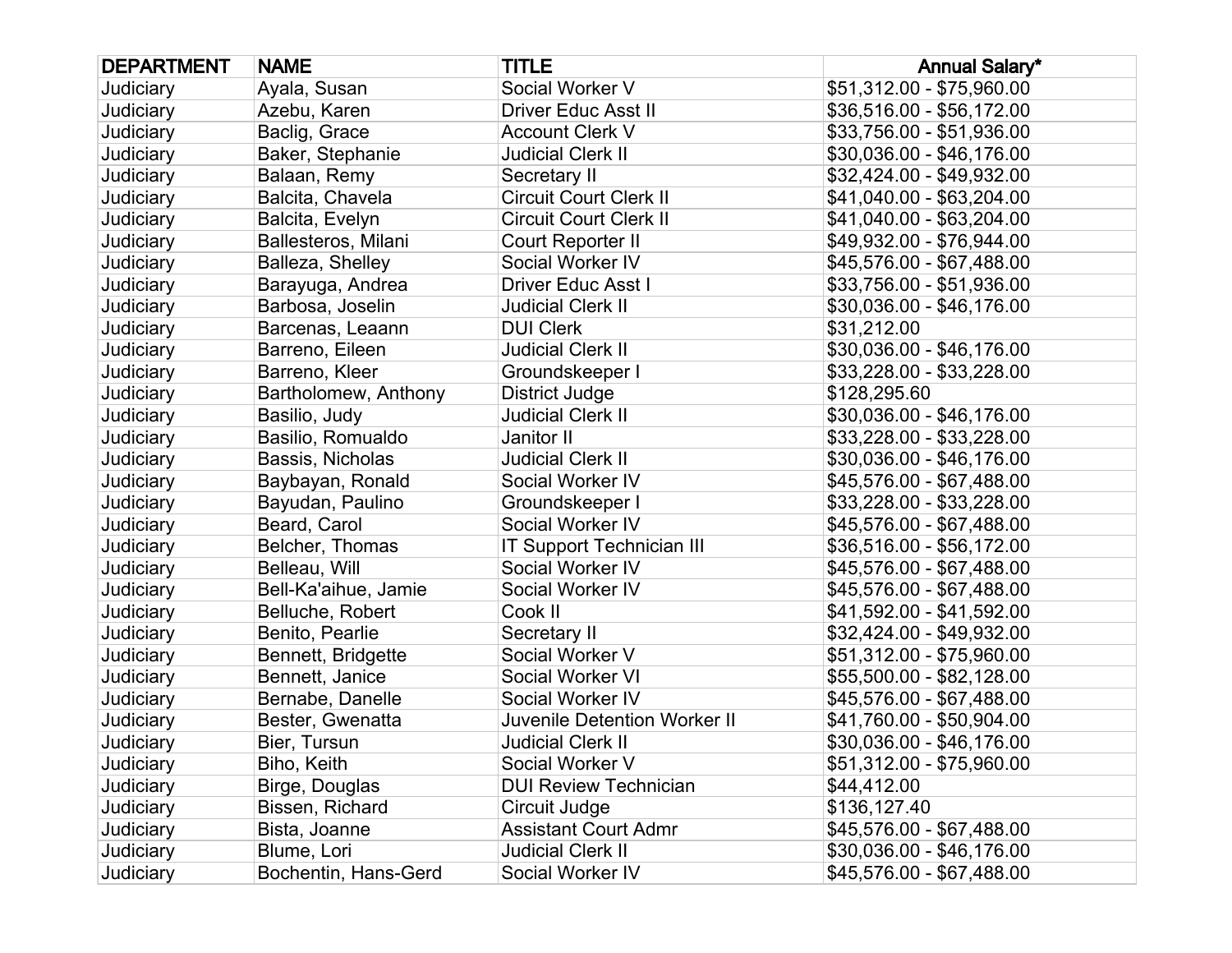| <b>DEPARTMENT</b> | <b>NAME</b>           | <b>TITLE</b>                        | <b>Annual Salary*</b>      |
|-------------------|-----------------------|-------------------------------------|----------------------------|
| Judiciary         | Bolosan, Delia        | <b>Court Documents Clerk III</b>    | \$39,480.00 - \$60,744.00  |
| Judiciary         | Bongo, Lorita         | Dep Detention Facility Supt         | \$51,312.00 - \$75,960.00  |
| Judiciary         | Border, Patrick       | Circuit Judge                       | \$136,127.40               |
| Judiciary         | Borja, Vincent        | Social Worker V                     | \$51,312.00 - \$75,960.00  |
| Judiciary         | Bourgea, Kathleen     | Drug Ct Subst Abuse Cnslr III       | \$42,132.00 - \$62,424.00  |
| Judiciary         | Bow-Villanueva, Karen | Social Worker IV                    | \$45,576.00 - \$67,488.00  |
| Judiciary         | Bradbury, Barbara     | Clerk IV                            | \$27,756.00 - \$42,684.00  |
| Judiciary         | Bran, Leslie          | Human Resources Technician VI       | \$33,756.00 - \$51,936.00  |
| Judiciary         | Branco, Leah          | <b>Judicial Clerk II</b>            | \$30,036.00 - \$46,176.00  |
| Judiciary         | Branham, James        | <b>Court Staff Attorney</b>         | \$79,848.00 - \$119,772.00 |
| Judiciary         | Braun, Emily          | Clerk III                           | \$25,668.00 - \$39,480.00  |
| Judiciary         | Brede, Robert         | Social Worker V                     | \$51,312.00 - \$75,960.00  |
| Judiciary         | Bredehoft, Randy      | Drug Ct Subst Abuse Cnslr IV        | \$45,576.00 - \$67,488.00  |
| Judiciary         | Brenner, Adelaide     | Clerk IV                            | \$27,756.00 - \$42,684.00  |
| Judiciary         | Bressant, Patricia    | <b>Judicial Clerk II</b>            | \$30,036.00 - \$46,176.00  |
| Judiciary         | Broderick, Michael    | <b>District Judge</b>               | \$128,295.60               |
| Judiciary         | Brow, Edward          | Juvenile Counselor IV               | \$45,576.00 - \$67,488.00  |
| Judiciary         | Brown, Paul           | Juv Det Training Prog Spclt         | \$45,576.00 - \$67,488.00  |
| Judiciary         | Browning, Robert      | Circuit Judge                       | \$136,127.40               |
| Judiciary         | Brumaghim, Krystal    | <b>Judicial Clerk I</b>             | \$27,756.00 - \$42,684.00  |
| Judiciary         | Buckley, Tara         | Social Worker IV                    | \$45,576.00 - \$67,488.00  |
| Judiciary         | Bumanglag, Evere      | Social Worker IV                    | \$45,576.00 - \$67,488.00  |
| Judiciary         | Bumanglag, Lorelei    | Social Worker III                   | \$42,132.00 - \$62,424.00  |
| Judiciary         | Bumanglag, Tiffany    | Social Worker III                   | \$42,132.00 - \$62,424.00  |
| Judiciary         | Burgess, Lucille      | Clerk IV                            | \$27,756.00 - \$42,684.00  |
| Judiciary         | Bush, Christian       | <b>Juvenile Detention Worker II</b> | \$41,760.00 - \$50,904.00  |
| Judiciary         | Bush, Genie           | <b>Judicial Assistant II</b>        | \$58,440.00                |
| Judiciary         | Butay, Naty           | Purch & Specs Spclt V               | \$51,312.00 - \$75,960.00  |
| Judiciary         | Cabanban, Christopher | Janitor III                         | \$35,544.00 - \$35,544.00  |
| Judiciary         | Cabatic, Stella       | <b>Judicial Clerk III</b>           | \$32,424.00 - \$49,932.00  |
| Judiciary         | Cabato, Virginia      | Clerk IV                            | \$27,756.00 - \$42,684.00  |
| Judiciary         | Cabbat, Elmer         | <b>Judicial Clerk II</b>            | \$30,036.00 - \$46,176.00  |
| Judiciary         | Cabbat, Maria         | Social Worker IV                    | \$45,576.00 - \$67,488.00  |
| Judiciary         | Cabebe, Lynn          | <b>Judicial Clerk II</b>            | \$30,036.00 - \$46,176.00  |
| Judiciary         | Cabinte, Lindamae     | <b>Judicial Clerk II</b>            | \$30,036.00 - \$46,176.00  |
| Judiciary         | Cabo, Noralyn         | <b>Judicial Clerk II</b>            | \$30,036.00 - \$46,176.00  |
| Judiciary         | Cabos, Sharon         | <b>Judicial Clerk II</b>            | \$30,036.00 - \$46,176.00  |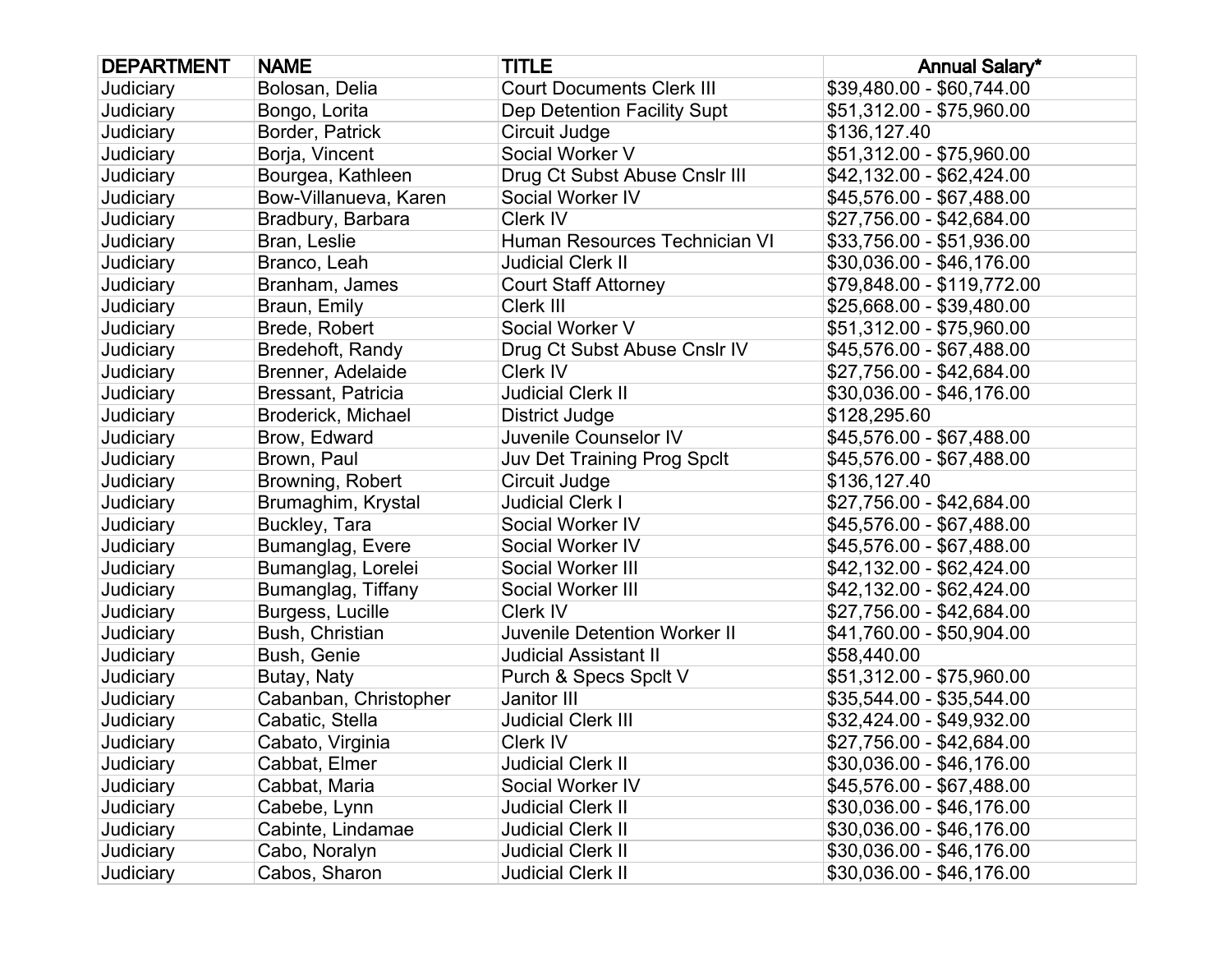| <b>DEPARTMENT</b> | <b>NAME</b>            | <b>TITLE</b>                        | <b>Annual Salary*</b>     |
|-------------------|------------------------|-------------------------------------|---------------------------|
| Judiciary         | Cabral, Joanne         | <b>Court Documents Clerk I</b>      | \$33,756.00 - \$51,936.00 |
| Judiciary         | Cabral, Maria          | <b>Juvenile Detention Worker II</b> | \$41,760.00 - \$50,904.00 |
| Judiciary         | Cabral, Vanessa        | <b>Judicial Clerk III</b>           | \$32,424.00 - \$49,932.00 |
| Judiciary         | Cabral, Wendy          | <b>District Court Clerk II</b>      | \$36,516.00 - \$56,172.00 |
| Judiciary         | Caceres, Frances       | Clerk III                           | \$25,668.00 - \$39,480.00 |
| Judiciary         | Cadiz, Shirleen        | Social Worker V                     | \$51,312.00 - \$75,960.00 |
| Judiciary         | Caires, Tyra           | Social Service Assistant IV         | \$28,836.00 - \$44,412.00 |
| Judiciary         | Caldeira, Sumi         | Social Worker IV                    | \$45,576.00 - \$67,488.00 |
| Judiciary         | Calderon, Preston      | Social Worker IV                    | \$45,576.00 - \$67,488.00 |
| Judiciary         | Caling, Vaitu'utu'u    | Juvenile Detention Worker II        | \$41,760.00 - \$50,904.00 |
| Judiciary         | Callejo, Christine     | Janitor II                          | \$33,228.00 - \$33,228.00 |
| Judiciary         | Calma, Robert          | Social Worker IV                    | \$45,576.00 - \$67,488.00 |
| Judiciary         | Cambra, Donella        | <b>Circuit Court Clerk III</b>      | \$44,412.00 - \$68,388.00 |
| Judiciary         | Campbell, Kee          | Law Clerk                           | \$55,500.00               |
| Judiciary         | Campos, Lucille        | Court Bailiff II                    | \$33,756.00 - \$51,936.00 |
| Judiciary         | Canencia, Jocelyn      | <b>District Court Clerk II</b>      | \$36,516.00 - \$56,172.00 |
| Judiciary         | Caneso-Bantolina, Mona | <b>Judicial Clerk III</b>           | \$32,424.00 - \$49,932.00 |
| Judiciary         | Caravalho, Norma       | Human Resources Technician VI       | \$33,756.00 - \$51,936.00 |
| Judiciary         | Carbonel, Lauri        | Clerk III                           | \$25,668.00 - \$39,480.00 |
| Judiciary         | Cardenas, Ruben        | Social Worker IV                    | \$45,576.00 - \$67,488.00 |
| Judiciary         | Cardoza, Joseph        | Circuit Judge                       | \$136,127.40              |
| Judiciary         | Cardwell, William      | <b>District Judge</b>               | \$128,295.60              |
| Judiciary         | Carlin, Michael        | <b>Judicial Clerk II</b>            | \$30,036.00 - \$46,176.00 |
| Judiciary         | Carrillo, Rosie        | Secretary I                         | \$30,036.00 - \$46,176.00 |
| Judiciary         | Casil, Charnell        | Social Service Assistant V          | \$31,212.00 - \$48,048.00 |
| Judiciary         | Castagnetti, Jeannette | District Judge (PD)                 | \$509.11                  |
| Judiciary         | Castillo, Marlon       | Groundskeeper I                     | \$33,228.00 - \$33,228.00 |
| Judiciary         | Castillo, Merlyn       | <b>Circuit Court Clerk II</b>       | \$41,040.00 - \$63,204.00 |
| Judiciary         | Castro, Dennis         | Social Worker IV                    | \$45,576.00 - \$67,488.00 |
| Judiciary         | Castro, Marjorie       | <b>Judicial Clerk I</b>             | \$27,756.00 - \$42,684.00 |
| Judiciary         | Castro, Romaine        | Social Worker IV                    | \$45,576.00 - \$67,488.00 |
| Judiciary         | Castro, Troy           | Court Bailiff II                    | \$33,756.00 - \$51,936.00 |
| Judiciary         | Cattaneo, Elisabeth    | Social Worker VI                    | \$55,500.00 - \$82,128.00 |
| Judiciary         | Cerda, David           | <b>DUI Clerk</b>                    | \$27,756.00               |
| Judiciary         | Chambrella, Michael    | <b>DUI Adjudicator</b>              | \$62,424.00               |
| Judiciary         | Champathong, Amphay    | Social Worker IV                    | \$45,576.00 - \$67,488.00 |
| Judiciary         | Chan, Derrick          | Circuit Judge                       | \$136,127.40              |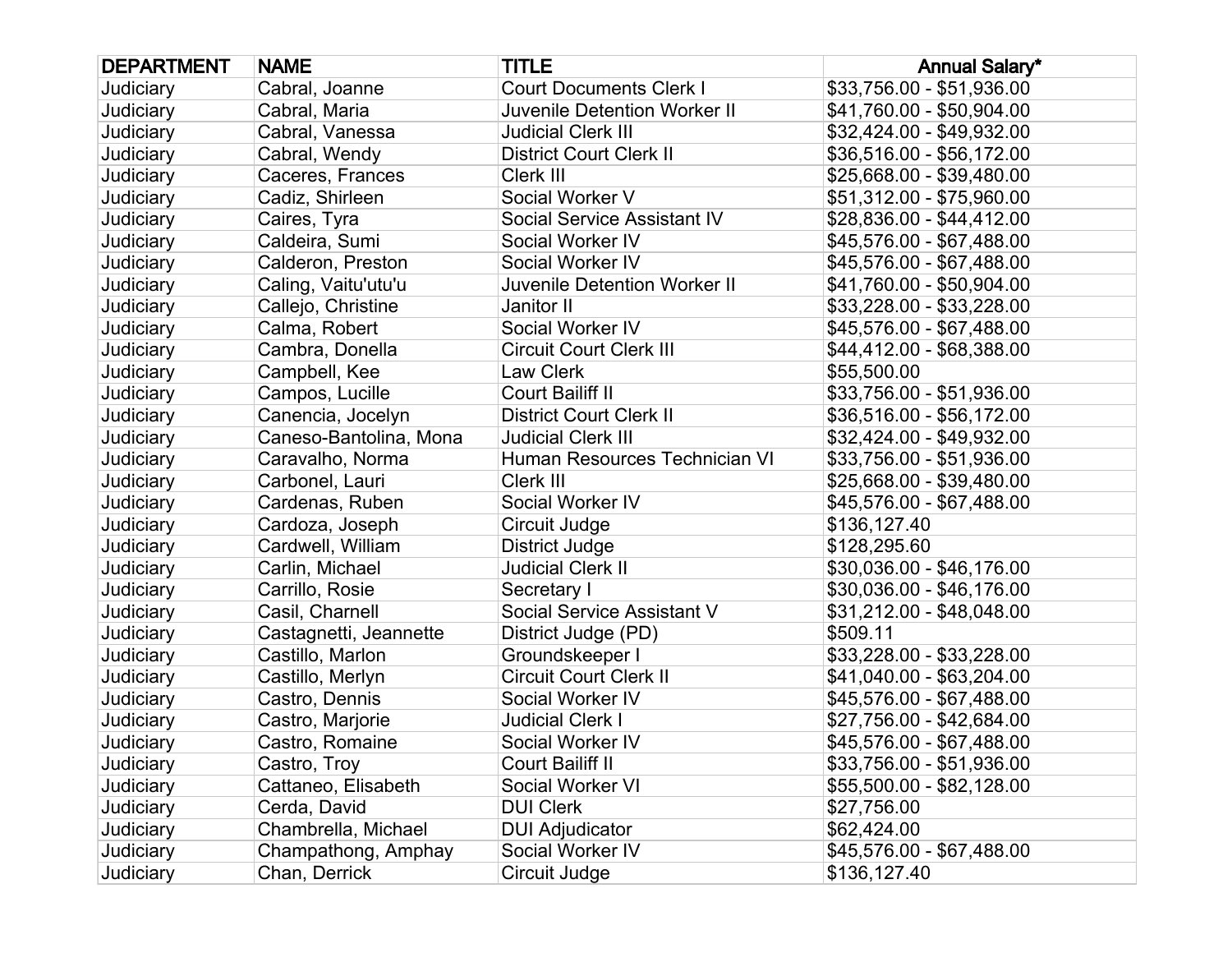| <b>DEPARTMENT</b> | <b>NAME</b>            | <b>TITLE</b>                        | <b>Annual Salary*</b>      |
|-------------------|------------------------|-------------------------------------|----------------------------|
| Judiciary         | Chan, Tiffannie        | <b>District Court Clerk II</b>      | \$36,516.00 - \$56,172.00  |
| Judiciary         | Chan, Tracy            | <b>Account Clerk IV</b>             | \$31,212.00 - \$48,048.00  |
| Judiciary         | Chang, Audrey          | <b>Judicial Clerk II</b>            | \$30,036.00 - \$46,176.00  |
| Judiciary         | Chang, Eric            | <b>IT Specialist VI</b>             | \$55,500.00 - \$82,128.00  |
| Judiciary         | Chang, Gary            | Circuit Judge                       | \$136,127.40               |
| Judiciary         | Chang, Lori            | Program Budget Analyst V            | \$51,312.00 - \$75,960.00  |
| Judiciary         | Chang, Micaela         | <b>Judicial Clerk II</b>            | \$30,036.00 - \$46,176.00  |
| Judiciary         | Chapman, Rita          | <b>Juvenile Detention Worker II</b> | \$41,760.00 - \$50,904.00  |
| Judiciary         | Char, Teruko           | <b>Account Clerk III</b>            | \$28,836.00 - \$44,412.00  |
| Judiciary         | Chargualaf, Shirley    | <b>Asst Court Admr</b>              | \$45,576.00 - \$67,488.00  |
| Judiciary         | Cheang, Melinda        | Court Reporter II                   | \$49,932.00 - \$76,944.00  |
| Judiciary         | Chen, Dennis           | <b>CIP Coordinator</b>              | \$55,500.00 - \$82,128.00  |
| Judiciary         | Chena, Lisa            | <b>Judicial Clerk III</b>           | \$32,424.00 - \$49,932.00  |
| Judiciary         | Cheng, Doris           | Janitor II                          | \$33,228.00 - \$33,228.00  |
| Judiciary         | Cheng, Shiu            | Janitor II                          | \$33,228.00 - \$33,228.00  |
| Judiciary         | Cheong, Patti          | Social Worker IV                    | \$45,576.00 - \$67,488.00  |
| Judiciary         | Chew, Serene           | Program Evaluation Analyst V        | \$51,312.00 - \$75,960.00  |
| Judiciary         | Chikasuye Port, Aileen | Attorney                            | \$62,424.00 - \$92,400.00  |
| Judiciary         | Chin, Moira            | Social Worker VI                    | \$55,500.00 - \$82,128.00  |
| Judiciary         | Chinen, Lorna          | <b>Court Documents Clerk III</b>    | \$39,480.00 - \$60,744.00  |
| Judiciary         | Ching, Calvin          | Court Admr II                       | \$55,500.00 - \$82,128.00  |
| Judiciary         | Ching, Cory            | Data Entry Operator I               | \$25,668.00 - \$39,480.00  |
| Judiciary         | Ching, Dawn            | <b>Circuit Court Clerk II</b>       | \$41,040.00 - \$63,204.00  |
| Judiciary         | Ching, Gale            | District Judge (PD)                 | \$509.11                   |
| Judiciary         | Ching, Howard          | <b>Court Documents Clerk III</b>    | \$39,480.00 - \$60,744.00  |
| Judiciary         | Ching, Jennifer        | District Judge                      | \$128,295.60               |
| Judiciary         | Ching, Laraine         | <b>Judicial Clerk II</b>            | \$30,036.00 - \$46,176.00  |
| Judiciary         | Ching, Laura           | <b>Account Clerk V</b>              | \$33,756.00 - \$51,936.00  |
| Judiciary         | Ching, Lorna           | <b>Judicial Assistant II</b>        | \$68,388.00                |
| Judiciary         | Ching, Stanley         | <b>Accountant V</b>                 | \$51,312.00 - \$75,960.00  |
| Judiciary         | Ching, Stefanie        | <b>Circuit Court Clerk II</b>       | \$41,040.00 - \$63,204.00  |
| Judiciary         | Ching, Yvonne          | <b>IT Specialist VI</b>             | \$55,500.00 - \$82,128.00  |
| Judiciary         | Cho, Na                | Law Clerk                           | \$55,500.00                |
| Judiciary         | Cho, Pennylee          | Social Worker IV                    | \$45,576.00 - \$67,488.00  |
| Judiciary         | Chock, Bryson          | Social Worker IV                    | \$45,576.00 - \$67,488.00  |
| Judiciary         | Chong Kee, Jayna       | Human Resources Clerk IV            | \$28,836.00 - \$44,412.00  |
| Judiciary         | Chong, Alvin           | <b>Audit Manager</b>                | \$69,000.00 - \$103,500.00 |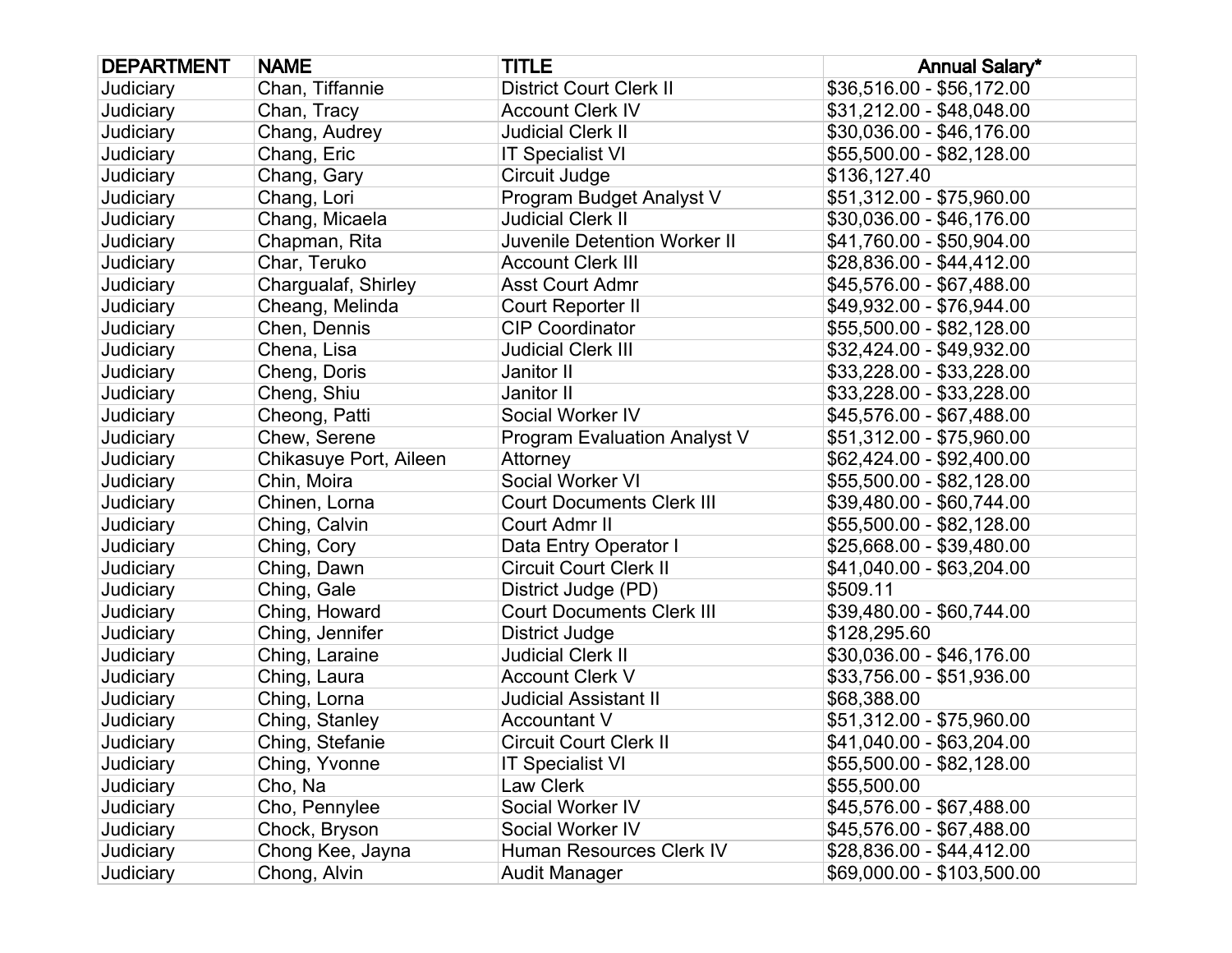| <b>DEPARTMENT</b> | <b>NAME</b>           | <b>TITLE</b>                         | <b>Annual Salary*</b>     |
|-------------------|-----------------------|--------------------------------------|---------------------------|
| Judiciary         | Chong, Henrietta      | <b>District Court Clerk II</b>       | \$36,516.00 - \$56,172.00 |
| Judiciary         | Chong, Sheri Lee      | <b>Judicial Clerk II</b>             | \$30,036.00 - \$46,176.00 |
| Judiciary         | Chong-Mendonca, Wanda | <b>DUI Adjudicator</b>               | \$78,984.00               |
| Judiciary         | Choo, Debbie          | <b>Circuit Court Clerk II</b>        | \$41,040.00 - \$63,204.00 |
| Judiciary         | Choo, Joseph          | Ct Optns Spclt V                     | \$51,312.00 - \$75,960.00 |
| Judiciary         | Choo, Leilani         | Clerk III                            | \$25,668.00 - \$39,480.00 |
| Judiciary         | Chow, Helen           | Social Worker IV                     | \$45,576.00 - \$67,488.00 |
| Judiciary         | Choy, Darryl          | District Judge (PD)                  | \$509.11                  |
| Judiciary         | Choy, Lois            | <b>Judicial Assistant II</b>         | \$63,204.00               |
| Judiciary         | Christian, Paige      | Court Reporter II                    | \$49,932.00 - \$76,944.00 |
| Judiciary         | Chu, Andrew           | Janitor II                           | \$33,228.00 - \$33,228.00 |
| Judiciary         | Chu, Paula            | Social Worker III                    | \$42,132.00 - \$62,424.00 |
| Judiciary         | Chun, Aileen          | <b>Accountant III</b>                | \$42,132.00 - \$62,424.00 |
| Judiciary         | Chun, Barry           | <b>IT Specialist VI</b>              | \$55,500.00 - \$82,128.00 |
| Judiciary         | Chun, Dennis          | Ct Optns Spclt V                     | \$51,312.00 - \$75,960.00 |
| Judiciary         | Chun, Frances         | <b>Asst Court Admr</b>               | \$45,576.00 - \$67,488.00 |
| Judiciary         | Chun, Jamie           | <b>Circuit Court Clerk II</b>        | \$41,040.00 - \$63,204.00 |
| Judiciary         | Chun, Jean            | Social Worker IV                     | \$45,576.00 - \$67,488.00 |
| Judiciary         | Chun, Lynette         | <b>Judicial Clerk III</b>            | \$32,424.00 - \$49,932.00 |
| Judiciary         | Chun, Oliver          | Clerk III                            | \$25,668.00 - \$39,480.00 |
| Judiciary         | Chun, Raynard         | Social Worker IV                     | \$45,576.00 - \$67,488.00 |
| Judiciary         | Chun, Royce           | <b>IT Support Technician I</b>       | \$31,212.00 - \$48,048.00 |
| Judiciary         | Chun, Rupert          | Social Worker IV                     | \$45,576.00 - \$67,488.00 |
| Judiciary         | Chun, Terry           | <b>Judicial Clerk II</b>             | \$30,036.00 - \$46,176.00 |
| Judiciary         | Chung, Eric           | Social Worker IV                     | \$45,576.00 - \$67,488.00 |
| Judiciary         | Chung, Evelyn         | <b>Judicial Clerk II</b>             | \$30,036.00 - \$46,176.00 |
| Judiciary         | Chung, Gerald         | IT Support Technician III            | \$36,516.00 - \$56,172.00 |
| Judiciary         | Chung, Hue            | IT Specialist V                      | \$51,312.00 - \$75,960.00 |
| Judiciary         | Ciriako, Lisa         | <b>District Court Clerk II</b>       | \$36,516.00 - \$56,172.00 |
| Judiciary         | Cloutier, Mareva      | Social Worker IV                     | \$45,576.00 - \$67,488.00 |
| Judiciary         | Coburn, Sharon        | <b>JIMS Project Development Spvr</b> | \$82,000.00               |
| Judiciary         | Coleman, Alison       | <b>Circuit Court Clerk II</b>        | \$41,040.00 - \$63,204.00 |
| Judiciary         | Collins, Patrick      | Law Clerk                            | \$55,500.00               |
| Judiciary         | Contee, Sukhdev       | Social Worker IV                     | \$45,576.00 - \$67,488.00 |
| Judiciary         | Cook, Gail            | <b>Judicial Clerk III</b>            | \$32,424.00 - \$49,932.00 |
| Judiciary         | Cooks, Roderick       | <b>IT Support Technician III</b>     | \$36,516.00 - \$56,172.00 |
| Judiciary         | Cooper, Randi         | Social Worker V                      | \$51,312.00 - \$75,960.00 |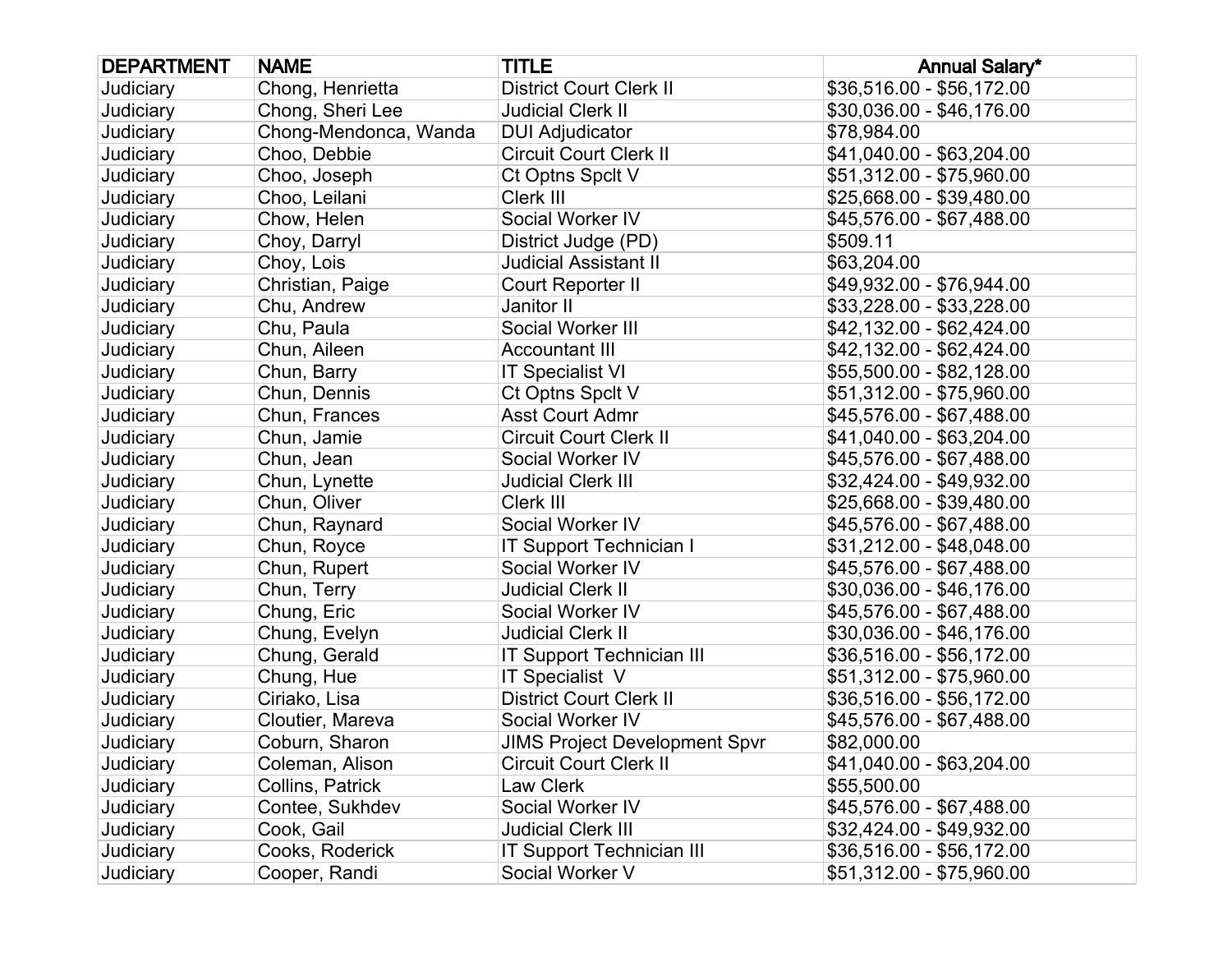| <b>DEPARTMENT</b> | <b>NAME</b>          | <b>TITLE</b>                        | <b>Annual Salary*</b>     |
|-------------------|----------------------|-------------------------------------|---------------------------|
| Judiciary         | Corcoran, Carrie     | Clerk IV                            | \$27,756.00 - \$42,684.00 |
| Judiciary         | Corden, Deanna       | <b>Accountant III</b>               | \$42,132.00 - \$62,424.00 |
| Judiciary         | Coronel, Rowena      | <b>Accountant III</b>               | \$42,132.00 - \$62,424.00 |
| Judiciary         | Corpuz, Adelina      | Clerk IV                            | \$27,756.00 - \$42,684.00 |
| Judiciary         | Corpuz, Eileen       | Human Resources Clerk V             | \$31,212.00 - \$48,048.00 |
| Judiciary         | Correira, Marlyce    | Janitor II                          | \$33,228.00 - \$33,228.00 |
| Judiciary         | Cosner, Joseph       | Social Worker IV                    | \$45,576.00 - \$67,488.00 |
| Judiciary         | Crandall, Virginia   | Circuit Judge                       | \$136,127.40              |
| Judiciary         | Crawford, Suella     | <b>Judicial Clerk I</b>             | \$27,756.00 - \$42,684.00 |
| Judiciary         | Cristobal, Katherine | <b>District Court Clerk II</b>      | \$36,516.00 - \$56,172.00 |
| Judiciary         | Crum, Louise         | <b>Mental Health Ct Coordinator</b> | \$70,224.00               |
| Judiciary         | Cruz, Lovina         | <b>Judicial Clerk II</b>            | \$30,036.00 - \$46,176.00 |
| Judiciary         | Cruzan, Jack         | Social Worker III                   | \$42,132.00 - \$62,424.00 |
| Judiciary         | Cu, Zoom             | Social Worker IV                    | \$45,576.00 - \$67,488.00 |
| Judiciary         | Cuadro, Kim          | Social Worker V                     | \$51,312.00 - \$75,960.00 |
| Judiciary         | Cuenco, Marlene      | Librarian V                         | \$51,312.00 - \$75,960.00 |
| Judiciary         | Cuesta, Franciflor   | Social Worker IV                    | \$45,576.00 - \$67,488.00 |
| Judiciary         | Cummings, Bernadette | <b>Judicial Clerk IV</b>            | \$35,064.00 - \$54,012.00 |
| Judiciary         | Curnan, Corinne      | Clerk III                           | \$25,668.00 - \$39,480.00 |
| Judiciary         | Dacalio, Summer      | Clerk III                           | \$25,668.00 - \$39,480.00 |
| Judiciary         | Dahlquist, Andrew    | <b>Account Clerk III</b>            | \$28,836.00 - \$44,412.00 |
| Judiciary         | Dalapo, Hollie       | <b>Account Clerk IV</b>             | \$31,212.00 - \$48,048.00 |
| Judiciary         | Damaso, Ted          | Court Bailiff II                    | \$33,756.00 - \$51,936.00 |
| Judiciary         | Danbara, Alicia      | <b>Judicial Clerk II</b>            | \$30,036.00 - \$46,176.00 |
| Judiciary         | Dannenberg, James    | District Judge (PD)                 | \$509.11                  |
| Judiciary         | Daquip, Ronald       | Social Worker IV                    | \$45,576.00 - \$67,488.00 |
| Judiciary         | David, Maile         | <b>Judicial Assistant I</b>         | \$46,176.00               |
| Judiciary         | Davidson, Mari-Jo    | Court Reporter II                   | \$49,932.00 - \$76,944.00 |
| Judiciary         | Davidson, Stephen    | Juvenile Counselor II               | \$38,988.00 - \$57,708.00 |
| Judiciary         | Davis, Reginald      | <b>Education Specialist, JHC</b>    | \$45,576.00               |
| Judiciary         | Dayton, Debra        | Social Worker IV                    | \$45,576.00 - \$67,488.00 |
| Judiciary         | De Guzman, Ricardo   | <b>IT Support Technician IV</b>     | \$39,480.00 - \$60,744.00 |
| Judiciary         | De Lima, Ernest      | Social Worker VI                    | \$55,500.00 - \$82,128.00 |
| Judiciary         | De Lima, Rose        | Social Worker IV                    | \$45,576.00 - \$67,488.00 |
| Judiciary         | De Santis, Victoria  | <b>Judicial Assistant I</b>         | \$46,176.00               |
| Judiciary         | DeCenzo, Tammy       | <b>Judicial Assistant II</b>        | \$54,012.00               |
| Judiciary         | Decker, Terese       | <b>Court Documents Clerk III</b>    | \$39,480.00 - \$60,744.00 |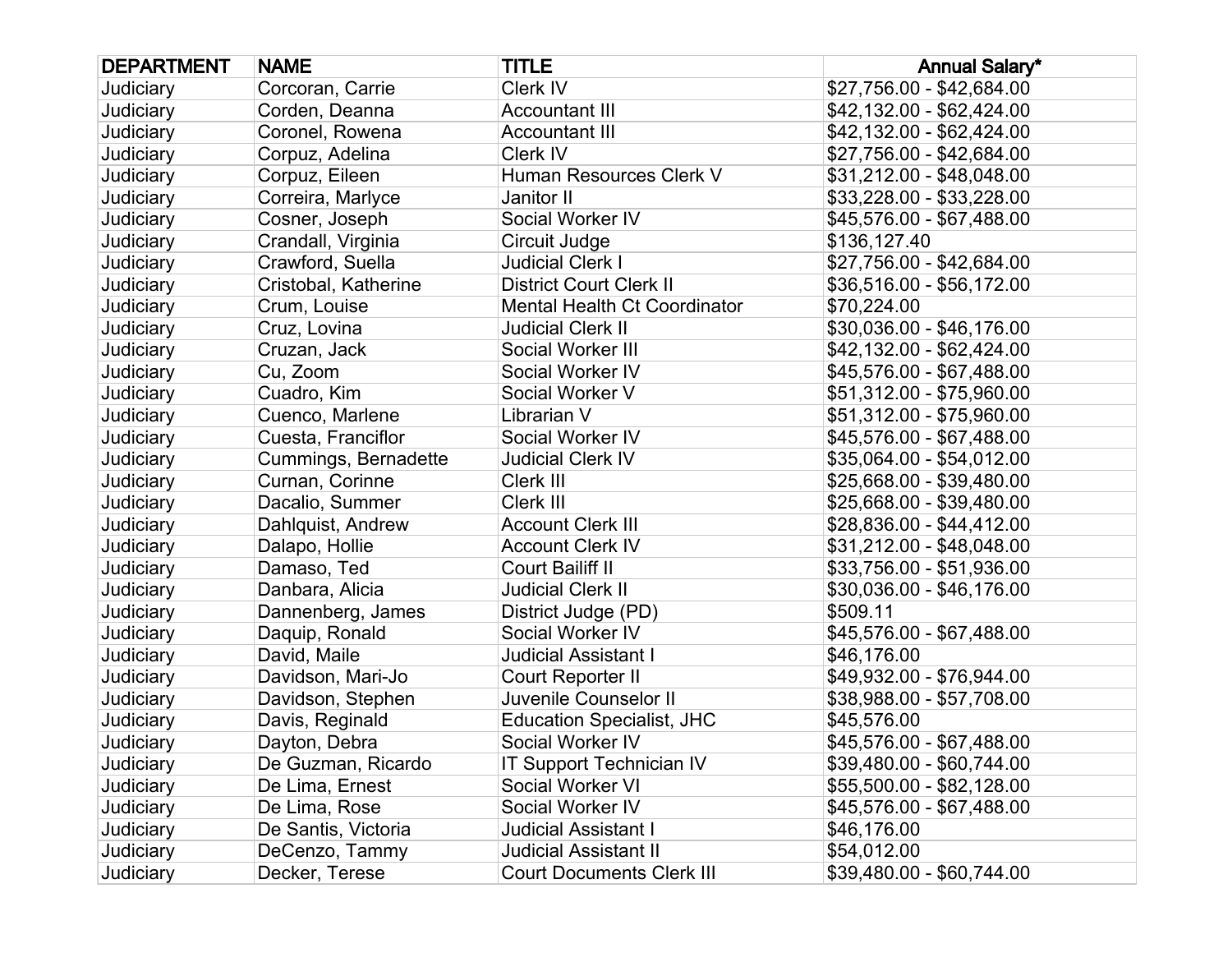| <b>DEPARTMENT</b> | <b>NAME</b>          | <b>TITLE</b>                        | <b>Annual Salary*</b>     |
|-------------------|----------------------|-------------------------------------|---------------------------|
| Judiciary         | Defrancia, Rashawyn  | <b>District Court Clerk II</b>      | \$36,516.00 - \$56,172.00 |
| Judiciary         | Deguzman, Susan      | Exec Secy to the Chief Justice      | \$79,992.00               |
| Judiciary         | DeGuzman, Tiffany    | Clerk III                           | \$25,668.00 - \$39,480.00 |
| Judiciary         | Del Rosario, Dexter  | Circuit Judge                       | \$136,127.40              |
| Judiciary         | DeLima, Jessica      | Janitor II                          | \$33,228.00 - \$33,228.00 |
| Judiciary         | DeMello, Stacy       | Secretary III                       | \$35,064.00 - \$54,012.00 |
| Judiciary         | Demello, Vanessa     | Clerk IV                            | \$27,756.00 - \$42,684.00 |
| Judiciary         | DePonte, Sherrill    | Clerk IV                            | \$27,756.00 - \$42,684.00 |
| Judiciary         | Desjardins, Mimi     | District Judge (PD)                 | \$509.11                  |
| Judiciary         | Devela, Pagan        | Social Worker IV                    | \$45,576.00 - \$67,488.00 |
| Judiciary         | Diaz, Loriann        | <b>District Court Clerk III</b>     | \$39,480.00 - \$60,744.00 |
| Judiciary         | Diaz, Ronald         | <b>Judicial Clerk II</b>            | \$30,036.00 - \$46,176.00 |
| Judiciary         | Dilillo, Anthony     | Social Worker IV                    | \$45,576.00 - \$67,488.00 |
| Judiciary         | Dixon, Cheryl        | Court Reporter II                   | \$49,932.00 - \$76,944.00 |
| Judiciary         | Doane, Wande         | Juvenile Detention Supervisor       | \$48,948.00 - \$60,072.00 |
| Judiciary         | Dodd, Carol          | Library Technician V                | \$28,836.00 - \$44,412.00 |
| Judiciary         | Dodd, Lori           | <b>Court Documents Clerk III</b>    | \$39,480.00 - \$60,744.00 |
| Judiciary         | Doi, Dale            | <b>Pre Audit Clerk III</b>          | \$33,756.00 - \$51,936.00 |
| Judiciary         | Doi, Diane           | Social Worker III                   | \$42,132.00 - \$62,424.00 |
| Judiciary         | Doi, Janice          | <b>Account Clerk IV</b>             | \$31,212.00 - \$48,048.00 |
| Judiciary         | Doi, Philip          | District Judge (PD)                 | \$509.11                  |
| Judiciary         | Doi, Randall         | Social Worker IV                    | \$45,576.00 - \$67,488.00 |
| Judiciary         | Dolder, Andrew       | <b>Student Assistant II</b>         | \$8.00                    |
| Judiciary         | Dolder, Sherrie      | Social Worker V                     | \$51,312.00 - \$75,960.00 |
| Judiciary         | Domingo, Felipe      | Janitor III                         | \$35,544.00 - \$35,544.00 |
| Judiciary         | Domingo, Maxima      | <b>Judicial Clerk II</b>            | \$30,036.00 - \$46,176.00 |
| Judiciary         | Donato, Laurie       | <b>Court Documents Clerk I</b>      | \$33,756.00 - \$51,936.00 |
| Judiciary         | Donlin, Amy          | Secretary II                        | \$32,424.00 - \$49,932.00 |
| Judiciary         | Donohue, Karen       | <b>Account Clerk V</b>              | \$33,756.00 - \$51,936.00 |
| Judiciary         | Downey, Roberta      | <b>Juvenile Detention Worker II</b> | \$41,760.00 - \$50,904.00 |
| Judiciary         | Drew, Monique        | Law Clerk                           | \$55,500.00               |
| Judiciary         | Drewyer, Michelle    | District Judge (PD)                 | \$509.11                  |
| Judiciary         | Du Pont, Alohikulani | <b>Judicial Clerk I</b>             | \$27,756.00 - \$42,684.00 |
| Judiciary         | Du Pont, Tammy       | <b>Court Bailiff II</b>             | \$33,756.00 - \$51,936.00 |
| Judiciary         | Duarte, Lucila       | <b>Judicial Clerk IV</b>            | \$35,064.00 - \$54,012.00 |
| Judiciary         | Duarte, Soukmoucda   | Admin Assistant (JUD) I             | \$39,480.00 - \$60,744.00 |
| Judiciary         | Ducusin, Ann         | <b>District Court Clerk I</b>       | \$33,756.00 - \$51,936.00 |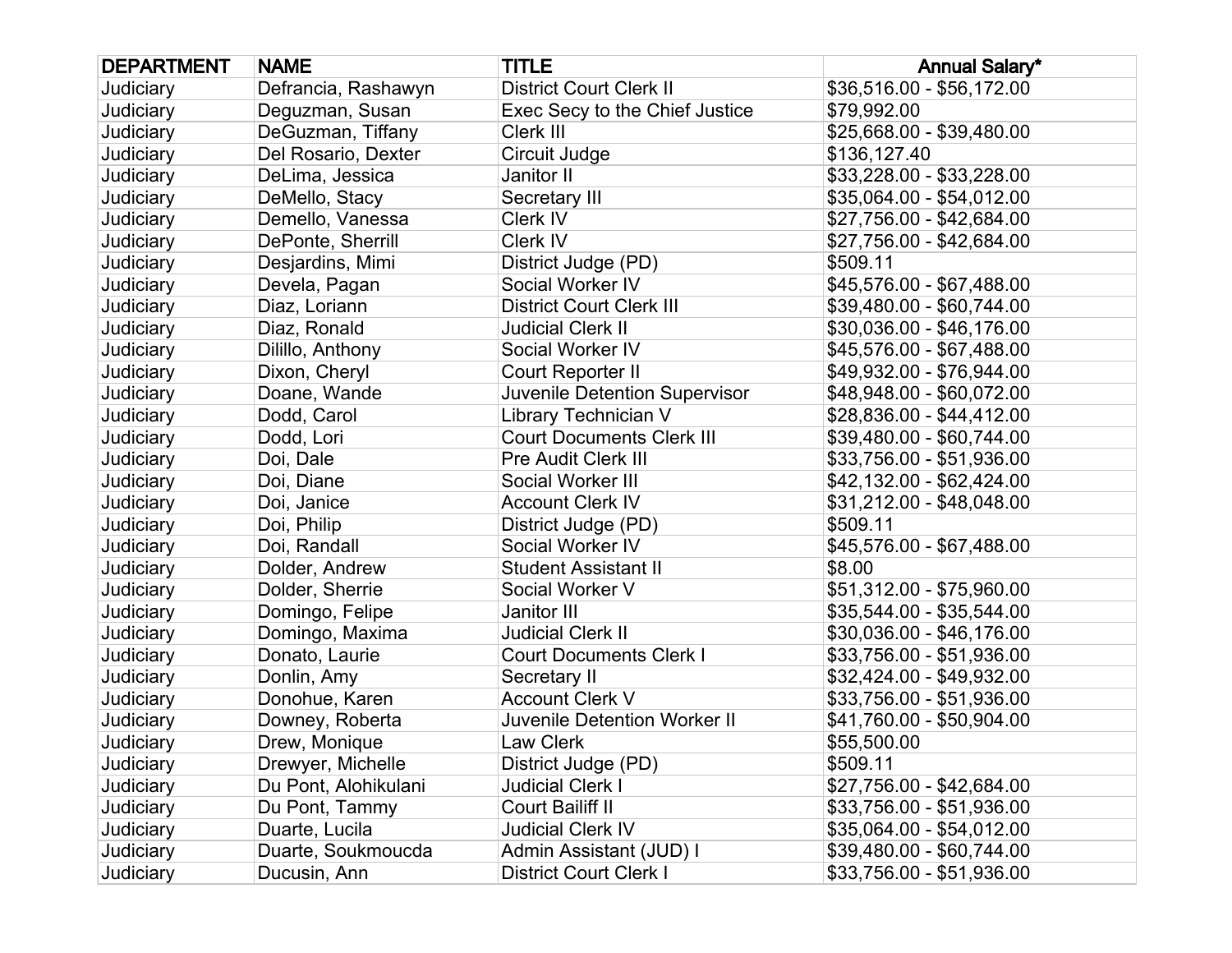| <b>DEPARTMENT</b> | <b>NAME</b>               | <b>TITLE</b>                        | <b>Annual Salary*</b>     |
|-------------------|---------------------------|-------------------------------------|---------------------------|
| Judiciary         | Duffy, James              | <b>Associate Justice</b>            | \$151,118.40              |
| Judiciary         | Dumlao, Agnes             | <b>Court Documents Clerk I</b>      | \$33,756.00 - \$51,936.00 |
| Judiciary         | Duvauchelle, Joshua       | <b>Juvenile Detention Worker II</b> | \$41,760.00 - \$50,904.00 |
| Judiciary         | Eala, Joseph              | Social Worker IV                    | \$45,576.00 - \$67,488.00 |
| Judiciary         | Earles, Adrian            | Juvenile Detention Worker II        | \$41,760.00 - \$50,904.00 |
| Judiciary         | Ebia, Erin-Rose           | Clerk III                           | \$25,668.00 - \$39,480.00 |
| Judiciary         | Eckart, Charlene          | Human Resources Technician VI       | \$33,756.00 - \$51,936.00 |
| Judiciary         | Edra, Lori                | <b>District Court Clerk II</b>      | \$36,516.00 - \$56,172.00 |
| Judiciary         | Efhan, Janis              | <b>Court Documents Supervisor</b>   | \$42,684.00 - \$65,784.00 |
| Judiciary         | Elegino, Precious         | <b>Accountant III</b>               | \$42,132.00 - \$62,424.00 |
| Judiciary         | Ellsworth, James          | Cook II                             | \$41,592.00 - \$41,592.00 |
| Judiciary         | Ellsworth, Penny          | Juvenile Detention Supervisor       | \$48,948.00 - \$60,072.00 |
| Judiciary         | Embernate, Hattie         | <b>Asst Court Fiscal Officer I</b>  | \$45,576.00 - \$67,488.00 |
| Judiciary         | Endo, Jalene              | Social Worker II                    | \$38,988.00 - \$57,708.00 |
| Judiciary         | Endo, Lori                | <b>Judicial Clerk II</b>            | \$30,036.00 - \$46,176.00 |
| Judiciary         | Enoki, Amy                | <b>Judicial Clerk II</b>            | \$30,036.00 - \$46,176.00 |
| Judiciary         | Enoki, Chad               | Law Clerk                           | \$53,352.00               |
| Judiciary         | Enomoto, Hiromi           | <b>Account Clerk III</b>            | \$28,836.00 - \$44,412.00 |
| Judiciary         | Escobedo, Maria Elisa     | <b>DP Control Clerk I</b>           | \$30,036.00 - \$46,176.00 |
| Judiciary         | Escudero, Robyn           | Data Entry Operator I               | \$25,668.00 - \$39,480.00 |
| Judiciary         | Espinosa, Josephine       | <b>Judicial Clerk II</b>            | \$30,036.00 - \$46,176.00 |
| Judiciary         | Espinueva, Tiona          | <b>Judicial Clerk II</b>            | \$30,036.00 - \$46,176.00 |
| Judiciary         | Esteban, Catherine        | <b>Judicial Clerk III</b>           | \$32,424.00 - \$49,932.00 |
| Judiciary         | Estores, Kathleen         | <b>Judicial Clerk II</b>            | \$30,036.00 - \$46,176.00 |
| Judiciary         | Estrella, Kelly           | Social Worker III                   | \$42,132.00 - \$62,424.00 |
| Judiciary         | Faasavalu, Miliama        | <b>Judicial Clerk V</b>             | \$37,968.00 - \$58,440.00 |
| Judiciary         | Fabrao, Tammy             | <b>District Court Clerk I</b>       | \$33,756.00 - \$51,936.00 |
| Judiciary         | Fallau, James             | <b>Judicial Clerk II</b>            | \$30,036.00 - \$46,176.00 |
| Judiciary         | Fang, Hong Zhen           | IT Specialist V                     | \$51,312.00 - \$75,960.00 |
| Judiciary         | Faut, Kurt                | Court Reporter II                   | \$49,932.00 - \$76,944.00 |
| Judiciary         | Faxvog, Brian             | Court Reporter II                   | \$49,932.00 - \$76,944.00 |
| Judiciary         | Fernandes, Leonard        | <b>IT Specialist VII</b>            | \$62,424.00 - \$92,400.00 |
| Judiciary         | Fernandez Cardoso, Leila  | Janitor III                         | \$35,544.00 - \$35,544.00 |
| Judiciary         | Fernandez, Delfey         | <b>Judicial Assistant I</b>         | \$56,172.00               |
| Judiciary         | Fernandez, Ernest-Bernard | Juvenile Detention Worker I         | \$38,604.00 - \$46,932.00 |
| Judiciary         | Fernandez, Luz            | <b>Judicial Clerk III</b>           | \$32,424.00 - \$49,932.00 |
| Judiciary         | Filipelli, Malia          | <b>Judicial Assistant I</b>         | \$48,048.00               |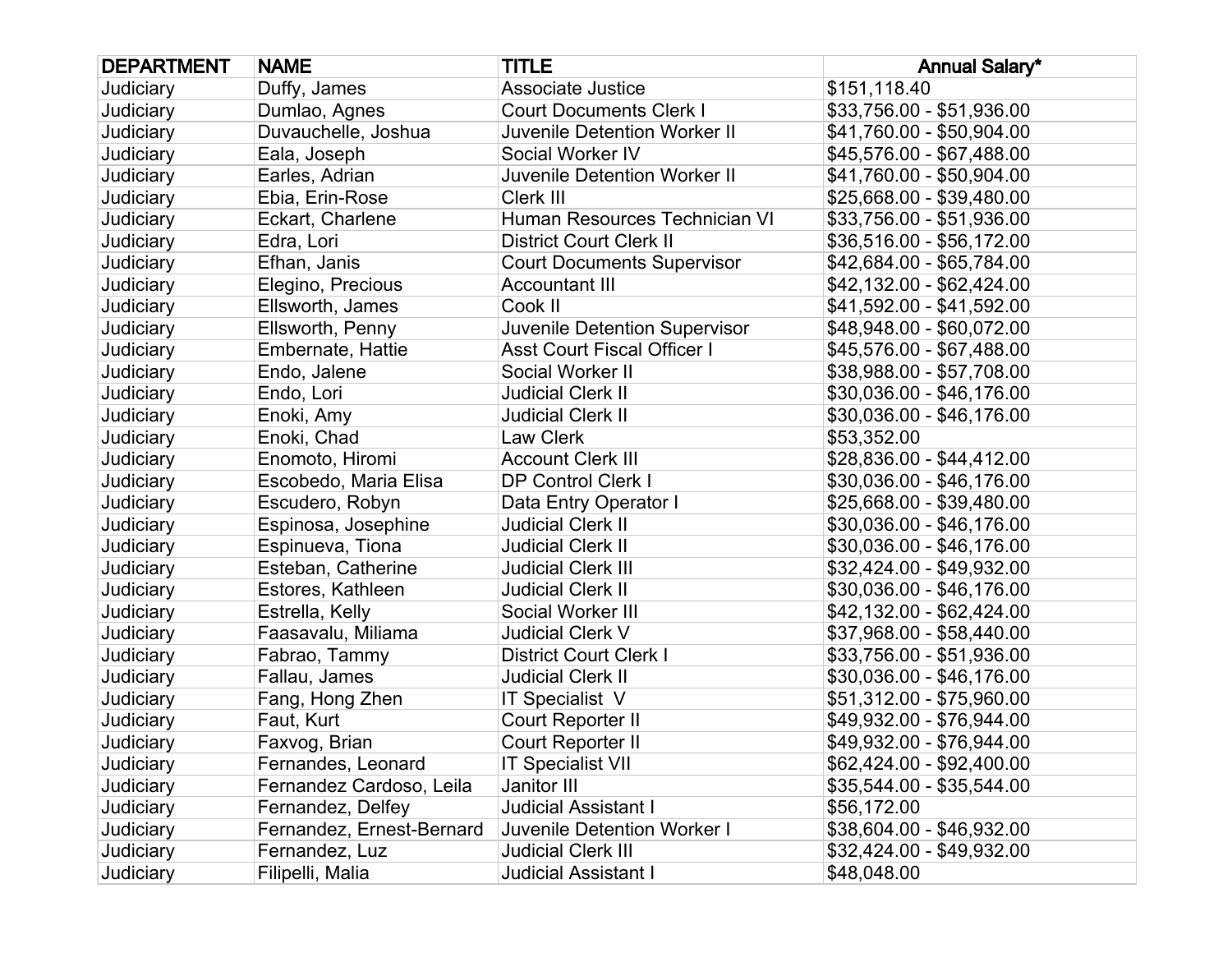| <b>DEPARTMENT</b> | <b>NAME</b>            | <b>TITLE</b>                        | <b>Annual Salary*</b>      |
|-------------------|------------------------|-------------------------------------|----------------------------|
| Judiciary         | Fines-Lucas, Florencia | Court Reporter II                   | \$49,932.00 - \$76,944.00  |
| Judiciary         | Fiori, Marilyn         | <b>Circuit Court Clerk II</b>       | \$41,040.00 - \$63,204.00  |
| Judiciary         | Florence, Joellen      | <b>District Court Clerk III</b>     | \$39,480.00 - \$60,744.00  |
| Judiciary         | Florendo, Joseph       | District Judge                      | \$128,295.60               |
| Judiciary         | Flores, Gaye           | Social Worker IV                    | \$45,576.00 - \$67,488.00  |
| Judiciary         | Flores, Jaclyn         | Social Service Assistant IV         | \$28,836.00 - \$44,412.00  |
| Judiciary         | Foley, Daniel          | Associate Judge                     | \$139,923.60               |
| Judiciary         | Fong, Armi             | <b>Circuit Court Clerk II</b>       | \$41,040.00 - \$63,204.00  |
| Judiciary         | Fong, Glennard         | <b>Chief Court Administrator II</b> | \$84,744.00 - \$127,116.00 |
| Judiciary         | Fong, Myrna            | <b>Account Clerk III</b>            | \$28,836.00 - \$44,412.00  |
| Judiciary         | Fong, Peter            | District Judge (PD)                 | \$509.11                   |
| Judiciary         | Fontanilla, Adeline    | Court Bailiff II                    | \$33,756.00 - \$51,936.00  |
| Judiciary         | Fontanilla, Tisha      | <b>Judicial Clerk II</b>            | \$30,036.00 - \$46,176.00  |
| Judiciary         | Foo, Nathan            | Social Worker V                     | \$51,312.00 - \$75,960.00  |
| Judiciary         | Foster, Kimberly       | Social Worker VI                    | \$55,500.00 - \$82,128.00  |
| Judiciary         | Fowler, Jane           | Social Worker IV                    | \$45,576.00 - \$67,488.00  |
| Judiciary         | Fox, Linda             | Social Worker IV                    | \$45,576.00 - \$67,488.00  |
| Judiciary         | Franco, Charmaine      | Court Bailiff II                    | \$33,756.00 - \$51,936.00  |
| Judiciary         | Frank, Nicholas        | Social Worker II                    | \$38,988.00 - \$57,708.00  |
| <b>Judiciary</b>  | Freitas, Harry         | District Judge                      | \$128,295.60               |
| Judiciary         | Freitas, Sunny         | Clerk IV                            | \$27,756.00 - \$42,684.00  |
| Judiciary         | Freitas, Virginia      | <b>District Court Clerk II</b>      | \$36,516.00 - \$56,172.00  |
| Judiciary         | French, George         | <b>CJC Program Specialist</b>       | \$55,500.00 - \$82,128.00  |
| Judiciary         | Fujihara, David        | Ct Optns Spclt V                    | \$51,312.00 - \$75,960.00  |
| Judiciary         | Fujii, Danette         | <b>Court Documents Clerk III</b>    | \$39,480.00 - \$60,744.00  |
| Judiciary         | Fujii, Kathi           | Social Worker IV                    | \$45,576.00 - \$67,488.00  |
| Judiciary         | Fujimoto, Valerie      | <b>District Court Clerk II</b>      | \$36,516.00 - \$56,172.00  |
| Judiciary         | Fujinaka, Jenny        | Law Librarian                       | \$64,920.00 - \$96,108.00  |
| Judiciary         | Fujino, Melvin         | <b>District Judge</b>               | \$128,295.60               |
| Judiciary         | Fujioka, Elsie         | <b>Circuit Court Clerk II</b>       | \$41,040.00 - \$63,204.00  |
| Judiciary         | Fujioka, Loreene       | <b>Accountant III</b>               | \$42,132.00 - \$62,424.00  |
| Judiciary         | Fujioka, Rhonda        | Library Technician VII              | \$35,064.00 - \$54,012.00  |
| Judiciary         | Fujisawa, Marlaina     | Social Worker IV                    | \$45,576.00 - \$67,488.00  |
| Judiciary         | Fujise, Alexa          | Associate Judge                     | \$139,923.60               |
| Judiciary         | Fujishige, Mark        | Janitor II                          | \$33,228.00 - \$33,228.00  |
| Judiciary         | Fukuda, Colin          | <b>Accountant III</b>               | \$42,132.00 - \$62,424.00  |
| Judiciary         | Fukuda, Kurt           | Social Worker V                     | \$51,312.00 - \$75,960.00  |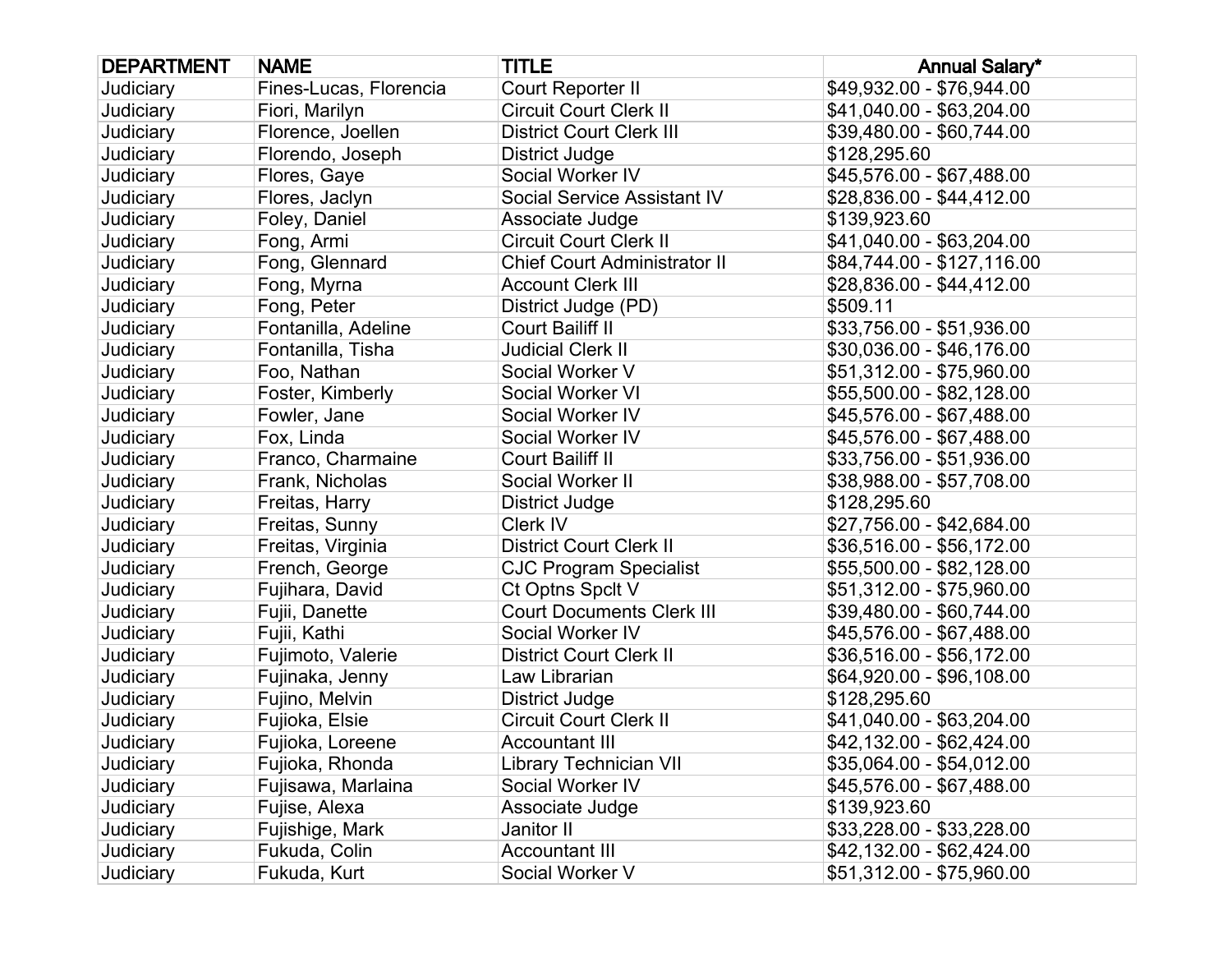| <b>DEPARTMENT</b> | <b>NAME</b>        | <b>TITLE</b>                         | <b>Annual Salary*</b>     |
|-------------------|--------------------|--------------------------------------|---------------------------|
| Judiciary         | Fukumoto, Janice   | Social Worker III                    | \$42,132.00 - \$62,424.00 |
| Judiciary         | Funes, Terri-Ann   | <b>Judicial Clerk II</b>             | \$30,036.00 - \$46,176.00 |
| Judiciary         | Fung, Carole       | <b>DUI Clerk</b>                     | \$36,516.00               |
| Judiciary         | Furukawa, Ruth     | <b>Judicial Clerk II</b>             | \$30,036.00 - \$46,176.00 |
| <b>Judiciary</b>  | Furumori, Melanie  | <b>District Court Clerk I</b>        | \$33,756.00 - \$51,936.00 |
| Judiciary         | Gabaree, Susan     | Library Technician V                 | \$28,836.00 - \$44,412.00 |
| Judiciary         | Gabonia, Theresa   | Clerk IV                             | \$27,756.00 - \$42,684.00 |
| Judiciary         | Gabriel, Anona     | Social Worker V                      | \$51,312.00 - \$75,960.00 |
| Judiciary         | Gaddis, Ben        | District Judge (PD)                  | \$509.11                  |
| Judiciary         | Galeng, Kaoi       | <b>Building Maintenance Worker I</b> | \$44,544.00 - \$44,544.00 |
| <b>Judiciary</b>  | Galloway, Michael  | Social Worker V                      | \$51,312.00 - \$75,960.00 |
| Judiciary         | Gamad, Jean        | <b>Judicial Clerk II</b>             | \$30,036.00 - \$46,176.00 |
| Judiciary         | Gandalira, Carolyn | <b>Court Documents Clerk III</b>     | \$39,480.00 - \$60,744.00 |
| Judiciary         | Gandia, Janice     | <b>Circuit Court Clerk II</b>        | \$41,040.00 - \$63,204.00 |
| Judiciary         | Gangnes, Hilary    | District Judge                       | \$128,295.60              |
| Judiciary         | Gante, Jayeren     | <b>DUI Clerk</b>                     | \$31,212.00               |
| <b>Judiciary</b>  | Garcia, Lynn       | Social Worker V                      | \$51,312.00 - \$75,960.00 |
| Judiciary         | Garcia, Marci      | Juvenile Detention Supervisor        | \$48,948.00 - \$60,072.00 |
| Judiciary         | Garibaldi, Colette | <b>District Judge</b>                | \$128,295.60              |
| Judiciary         | Garma, Candace     | Clerk III                            | \$25,668.00 - \$39,480.00 |
| Judiciary         | Garma, Corazon     | <b>District Court Clerk II</b>       | \$36,516.00 - \$56,172.00 |
| Judiciary         | Garma, Renette     | Social Worker V                      | \$51,312.00 - \$75,960.00 |
| <b>Judiciary</b>  | Garrett, Judy      | <b>Judicial Assistant I</b>          | \$54,012.00               |
| Judiciary         | Gaspar, Debbie     | Human Resources Technician VI        | \$33,756.00 - \$51,936.00 |
| Judiciary         | Gaspar, Yvonne     | Janitor III                          | \$35,544.00 - \$35,544.00 |
| Judiciary         | Gazmen, Estrella   | <b>Judicial Clerk III</b>            | \$32,424.00 - \$49,932.00 |
| Judiciary         | Gearon, Terri      | <b>Asst Court Fiscal Officer I</b>   | \$45,576.00 - \$67,488.00 |
| Judiciary         | George, Billie     | <b>Judicial Clerk II</b>             | \$30,036.00 - \$46,176.00 |
| Judiciary         | Geronimo, Grace    | <b>Registered Prof Nurse</b>         | \$75,780.00 - \$94,104.00 |
| Judiciary         | Gibans, Michelle   | Social Worker IV                     | \$45,576.00 - \$67,488.00 |
| Judiciary         | Gibson, Noah       | Law Clerk                            | \$53,352.00               |
| Judiciary         | Gilman, Cheryl     | <b>Judicial Clerk I</b>              | \$27,756.00 - \$42,684.00 |
| Judiciary         | Gilmore, George    | <b>Juvenile Detention Worker II</b>  | \$41,760.00 - \$50,904.00 |
| Judiciary         | Gima, Norma        | <b>Judicial Clerk III</b>            | \$32,424.00 - \$49,932.00 |
| Judiciary         | Ginoza, Grace      | <b>Judicial Assistant II</b>         | \$68,388.00               |
| Judiciary         | Ginoza, Lisa       | Associate Judge                      | \$139,923.60              |
| Judiciary         | Girald, Debra      | <b>Circuit Court Clerk II</b>        | \$41,040.00 - \$63,204.00 |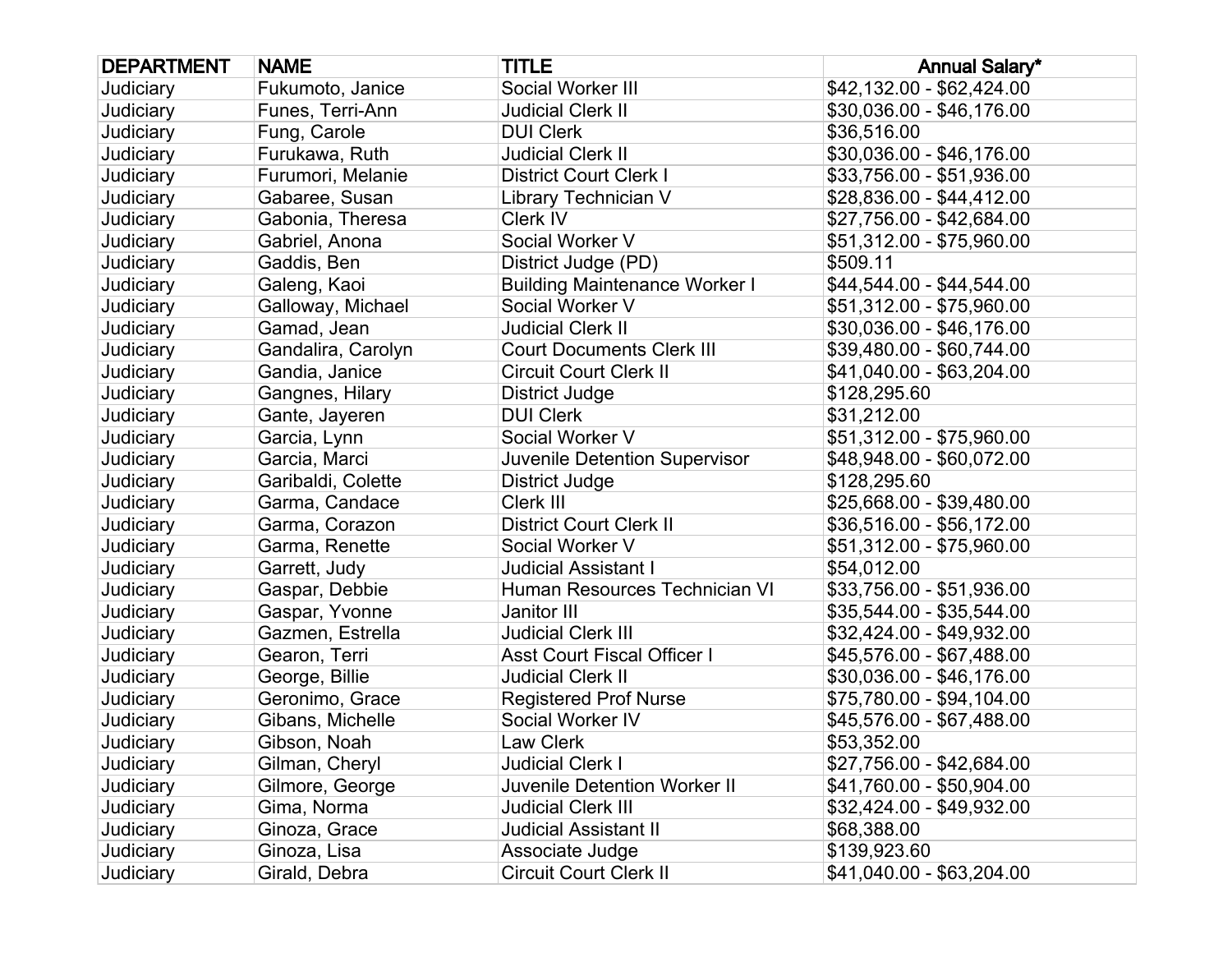| <b>DEPARTMENT</b> | <b>NAME</b>           | <b>TITLE</b>                         | <b>Annual Salary*</b>      |
|-------------------|-----------------------|--------------------------------------|----------------------------|
| Judiciary         | Glasgow, Lillian      | <b>Court Documents Clerk III</b>     | \$39,480.00 - \$60,744.00  |
| <b>Judiciary</b>  | Gochros, Susan        | Chief Staff Atty & ICR Dir           | \$82,272.00 - \$123,408.00 |
| Judiciary         | Goedeck, Ubonwan      | Secretary II                         | \$32,424.00 - \$49,932.00  |
| Judiciary         | Gomes, David          | Court Bailiff II                     | \$33,756.00 - \$51,936.00  |
| <b>Judiciary</b>  | Gomes, Garrett        | Social Service Assistant IV          | \$28,836.00 - \$44,412.00  |
| Judiciary         | Gomes, Theodore       | Court Bailiff II                     | \$33,756.00 - \$51,936.00  |
| Judiciary         | Goo, Edwin            | <b>Judicial Clerk II</b>             | \$30,036.00 - \$46,176.00  |
| <b>Judiciary</b>  | Goodrich, Dorritt     | Juvenile Counselor III               | \$42,132.00 - \$62,424.00  |
| Judiciary         | Gora, Danielle        | <b>Circuit Court Clerk II</b>        | \$41,040.00 - \$63,204.00  |
| Judiciary         | Goroza, Daenna        | Court Bailiff III                    | \$36,516.00 - \$56,172.00  |
| Judiciary         | Gorski-Brough, Sandra | Social Worker IV                     | \$45,576.00 - \$67,488.00  |
| Judiciary         | Gouveia, Donna Rae    | <b>DUI Clerk</b>                     | \$27,756.00                |
| Judiciary         | Goya-Namaka, Cheryl   | Social Worker III                    | \$42,132.00 - \$62,424.00  |
| <b>Judiciary</b>  | Grace, Nadine         | Secy, Ctr For ADR                    | \$39,480.00                |
| Judiciary         | Graham, Max           | District Judge (PD)                  | \$509.11                   |
| Judiciary         | Green, James          | Juvenile Detention Worker II         | \$41,760.00 - \$50,904.00  |
| <b>Judiciary</b>  | Greenbaum, Ellen      | <b>Judicial Clerk I</b>              | \$27,756.00 - \$42,684.00  |
| Judiciary         | Grinpas, Ginger       | Law Clerk                            | \$53,352.00                |
| Judiciary         | Gross, Aarin          | Law Clerk                            | \$55,500.00                |
| <b>Judiciary</b>  | Grumling, Lila        | Court Reporter II                    | \$49,932.00 - \$76,944.00  |
| Judiciary         | Guenthoer, Wilma      | <b>Judicial Clerk III</b>            | \$32,424.00 - \$49,932.00  |
| Judiciary         | Gushiken, Jan         | <b>Judicial Clerk III</b>            | \$32,424.00 - \$49,932.00  |
| Judiciary         | Gushiken, Rachel      | <b>Library Technician VI</b>         | \$32,424.00 - \$49,932.00  |
| Judiciary         | Gusman, Joseph        | Court Bailiff II                     | \$33,756.00 - \$51,936.00  |
| Judiciary         | Haaff, Kelli-Jean     | Social Worker IV                     | \$45,576.00 - \$67,488.00  |
| Judiciary         | Hager, Taralyn        | Social Worker II                     | \$38,988.00 - \$57,708.00  |
| Judiciary         | Hagino, Clyde         | Janitor II                           | \$33,228.00 - \$33,228.00  |
| Judiciary         | Hahn, Heather         | Social Worker IV                     | \$45,576.00 - \$67,488.00  |
| Judiciary         | Haleamau, Star        | <b>Judicial Clerk IV</b>             | \$35,064.00 - \$54,012.00  |
| Judiciary         | Hall, Grace           | <b>District Court Clerk III</b>      | \$39,480.00 - \$60,744.00  |
| Judiciary         | Halvorson, Paul       | <b>IT Specialist VI</b>              | \$55,500.00 - \$82,128.00  |
| Judiciary         | Hamada, Martha        | <b>Judicial Education Specialist</b> | \$51,312.00 - \$75,960.00  |
| Judiciary         | Hamada, Neal          | Janitor II                           | \$33,228.00 - \$33,228.00  |
| Judiciary         | Hamada-Cohen, Nadine  | Janitor II                           | \$33,228.00 - \$33,228.00  |
| Judiciary         | Hamakado, Kathleen    | <b>Court Documents Clerk III</b>     | \$39,480.00 - \$60,744.00  |
| Judiciary         | Hamamura, Naomi       | <b>IT Specialist V</b>               | \$51,312.00 - \$75,960.00  |
| Judiciary         | Hanamoto, Alison      | <b>Appellate Court Clerk</b>         | \$41,040.00 - \$63,204.00  |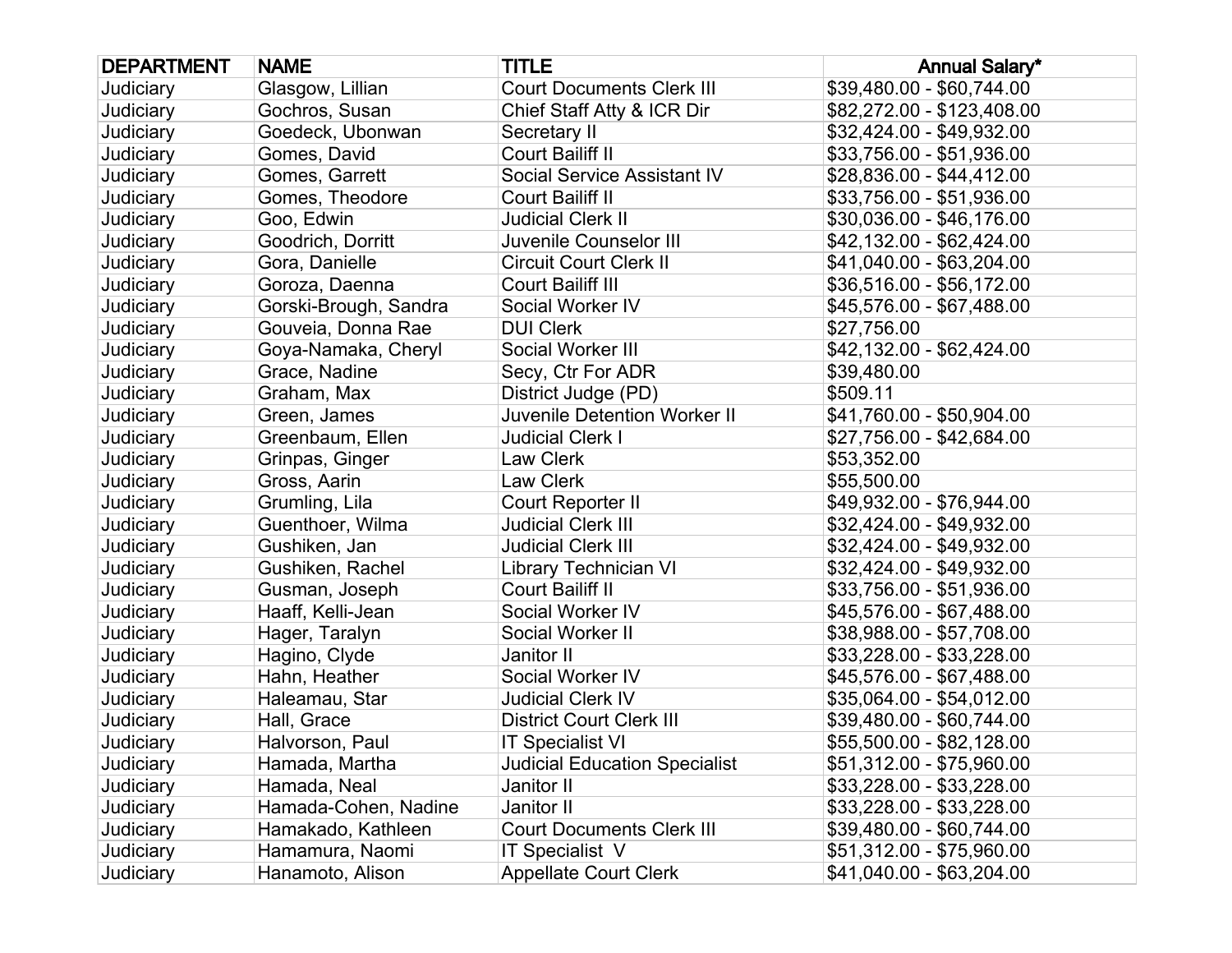| <b>DEPARTMENT</b> | <b>NAME</b>            | <b>TITLE</b>                        | <b>Annual Salary*</b>      |
|-------------------|------------------------|-------------------------------------|----------------------------|
| Judiciary         | Hanavan, Rene          | Court Bailiff II                    | \$33,756.00 - \$51,936.00  |
| Judiciary         | Hanawahine, Kathleen   | Registrar Of The Land Ct VI         | \$51,936.00 - \$79,992.00  |
| Judiciary         | Haneda, Thelma         | Janitor Supervisor II               | \$39,036.00 - \$43,092.00  |
| Judiciary         | Hao, Nalani            | <b>Judicial Clerk I</b>             | \$27,756.00 - \$42,684.00  |
| <b>Judiciary</b>  | Hara, Glenn            | Circuit Judge                       | \$136,127.40               |
| Judiciary         | Hara, Sharlene         | Human Resources Manager II          | \$69,000.00 - \$103,500.00 |
| Judiciary         | Harada, Karilee        | DUI Adjudicator (PD)                | \$37,980.00                |
| Judiciary         | Harada, Nancy          | District Judge (PD)                 | \$509.11                   |
| Judiciary         | Haraguchi, Joanne      | <b>District Court Clerk II</b>      | \$36,516.00 - \$56,172.00  |
| Judiciary         | Haro, Florita          | Social Worker IV                    | \$45,576.00 - \$67,488.00  |
| Judiciary         | Harrington, Kauaiwa    | Social Worker IV                    | \$45,576.00 - \$67,488.00  |
| Judiciary         | Harrison, Felecia      | <b>Juvenile Detention Worker II</b> | \$41,760.00 - \$50,904.00  |
| Judiciary         | Hartsfield, Daisy Lynn | Social Worker V                     | \$51,312.00 - \$75,960.00  |
| Judiciary         | Haseyama, Wendy        | <b>Account Clerk III</b>            | \$28,836.00 - \$44,412.00  |
| Judiciary         | Hashida, Grayson       | Social Worker V                     | \$51,312.00 - \$75,960.00  |
| Judiciary         | Hashimoto, Kristin     | Drug Ct Subst Abuse Cnslr II        | \$38,988.00 - \$57,708.00  |
| <b>Judiciary</b>  | Hashimoto, Mitzi       | <b>Judicial Clerk II</b>            | \$30,036.00 - \$46,176.00  |
| Judiciary         | Hasuko, Rochelle       | Court Admr II                       | \$55,500.00 - \$82,128.00  |
| Judiciary         | Hatakeyama, Karyn      | <b>Circuit Court Clerk II</b>       | \$41,040.00 - \$63,204.00  |
| Judiciary         | Hatle, Debra           | Clerk III                           | \$25,668.00 - \$39,480.00  |
| Judiciary         | Hayashi, Leslie        | District Judge                      | \$128,295.60               |
| Judiciary         | Hayashi, Ty            | <b>Internal Control Analyst VI</b>  | \$55,500.00 - \$82,128.00  |
| Judiciary         | Hayashida, Janai       | Social Service Aid III              | \$26,700.00 - \$41,040.00  |
| Judiciary         | Hedani, Gail           | <b>IT Specialist VI</b>             | \$55,500.00 - \$82,128.00  |
| Judiciary         | Helekahi, Rubie        | Drug Ct Subst Abuse Cnslr I         | \$36,024.00 - \$53,352.00  |
| Judiciary         | Heloca, Benjamin       | Court Bailiff II                    | \$33,756.00 - \$51,936.00  |
| Judiciary         | Hemans, Karen          | <b>District Court Clerk II</b>      | \$36,516.00 - \$56,172.00  |
| Judiciary         | Herreria, Eulalia      | Janitor II                          | \$33,228.00 - \$33,228.00  |
| Judiciary         | Herreria, Mauro        | Janitor II                          | \$33,228.00 - \$33,228.00  |
| Judiciary         | Herreria, Ricardo      | Groundskeeper I                     | \$33,228.00 - \$33,228.00  |
| Judiciary         | Hershey, James         | District Judge (PD)                 | \$509.11                   |
| Judiciary         | Hew Len, Mary Jo       | Janitor II                          | \$33,228.00 - \$33,228.00  |
| Judiciary         | Hicks, Kenneth         | Groundskeeper I                     | \$33,228.00 - \$33,228.00  |
| Judiciary         | Hidani, Joyce          | <b>Court Documents Clerk III</b>    | \$39,480.00 - \$60,744.00  |
| Judiciary         | Hidani-Pflug, Susan    | <b>Judicial Clerk II</b>            | \$30,036.00 - \$46,176.00  |
| Judiciary         | Higa, Alison           | <b>Accountant V</b>                 | \$51,312.00 - \$75,960.00  |
| Judiciary         | Higa, Brian            | Social Worker IV                    | \$45,576.00 - \$67,488.00  |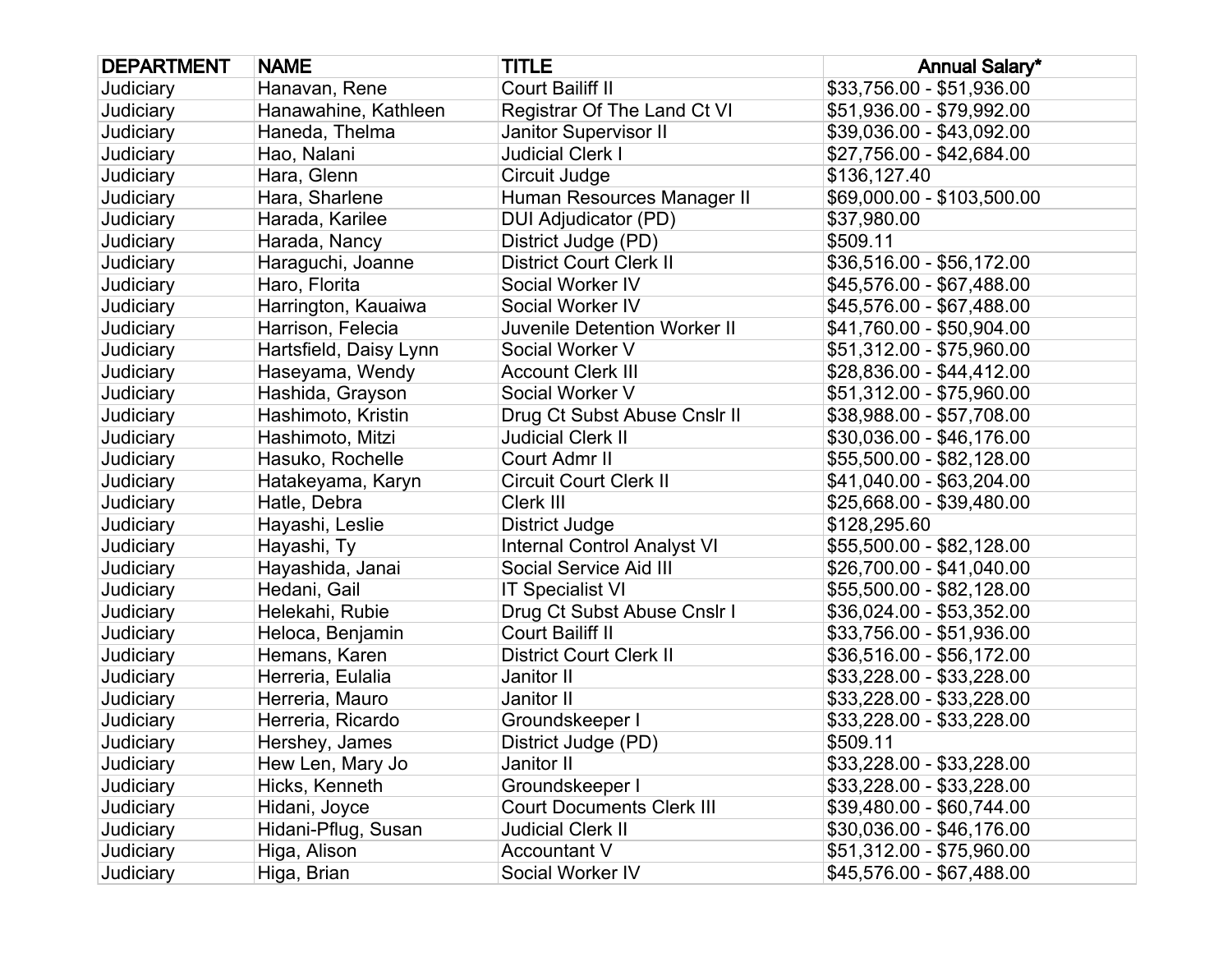| <b>DEPARTMENT</b> | <b>NAME</b>        | <b>TITLE</b>                         | <b>Annual Salary*</b>      |
|-------------------|--------------------|--------------------------------------|----------------------------|
| Judiciary         | Higa, Carole       | <b>DUI Review Tech/Acct Clk</b>      | \$41,040.00                |
| <b>Judiciary</b>  | Higa, Elayne       | Social Worker VI                     | \$55,500.00 - \$82,128.00  |
| Judiciary         | Higa, Janice       | Human Resources Spclt V              | \$51,312.00 - \$75,960.00  |
| Judiciary         | Higa, Natividad    | Judicial Clerk V                     | \$37,968.00 - \$58,440.00  |
| Judiciary         | Higa, Patrick      | <b>IT Specialist V</b>               | \$51,312.00 - \$75,960.00  |
| Judiciary         | Higa, Zachary      | Social Worker VI                     | \$55,500.00 - \$82,128.00  |
| Judiciary         | Higashi, Elva      | Social Worker IV                     | \$45,576.00 - \$67,488.00  |
| Judiciary         | Higashi, Geraldine | Judicial Clerk II                    | \$30,036.00 - \$46,176.00  |
| Judiciary         | Higashi, Grant     | Janitor II                           | \$33,228.00 - \$33,228.00  |
| Judiciary         | Higuchi, Cheryl    | Social Worker V                      | \$51,312.00 - \$75,960.00  |
| Judiciary         | Higuchi, Melvin    | Social Worker IV                     | \$45,576.00 - \$67,488.00  |
| Judiciary         | Hill, Reginaldo    | Social Worker IV                     | \$45,576.00 - \$67,488.00  |
| Judiciary         | Hilty, Dennis      | Social Worker IV                     | \$45,576.00 - \$67,488.00  |
| Judiciary         | Himeda, Sharilyn   | <b>District Court Clerk II</b>       | \$36,516.00 - \$56,172.00  |
| Judiciary         | Hipp, Andrew       | Law Clerk                            | \$55,500.00                |
| Judiciary         | Hiraishi, Wade     | Human Resources Manager II           | \$69,000.00 - \$103,500.00 |
| Judiciary         | Hiraki, Dean       | Social Worker IV                     | \$45,576.00 - \$67,488.00  |
| Judiciary         | Hirako, Jo-Ann     | <b>Judicial Clerk II</b>             | \$30,036.00 - \$46,176.00  |
| Judiciary         | Hiramoto, Suzanne  | <b>Account Clerk III</b>             | \$28,836.00 - \$44,412.00  |
| Judiciary         | Hiranaka, Cline    | <b>Building Maintenance Worker I</b> | \$44,544.00 - \$44,544.00  |
| Judiciary         | Hirayasu, Craig    | Social Worker V                      | \$51,312.00 - \$75,960.00  |
| Judiciary         | Hironaka, Raquel   | <b>Accountant III</b>                | \$42,132.00 - \$62,424.00  |
| Judiciary         | Hite, Donna        | Judicial Clerk II                    | \$30,036.00 - \$46,176.00  |
| Judiciary         | Hiyakumoto, Debra  | <b>District Court Clerk II</b>       | \$36,516.00 - \$56,172.00  |
| Judiciary         | Ho, Alethea        | <b>Circuit Court Clerk II</b>        | \$41,040.00 - \$63,204.00  |
| Judiciary         | Ho, Azure Dee      | Juvenile Detention Worker I          | \$38,604.00 - \$46,932.00  |
| Judiciary         | Ho, Wendy          | Human Resources Clerk IV             | \$28,836.00 - \$44,412.00  |
| Judiciary         | Hoapili, Dianne    | <b>Judicial Clerk III</b>            | \$32,424.00 - \$49,932.00  |
| Judiciary         | Hockridge, Lydia   | Social Worker IV                     | \$45,576.00 - \$67,488.00  |
| Judiciary         | Hodgson, Christine | <b>Judicial Clerk II</b>             | \$30,036.00 - \$46,176.00  |
| Judiciary         | Hoffman, Alice     | <b>Circuit Court Clerk II</b>        | \$41,040.00 - \$63,204.00  |
| Judiciary         | Hoke, David        | Social Worker IV                     | \$45,576.00 - \$67,488.00  |
| Judiciary         | Hoke, Joelle       | Judicial Assistant II                | \$58,440.00                |
| Judiciary         | Hoke, Yucibia      | Clerk IV                             | \$27,756.00 - \$42,684.00  |
| Judiciary         | Holt, Barry        | <b>Juvenile Detention Worker II</b>  | \$41,760.00 - \$50,904.00  |
| Judiciary         | Holt, Michele      | <b>Court Bailiff II</b>              | \$33,756.00 - \$51,936.00  |
| Judiciary         | Honda, Annette     | Judicial Assistant I                 | \$49,932.00                |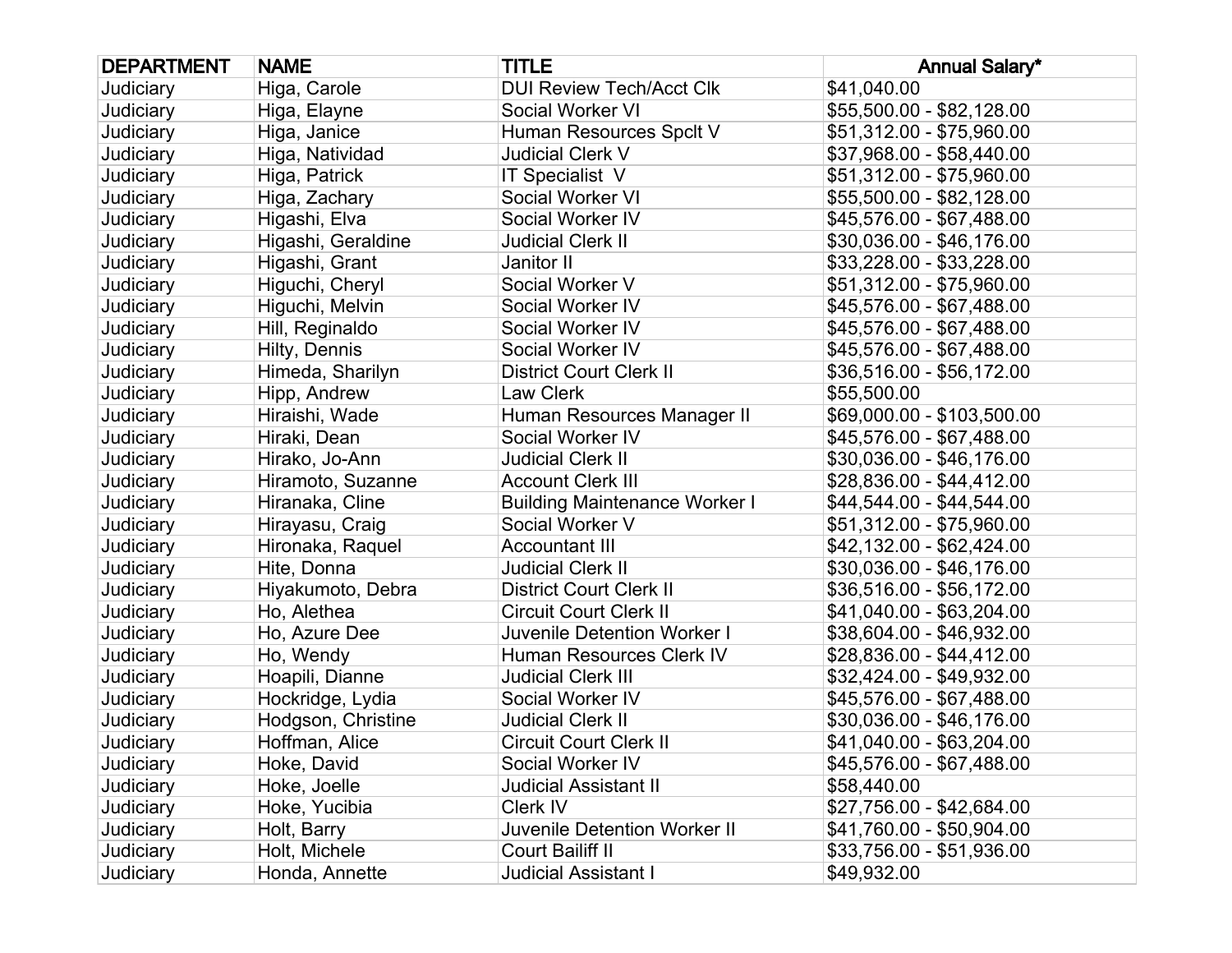| <b>DEPARTMENT</b> | <b>NAME</b>          | <b>TITLE</b>                     | <b>Annual Salary*</b>      |
|-------------------|----------------------|----------------------------------|----------------------------|
| Judiciary         | Honda, Todd          | <b>IT Support Technician III</b> | \$36,516.00 - \$56,172.00  |
| Judiciary         | Hong, Walton         | District Judge (PD)              | \$509.11                   |
| Judiciary         | Hookala, Susan       | <b>Judicial Clerk II</b>         | \$30,036.00 - \$46,176.00  |
| Judiciary         | Hoomana, Michelle    | Juvenile Detention Supervisor    | \$48,948.00 - \$60,072.00  |
| Judiciary         | Hoopai, Valerie      | Clerk III                        | \$25,668.00 - \$39,480.00  |
| Judiciary         | Hoopii, Annette      | <b>Circuit Court Clerk II</b>    | \$41,040.00 - \$63,204.00  |
| Judiciary         | Horie, Dustin        | Attorney                         | \$62,424.00 - \$92,400.00  |
| Judiciary         | Hosaka, Tod          | Clerk III                        | \$25,668.00 - \$39,480.00  |
| Judiciary         | Hoy, Karie           | Social Worker IV                 | \$45,576.00 - \$67,488.00  |
| Judiciary         | Hsia, Rosemarie      | <b>Judicial Clerk II</b>         | \$30,036.00 - \$46,176.00  |
| Judiciary         | Hue Sing, Kimberly   | <b>Driver Educ Asst II</b>       | \$36,516.00 - \$56,172.00  |
| Judiciary         | Hulihee, Sharon      | Court Reporter II                | \$49,932.00 - \$76,944.00  |
| Judiciary         | Hussey, Amy          | <b>District Court Clerk II</b>   | \$36,516.00 - \$56,172.00  |
| Judiciary         | Hussey, Michelle     | Social Worker IV                 | \$45,576.00 - \$67,488.00  |
| Judiciary         | Ibanez, Edgardo      | Groundskeeper I                  | \$33,228.00 - \$33,228.00  |
| Judiciary         | Ibarra, Ronald       | Circuit Judge                    | \$136,127.40               |
| Judiciary         | Ibarra, Ronson       | Law Clerk                        | \$53,352.00                |
| Judiciary         | Ichinose, Stacie     | <b>Judicial Clerk III</b>        | \$32,424.00 - \$49,932.00  |
| Judiciary         | Ichiyama, Wendy      | <b>Circuit Court Clerk II</b>    | \$41,040.00 - \$63,204.00  |
| Judiciary         | Idemoto, Steven      | Law Clerk                        | \$53,352.00                |
| Judiciary         | Igawa, Derek         | Groundskeeper I                  | \$33,228.00 - \$33,228.00  |
| Judiciary         | Igawa-Silva, Gabriel | Janitor II                       | \$33,228.00 - \$33,228.00  |
| Judiciary         | Ige, Steven          | Social Worker IV                 | \$45,576.00 - \$67,488.00  |
| Judiciary         | Ige, Tiffany         | Law Clerk                        | \$53,352.00                |
| Judiciary         | Iha, Selma           | Circuit Court Clerk I            | \$36,516.00 - \$56,172.00  |
| Judiciary         | lijima, Debra        | Social Worker IV                 | \$45,576.00 - \$67,488.00  |
| Judiciary         | Ikeda, Duane         | Social Worker VI                 | \$55,500.00 - \$82,128.00  |
| Judiciary         | Ikeda, Jaime         | Social Worker II                 | \$38,988.00 - \$57,708.00  |
| Judiciary         | Ikeda, Suzanne       | Social Worker IV                 | \$45,576.00 - \$67,488.00  |
| Judiciary         | Ikehara, Christiane  | Social Worker V                  | \$51,312.00 - \$75,960.00  |
| Judiciary         | Ikioka, Dean         | <b>IT Support Technician III</b> | \$36,516.00 - \$56,172.00  |
| Judiciary         | Imada, Marcia        | Human Resources Technician VI    | \$33,756.00 - \$51,936.00  |
| Judiciary         | Imaino, Claire       | <b>Circuit Court Clerk II</b>    | \$41,040.00 - \$63,204.00  |
| Judiciary         | Imanaka, Diane       | <b>Judicial Clerk II</b>         | \$30,036.00 - \$46,176.00  |
| Judiciary         | Inafuku, Lynn        | <b>Senior Staff Attorney</b>     | \$69,000.00 - \$103,500.00 |
| Judiciary         | Inamine, George      | Social Worker III                | \$42,132.00 - \$62,424.00  |
| Judiciary         | Ing, Deanna          | Human Resources Technician VII   | \$36,516.00 - \$56,172.00  |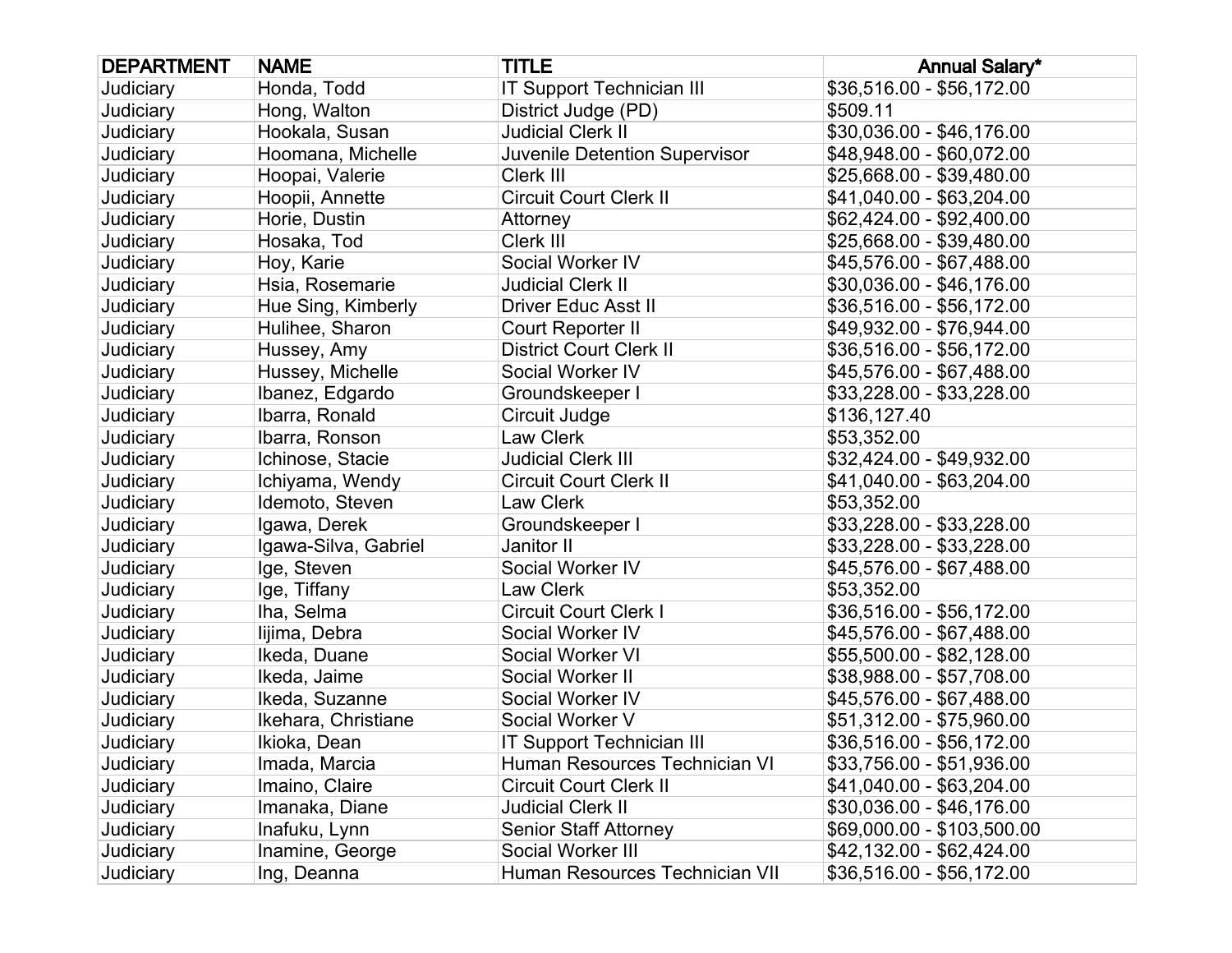| <b>DEPARTMENT</b> | <b>NAME</b>             | <b>TITLE</b>                      | <b>Annual Salary*</b>     |
|-------------------|-------------------------|-----------------------------------|---------------------------|
| Judiciary         | Ingalls, Sudarat        | <b>IT Specialist IV</b>           | \$45,576.00 - \$67,488.00 |
| Judiciary         | Iniba, Elizabeth        | <b>Account Clerk V</b>            | \$33,756.00 - \$51,936.00 |
| Judiciary         | Inouye, Cheryl          | Social Worker VI                  | \$55,500.00 - \$82,128.00 |
| Judiciary         | Inouye, Naomi           | Secretary I                       | \$30,036.00 - \$46,176.00 |
| Judiciary         | Inouye, Robyn           | Clerk III                         | \$25,668.00 - \$39,480.00 |
| Judiciary         | Inouye, Sandra          | Social Worker V                   | \$51,312.00 - \$75,960.00 |
| Judiciary         | Inouye, Susan           | <b>District Court Clerk II</b>    | \$36,516.00 - \$56,172.00 |
| Judiciary         | Insillio, Janna         | <b>Judicial Clerk II</b>          | \$30,036.00 - \$46,176.00 |
| Judiciary         | Irvine, Nathan-Nailiili | Social Worker IV                  | \$45,576.00 - \$67,488.00 |
| Judiciary         | Isaacson, Keith         | Social Worker IV                  | \$45,576.00 - \$67,488.00 |
| Judiciary         | Isara, Cami             | Social Worker IV                  | \$45,576.00 - \$67,488.00 |
| Judiciary         | Isara, Frank            | Juvenile Counselor IV             | \$45,576.00 - \$67,488.00 |
| Judiciary         | Isara, Norman           | Social Worker II                  | \$38,988.00 - \$57,708.00 |
| Judiciary         | Ishibashi, Trudy        | <b>Judicial Clerk II</b>          | \$30,036.00 - \$46,176.00 |
| Judiciary         | Ishihara, Vassilia      | <b>Court Documents Clerk III</b>  | \$39,480.00 - \$60,744.00 |
| Judiciary         | Ishii, Karen            | <b>Judicial Clerk III</b>         | \$32,424.00 - \$49,932.00 |
| Judiciary         | Ishikawa, Alan          | Human Resources Spclt V           | \$51,312.00 - \$75,960.00 |
| Judiciary         | Ishikawa, David         | Data Entry Operator I             | \$25,668.00 - \$39,480.00 |
| Judiciary         | Ishikawa, Paul          | Social Worker IV                  | \$45,576.00 - \$67,488.00 |
| Judiciary         | Isobe, Diane            | <b>Account Clerk IV</b>           | \$31,212.00 - \$48,048.00 |
| Judiciary         | Ito, Brandon            | Law Clerk                         | \$55,500.00               |
| Judiciary         | Ito, Karen              | Secretary III                     | \$35,064.00 - \$54,012.00 |
| Judiciary         | Iwai, Sharon            | <b>IT Specialist VI</b>           | \$55,500.00 - \$82,128.00 |
| Judiciary         | Iwami, Midori           | Human Resources Technician VI     | \$33,756.00 - \$51,936.00 |
| Judiciary         | Iwamoto, Lisa           | Law Clerk                         | \$53,352.00               |
| Judiciary         | Iwamoto, Reid           | <b>Account Clerk III</b>          | \$28,836.00 - \$44,412.00 |
| Judiciary         | Jaber, Lori             | Court Bailiff II                  | \$33,756.00 - \$51,936.00 |
| Judiciary         | Jacinto, Benigno        | Janitor II                        | \$33,228.00 - \$33,228.00 |
| Judiciary         | Jacinto, Leodolfo       | Groundskeeper I                   | \$33,228.00 - \$33,228.00 |
| Judiciary         | Jack, Jared             | Janitor III                       | \$35,544.00 - \$35,544.00 |
| Judiciary         | Jardine-Namba, Ariane   | <b>Judicial Clerk II</b>          | \$30,036.00 - \$46,176.00 |
| Judiciary         | Jellinek, Everett       | <b>Student Assistant I</b>        | \$7.25                    |
| Judiciary         | Jennings, Marlyn        | <b>Court Bailiff II</b>           | \$33,756.00 - \$51,936.00 |
| Judiciary         | Jennison, Lavinia       | <b>Judicial Clerk I</b>           | \$27,756.00 - \$42,684.00 |
| Judiciary         | Jinnai, Anne            | <b>Court Fiscal Officer II</b>    | \$55,500.00 - \$82,128.00 |
| Judiciary         | Johnasen, Marchelle     | <b>Court Documents Supervisor</b> | \$42,684.00 - \$65,784.00 |
| Judiciary         | Johnson, Jana           | Janitor II                        | \$33,228.00 - \$33,228.00 |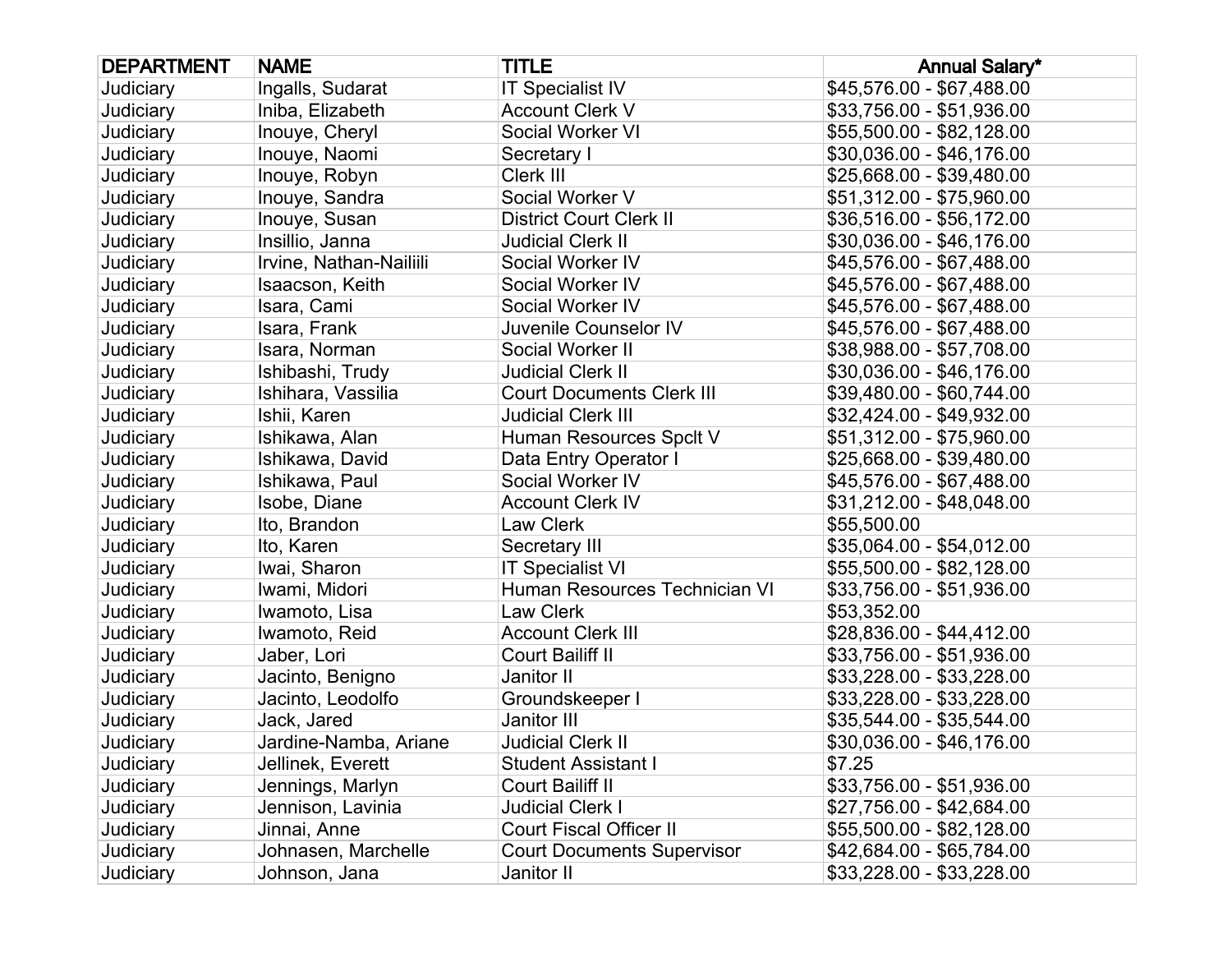| <b>DEPARTMENT</b> | <b>NAME</b>            | <b>TITLE</b>                        | <b>Annual Salary*</b>     |
|-------------------|------------------------|-------------------------------------|---------------------------|
| Judiciary         | Johnson, Michael       | Juvenile Counselor III              | \$42,132.00 - \$62,424.00 |
| Judiciary         | Jones, Kamado          | Clerk III                           | \$25,668.00 - \$39,480.00 |
| Judiciary         | Jones-Saito, Joella    | <b>Circuit Court Clerk II</b>       | \$41,040.00 - \$63,204.00 |
| Judiciary         | Jong, Norinne          | Human Resources Technician VI       | \$33,756.00 - \$51,936.00 |
| Judiciary         | Jong, Susan            | <b>Court Research Analyst</b>       | \$51,312.00 - \$75,960.00 |
| Judiciary         | Jose, Michael          | <b>Judicial Clerk III</b>           | \$32,424.00 - \$49,932.00 |
| Judiciary         | Jung, Bertram          | Social Worker IV                    | \$45,576.00 - \$67,488.00 |
| Judiciary         | Kaanoi, Franklin       | <b>Print Shop Supervisor</b>        | \$49,044.00 - \$54,156.00 |
| Judiciary         | Kagami, Kim            | Clerk IV                            | \$27,756.00 - \$42,684.00 |
| Judiciary         | Kagawa, Dennis         | <b>Driver Educ Asst II</b>          | \$36,516.00 - \$56,172.00 |
| Judiciary         | Kahahawai, Jennifer    | Social Worker IV                    | \$45,576.00 - \$67,488.00 |
| Judiciary         | Kahai, Troy            | <b>Judicial Clerk III</b>           | \$32,424.00 - \$49,932.00 |
| Judiciary         | Kahakauwila, Molly     | <b>Judicial Clerk III</b>           | \$32,424.00 - \$49,932.00 |
| Judiciary         | Kahalekai, Evie-Ann    | <b>Circuit Court Clerk II</b>       | \$41,040.00 - \$63,204.00 |
| Judiciary         | Kahalioumi, Rita       | <b>Driver Educ Asst II</b>          | \$36,516.00 - \$56,172.00 |
| Judiciary         | Kaho'iwai, Shane       | Juvenile Detention Worker II        | \$41,760.00 - \$50,904.00 |
| Judiciary         | Kaido, Debra           | <b>Library Technician VII</b>       | \$35,064.00 - \$54,012.00 |
| Judiciary         | Kai-Fisher, Shoko      | <b>Court Documents Clerk III</b>    | \$39,480.00 - \$60,744.00 |
| Judiciary         | Kaikaina, Hiram        | Juvenile Detention Worker II        | \$41,760.00 - \$50,904.00 |
| Judiciary         | Kaina, Donna           | Clerk IV                            | \$27,756.00 - \$42,684.00 |
| Judiciary         | Kaio, Gayle            | <b>Judicial Clerk III</b>           | \$32,424.00 - \$49,932.00 |
| Judiciary         | Kajioka, Joyce         | Clerk IV                            | \$27,756.00 - \$42,684.00 |
| Judiciary         | Kajiwara, Lance        | <b>IT Specialist V</b>              | \$51,312.00 - \$75,960.00 |
| Judiciary         | Kakutani, Tammy        | <b>Judicial Clerk II</b>            | \$30,036.00 - \$46,176.00 |
| Judiciary         | Kalahiki, Cheyenne     | Clerk III                           | \$25,668.00 - \$39,480.00 |
| Judiciary         | Kalani, Abigail        | IT Support Technician I             | \$31,212.00 - \$48,048.00 |
| Judiciary         | Kaleikini, Brandi Ann  | <b>Juvenile Detention Worker II</b> | \$41,760.00 - \$50,904.00 |
| Judiciary         | Kalua, Marlene         | <b>Circuit Court Clerk II</b>       | \$41,040.00 - \$63,204.00 |
| Judiciary         | Kaluakini, Leeann      | <b>District Court Clerk II</b>      | \$36,516.00 - \$56,172.00 |
| Judiciary         | Kam, Amina             | Secretary II                        | \$32,424.00 - \$49,932.00 |
| Judiciary         | Kam, Raynette          | Secretary II                        | \$32,424.00 - \$49,932.00 |
| Judiciary         | Kam, Steven            | Ct Optns Spclt V                    | \$51,312.00 - \$75,960.00 |
| Judiciary         | Kam, Velma             | <b>JIMS Spclt (Bus Analyst)</b>     | \$55,500.00               |
| Judiciary         | Kamaka, Garrison       | Juvenile Detention Worker II        | \$41,760.00 - \$50,904.00 |
| Judiciary         | Kamakawiwoole, Marilyn | <b>Judicial Clerk III</b>           | \$32,424.00 - \$49,932.00 |
| Judiciary         | Kamalani-Moe, Lahela   | Court Reporter II                   | \$49,932.00 - \$76,944.00 |
| Judiciary         | Kamanu, Roylene        | Clerk IV                            | \$27,756.00 - \$42,684.00 |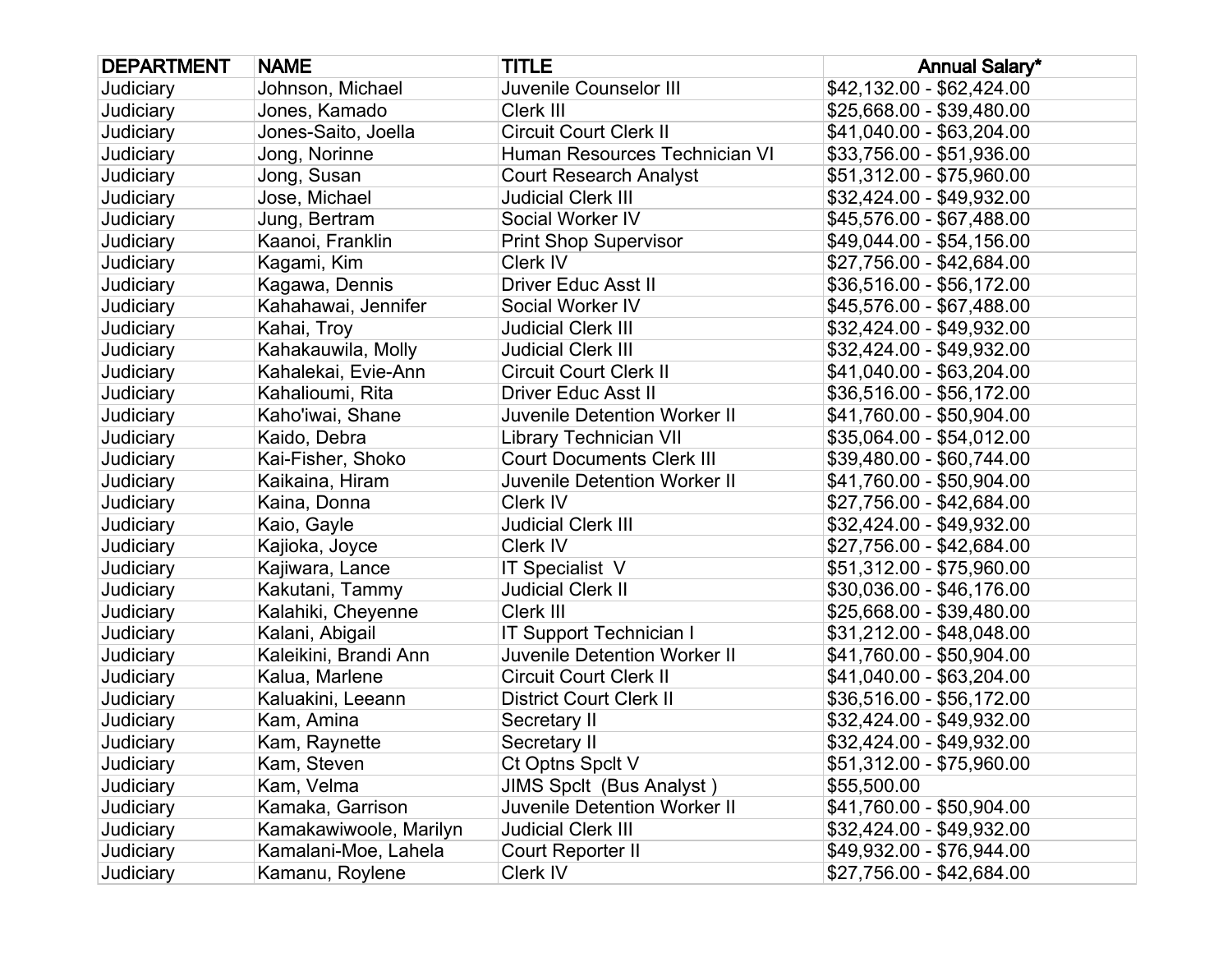| <b>DEPARTMENT</b> | <b>NAME</b>           | <b>TITLE</b>                    | <b>Annual Salary*</b>     |
|-------------------|-----------------------|---------------------------------|---------------------------|
| Judiciary         | Kamealoha, Glori-Jean | <b>Judicial Clerk III</b>       | \$32,424.00 - \$49,932.00 |
| Judiciary         | Kamimura, Janis       | <b>Research Statistician II</b> | \$38,988.00 - \$57,708.00 |
| Judiciary         | Kaminski, Elaine      | Estate & Guardianship Spclt     | \$39,480.00 - \$60,744.00 |
| Judiciary         | Kanaeholo, Traci      | Clerk IV                        | \$27,756.00 - \$42,684.00 |
| Judiciary         | Kanahele, Catherine   | <b>Driver Educ Asst II</b>      | \$36,516.00 - \$56,172.00 |
| Judiciary         | Kanayama, Lisa        | Juvenile Counselor III          | \$42,132.00 - \$62,424.00 |
| Judiciary         | Kanda, Doris          | Clerk IV                        | \$27,756.00 - \$42,684.00 |
| Judiciary         | Kane, Grace           | <b>Judicial Clerk II</b>        | \$30,036.00 - \$46,176.00 |
| Judiciary         | Kaneakua, Lei         | Social Worker IV                | \$45,576.00 - \$67,488.00 |
| Judiciary         | Kanekoa, DebbieAnn    | Clerk III                       | \$25,668.00 - \$39,480.00 |
| Judiciary         | Kaneshige, Carol      | Court Reporter II               | \$49,932.00 - \$76,944.00 |
| Judiciary         | Kaneshige, Rachel     | Social Worker IV                | \$45,576.00 - \$67,488.00 |
| Judiciary         | Kaneshiro, Alane      | <b>Account Clerk IV</b>         | \$31,212.00 - \$48,048.00 |
| Judiciary         | Kaneshiro, Jacqueline | <b>DUI Adjudicator</b>          | \$78,984.00               |
| Judiciary         | Kaneshiro, Paul       | <b>Court Admin Svcs Offcr</b>   | \$62,424.00 - \$92,400.00 |
| Judiciary         | Kaneyuki, Kane        | Court Bailiff II                | \$33,756.00 - \$51,936.00 |
| Judiciary         | Kaniho, Donnidee      | Clerk III                       | \$25,668.00 - \$39,480.00 |
| Judiciary         | Kanno, Jane           | Janitor II                      | \$33,228.00 - \$33,228.00 |
| Judiciary         | Kanuha, Efren         | Groundskeeper II                | \$35,544.00 - \$35,544.00 |
| Judiciary         | Kanzaki, Lorraine     | Clerk III                       | \$25,668.00 - \$39,480.00 |
| Judiciary         | Kaohi, Marilyn        | Social Worker V                 | \$51,312.00 - \$75,960.00 |
| Judiciary         | Kaohu, Lila           | Social Worker IV                | \$45,576.00 - \$67,488.00 |
| Judiciary         | Kaolulo, Leslie       | Court Bailiff I                 | \$31,212.00 - \$48,048.00 |
| Judiciary         | Kapaku, Danlyn        | <b>Judicial Clerk III</b>       | \$32,424.00 - \$49,932.00 |
| Judiciary         | Kapaona, Ivan         | <b>Judicial Clerk I</b>         | \$27,756.00 - \$42,684.00 |
| Judiciary         | Kato, Amy             | <b>Judicial Assistant I</b>     | \$65,784.00               |
| Judiciary         | Kato, David           | Social Worker IV                | \$45,576.00 - \$67,488.00 |
| Judiciary         | Kato, John            | <b>Driver Educ Asst II</b>      | \$36,516.00 - \$56,172.00 |
| Judiciary         | Kato, Sandra          | Social Worker VI                | \$55,500.00 - \$82,128.00 |
| Judiciary         | Kau, Alden            | <b>Circuit Court Clerk II</b>   | \$41,040.00 - \$63,204.00 |
| Judiciary         | Kauhola, David        | <b>Circuit Court Clerk II</b>   | \$41,040.00 - \$63,204.00 |
| Judiciary         | Kaui, Jason           | Janitor II                      | \$33,228.00 - \$33,228.00 |
| Judiciary         | Kaui, Raquel          | Clerk III                       | \$25,668.00 - \$39,480.00 |
| Judiciary         | Kaulia, Ellenbelle    | <b>Judicial Clerk II</b>        | \$30,036.00 - \$46,176.00 |
| Judiciary         | Kauwale, Ann          | <b>District Court Clerk II</b>  | \$36,516.00 - \$56,172.00 |
| Judiciary         | Kawaguchi, Eric       | Social Worker V                 | \$51,312.00 - \$75,960.00 |
| Judiciary         | Kawaguchi, Ronald     | Social Worker IV                | \$45,576.00 - \$67,488.00 |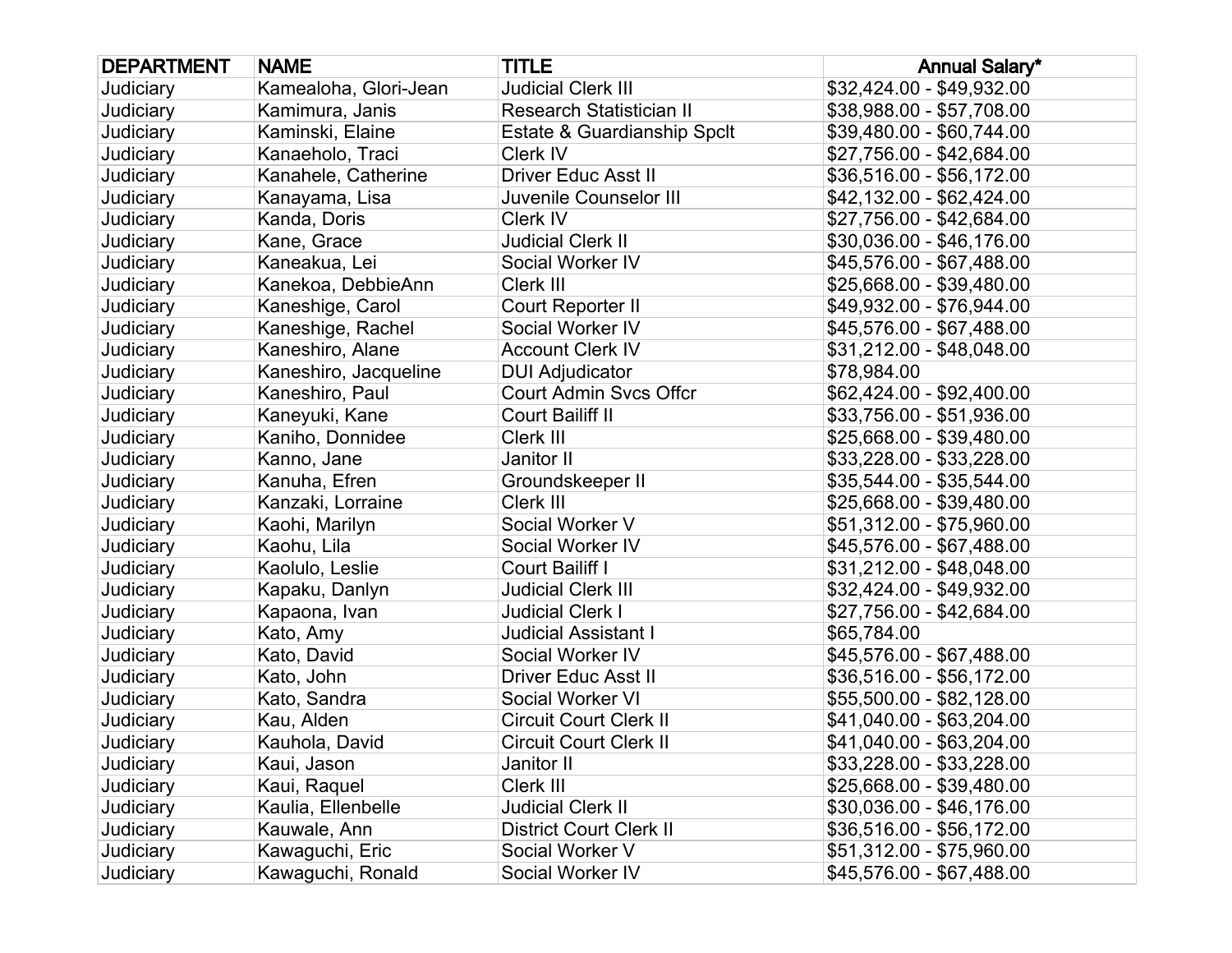| <b>DEPARTMENT</b> | <b>NAME</b>              | <b>TITLE</b>                          | <b>Annual Salary*</b>     |
|-------------------|--------------------------|---------------------------------------|---------------------------|
| Judiciary         | Kawaguchi, Stacie        | Estate & Guardianship Spclt           | \$39,480.00 - \$60,744.00 |
| Judiciary         | Kawakami, Diane          | <b>Court Documents Supervisor</b>     | \$42,684.00 - \$65,784.00 |
| Judiciary         | Kawakami, Jay            | Court Admr II                         | \$55,500.00 - \$82,128.00 |
| Judiciary         | Kawakami, Jeri           | <b>Circuit Court Clerk II</b>         | \$41,040.00 - \$63,204.00 |
| Judiciary         | Kawamoto, Alan           | Court Bailiff II                      | \$33,756.00 - \$51,936.00 |
| Judiciary         | Kawamoto, Suzanne        | <b>Judicial Clerk II</b>              | \$30,036.00 - \$46,176.00 |
| Judiciary         | Kawano, Judy             | Social Worker V                       | \$51,312.00 - \$75,960.00 |
| Judiciary         | Kawano, Katherine        | <b>Judicial Clerk IV</b>              | \$35,064.00 - \$54,012.00 |
| Judiciary         | Kawano, Kelsey           | <b>District Judge</b>                 | \$128,295.60              |
| Judiciary         | Kawata, Asako            | Social Worker IV                      | \$45,576.00 - \$67,488.00 |
| Judiciary         | Kawata, Whitney          | Social Worker IV                      | \$45,576.00 - \$67,488.00 |
| Judiciary         | Kaya, Amy                | Secretary III                         | \$35,064.00 - \$54,012.00 |
| Judiciary         | Kaya, Janet              | <b>Court Documents Supervisor</b>     | \$42,684.00 - \$65,784.00 |
| Judiciary         | Kaya, Karen              | Internal Control Analyst V            | \$51,312.00 - \$75,960.00 |
| Judiciary         | Kaya, Susan              | Secretary V                           | \$41,040.00 - \$63,204.00 |
| Judiciary         | Kaya, Trisha             | <b>Judicial Clerk II</b>              | \$30,036.00 - \$46,176.00 |
| Judiciary         | Kayatani, Shannon        | Social Worker IV                      | \$45,576.00 - \$67,488.00 |
| Judiciary         | Kealoha, Mary            | <b>Judicial Clerk III</b>             | \$32,424.00 - \$49,932.00 |
| Judiciary         | Kealoha-Spencer, Rhoda   | Law Clerk                             | \$42,132.00 - \$62,424.00 |
| Judiciary         | Keanaaina, Yvonne        | <b>Judicial Clerk I</b>               | \$27,756.00 - \$42,684.00 |
| Judiciary         | Keanu, Eugenie           | Social Worker VI                      | \$55,500.00 - \$82,128.00 |
| Judiciary         | Keawe, Kathy             | <b>Court Documents Clerk I</b>        | \$33,756.00 - \$51,936.00 |
| Judiciary         | Kefford, Christine       | Social Worker V                       | \$51,312.00 - \$75,960.00 |
| Judiciary         | Kekauoha, Eleanor        | Social Worker V                       | \$51,312.00 - \$75,960.00 |
| Judiciary         | Kekumu, Mary             | Clerk IV                              | \$27,756.00 - \$42,684.00 |
| Judiciary         | Keliiaa, Shane           | Social Service Assistant IV           | \$28,836.00 - \$44,412.00 |
| Judiciary         | Keliikoa, Annette        | Social Worker IV                      | \$45,576.00 - \$67,488.00 |
| Judiciary         | Keller, Barbara-Ann      | Social Worker VI                      | \$55,500.00 - \$82,128.00 |
| Judiciary         | Keller, Thomas           | Admin Director Of The Courts          | \$124,708.00              |
| Judiciary         | Kelly, Elizabeth         | <b>Supervising Court Reporter II</b>  | \$54,012.00 - \$83,184.00 |
| Judiciary         | Kent, Elizabeth          | Director, Ctr For ADR                 | \$106,992.00              |
| Judiciary         | Kent, Joshua             | Law Clerk                             | \$53,352.00               |
| Judiciary         | Keolanui, Tami           | <b>Judicial Assistant I</b>           | \$54,012.00               |
| Judiciary         | Kepa, Laurie             | <b>District Court Clerk II</b>        | \$36,516.00 - \$56,172.00 |
| Judiciary         | Kesaji-Murakami, Tiffany | Social Service Assistant V            | \$31,212.00 - \$48,048.00 |
| Judiciary         | Khammaloun, Jasmine      | <b>Judicial Clerk II</b>              | \$30,036.00 - \$46,176.00 |
| Judiciary         | Kibanoff, Michael        | <b>Court Support Svcs Coordinator</b> | \$42,132.00 - \$62,424.00 |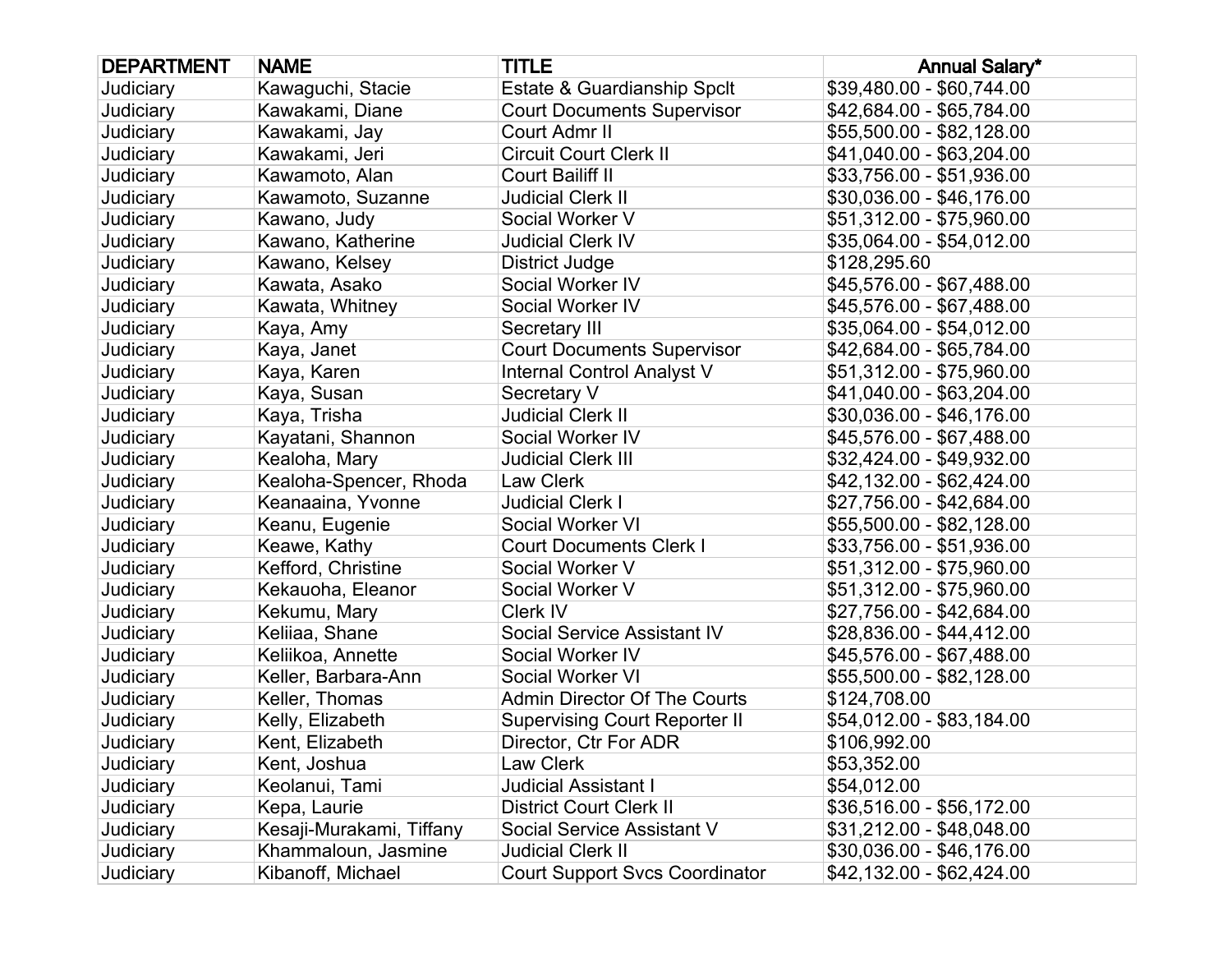| <b>DEPARTMENT</b> | <b>NAME</b>         | <b>TITLE</b>                         | <b>Annual Salary*</b>      |
|-------------------|---------------------|--------------------------------------|----------------------------|
| Judiciary         | Kibe, Gerald        | <b>District Judge</b>                | \$128,295.60               |
| Judiciary         | Kiehm, Maureen      | Social Worker VI                     | \$55,500.00 - \$82,128.00  |
| Judiciary         | Kikuchi, Wendell    | Deputy Chief Court Admr II           | \$79,848.00 - \$119,772.00 |
| Judiciary         | Kikukawa, Miriam    | <b>District Court Clerk I</b>        | \$33,756.00 - \$51,936.00  |
| Judiciary         | Kikumoto, Jean      | <b>Court Documents Clerk III</b>     | \$39,480.00 - \$60,744.00  |
| Judiciary         | Kim, Diana          | <b>Judicial Clerk III</b>            | \$32,424.00 - \$49,932.00  |
| Judiciary         | Kim, Gayle          | <b>Circuit Court Clerk II</b>        | \$41,040.00 - \$63,204.00  |
| Judiciary         | Kim, Glenn          | Circuit Judge                        | \$136,127.40               |
| Judiciary         | Kim, Helen          | Clerk IV                             | \$27,756.00 - \$42,684.00  |
| Judiciary         | Kim, Janell         | <b>Financial Svcs Administrator</b>  | \$76,056.00 - \$114,084.00 |
| Judiciary         | Kim, Joyce          | Judicial Clerk II                    | \$30,036.00 - \$46,176.00  |
| Judiciary         | Kim, Kathleen       | Purch & Specs Spclt V                | \$51,312.00 - \$75,960.00  |
| Judiciary         | Kim, Lorelei        | <b>District Court Clerk II</b>       | \$36,516.00 - \$56,172.00  |
| Judiciary         | Kim, Toney          | Social Worker IV                     | \$45,576.00 - \$67,488.00  |
| Judiciary         | Kimm, Karen         | Secretary IV                         | \$37,968.00 - \$58,440.00  |
| Judiciary         | Kimoto, Julie       | Court Bailiff I                      | \$31,212.00 - \$48,048.00  |
| Judiciary         | Kimura, Keri        | Social Worker III                    | \$42,132.00 - \$62,424.00  |
| Judiciary         | Kimura, Lisa        | <b>Circuit Court Clerk II</b>        | \$41,040.00 - \$63,204.00  |
| Judiciary         | Kimura, Ronald      | Social Worker II                     | \$38,988.00 - \$57,708.00  |
| Judiciary         | Kimura, Tania       | <b>DUI Clerk</b>                     | \$28,836.00                |
| Judiciary         | Kincaid, Tammy      | <b>Judicial Clerk III</b>            | \$32,424.00 - \$49,932.00  |
| Judiciary         | King, Jasmine       | Law Clerk                            | \$53,352.00                |
| Judiciary         | Kini, Meagan        | Social Worker IV                     | \$45,576.00 - \$67,488.00  |
| Judiciary         | Kinores, Sherri Ann | Social Worker III                    | \$42,132.00 - \$62,424.00  |
| Judiciary         | Kinoshita, Colette  | Court Bailiff II                     | \$33,756.00 - \$51,936.00  |
| Judiciary         | Kinsman, Susan      | Social Worker VI                     | \$55,500.00 - \$82,128.00  |
| Judiciary         | Kira, Loriann       | Social Worker IV                     | \$45,576.00 - \$67,488.00  |
| Judiciary         | Kirihara, Mayline   | <b>Judicial Clerk III</b>            | \$32,424.00 - \$49,932.00  |
| Judiciary         | Kish, Christopher   | Social Worker IV                     | \$45,576.00 - \$67,488.00  |
| Judiciary         | Kishida, Merle      | Estate & Guardianship Clerk I        | \$33,756.00 - \$51,936.00  |
| Judiciary         | Kishimoto, Clyde    | <b>Accountant V</b>                  | \$51,312.00 - \$75,960.00  |
| Judiciary         | Kishimoto, Noreen   | Program Specialist I                 | \$45,576.00 - \$67,488.00  |
| Judiciary         | Kitagawa, Marsha    | <b>Public Information Prog Spclt</b> | \$51,312.00 - \$75,960.00  |
| Judiciary         | Kitaoka, Guy        | Court Admr I                         | \$51,312.00 - \$75,960.00  |
| Judiciary         | Kitaoka, Lisa       | <b>Court Documents Clerk III</b>     | \$39,480.00 - \$60,744.00  |
| Judiciary         | Kitaoka, Warren     | Social Worker VI                     | \$55,500.00 - \$82,128.00  |
| Judiciary         | Kiyabu, Leslie      | Driver Ed Prgm Administrator         | \$55,500.00 - \$82,128.00  |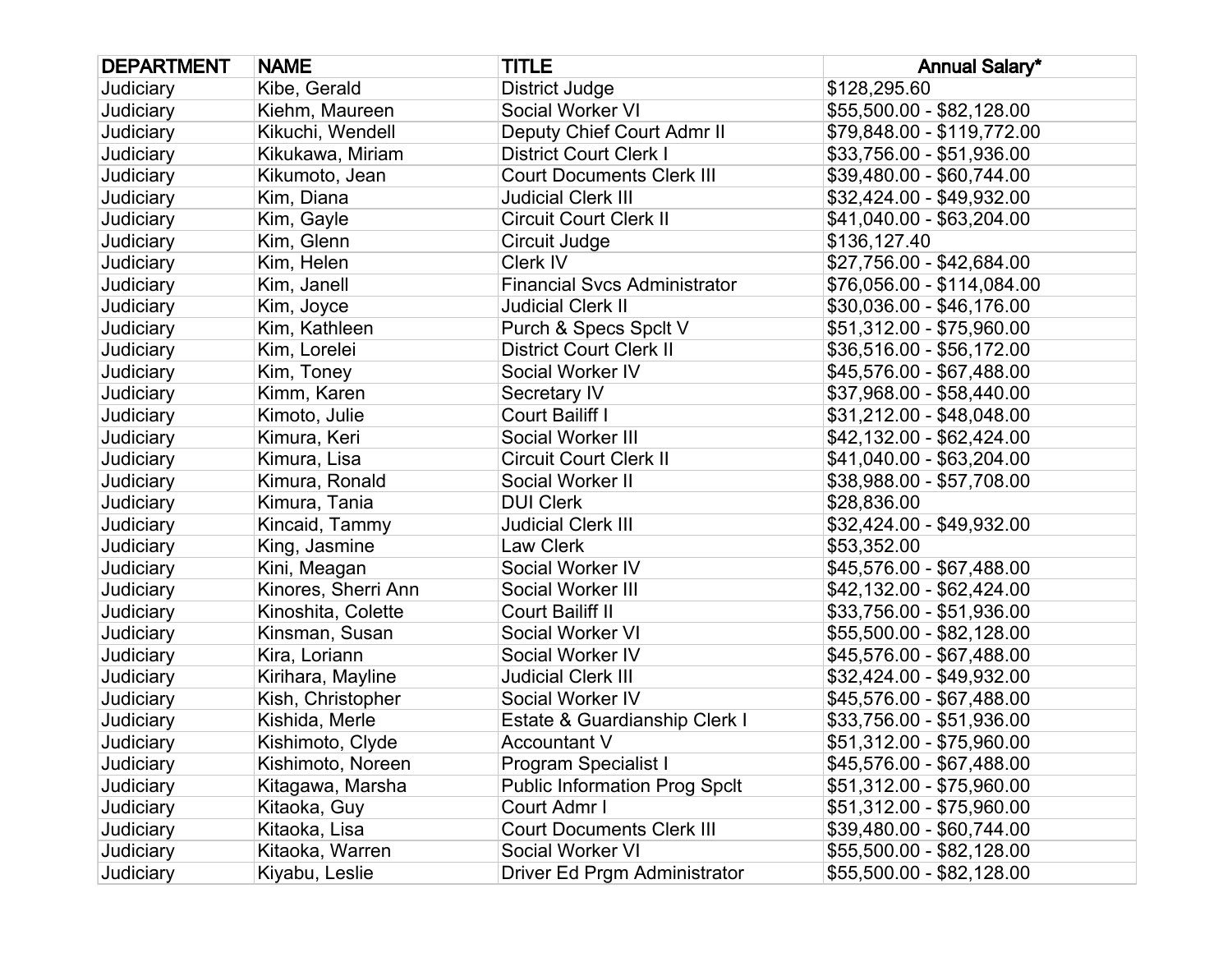| <b>DEPARTMENT</b> | <b>NAME</b>                                      | <b>TITLE</b>                         | <b>Annual Salary*</b>      |
|-------------------|--------------------------------------------------|--------------------------------------|----------------------------|
| Judiciary         | Kiyonaga-Asaeda, Margaret Circuit Court Clerk II |                                      | \$41,040.00 - \$63,204.00  |
| Judiciary         | Kiyotoki, Linda                                  | Social Worker V                      | \$51,312.00 - \$75,960.00  |
| Judiciary         | Klein, Kirk                                      | <b>Judicial Clerk IV</b>             | \$35,064.00 - \$54,012.00  |
| Judiciary         | Kobayashi, Gale                                  | <b>Library Technician VI</b>         | \$32,424.00 - \$49,932.00  |
| Judiciary         | Kobayashi, Joseph                                | District Judge (PD)                  | \$509.11                   |
| Judiciary         | Kobayashi, Tracie                                | Law Clerk                            | \$53,352.00                |
| Judiciary         | Kochi, Daphne                                    | Janitor II                           | \$33,228.00 - \$33,228.00  |
| Judiciary         | Kohashi, Susan                                   | <b>Judicial Clerk II</b>             | \$30,036.00 - \$46,176.00  |
| Judiciary         | Kojima, Karen                                    | <b>Judicial Clerk II</b>             | \$30,036.00 - \$46,176.00  |
| Judiciary         | Komenaka, Naomi                                  | <b>Chief Supreme Court Clerk</b>     | \$69,000.00 - \$103,500.00 |
| Judiciary         | Komiyama, Gayle                                  | Social Worker V                      | \$51,312.00 - \$75,960.00  |
| Judiciary         | Komiyama, Glenn                                  | Social Worker VI                     | \$55,500.00 - \$82,128.00  |
| Judiciary         | Kondo, Kelli-Ann                                 | <b>Library Technician VI</b>         | \$32,424.00 - \$49,932.00  |
| Judiciary         | Kong, Doreen                                     | <b>Judicial Clerk II</b>             | \$30,036.00 - \$46,176.00  |
| Judiciary         | Kong, Laura                                      | Social Worker IV                     | \$45,576.00 - \$67,488.00  |
| Judiciary         | Kong, Richlynn                                   | <b>Judicial Clerk III</b>            | \$32,424.00 - \$49,932.00  |
| Judiciary         | Koroki, Jan                                      | Social Worker IV                     | \$45,576.00 - \$67,488.00  |
| Judiciary         | Koyanagi, Faye                                   | <b>District Judge</b>                | \$128,295.60               |
| Judiciary         | Koyanagi, Maile-Lei                              | <b>Account Clerk V</b>               | \$33,756.00 - \$51,936.00  |
| Judiciary         | Koyanagi, Steven                                 | Law Clerk                            | \$55,500.00                |
| Judiciary         | Kozaki, Sandy                                    | Deputy Chief Court Admr I            | \$69,000.00 - \$103,500.00 |
| Judiciary         | Kraker, Hana                                     | <b>Circuit Court Clerk II</b>        | \$41,040.00 - \$63,204.00  |
| Judiciary         | Kuan, Lai Kun                                    | <b>Account Clerk II</b>              | \$25,668.00 - \$39,480.00  |
| Judiciary         | Kubo, Becke                                      | <b>Asst Court Admr</b>               | \$45,576.00 - \$67,488.00  |
| Judiciary         | Kubo, Edward                                     | Circuit Judge                        | \$136,127.40               |
| Judiciary         | Kubo, Janelle                                    | <b>Court Documents Clerk III</b>     | \$39,480.00 - \$60,744.00  |
| Judiciary         | Kubo, Melody                                     | <b>Court Interpreting Svcs Coord</b> | \$51,312.00 - \$75,960.00  |
| Judiciary         | Kubota, Tracey                                   | Law Clerk                            | \$55,500.00                |
| Judiciary         | Kuboyama, Dean                                   | <b>Assistant Facilities Manager</b>  | \$42,684.00 - \$65,784.00  |
| Judiciary         | Kuewa, Leslie                                    | Social Worker IV                     | \$45,576.00 - \$67,488.00  |
| Judiciary         | Kuhau, Randy                                     | Dep Detention Facility Supt          | \$51,312.00 - \$75,960.00  |
| Judiciary         | Kuhau, Renee                                     | Social Worker IV                     | \$45,576.00 - \$67,488.00  |
| Judiciary         | Kulp, Courtney                                   | Clerk III                            | \$25,668.00 - \$39,480.00  |
| Judiciary         | Kunihiro, Mary                                   | Court Reporter II                    | \$49,932.00 - \$76,944.00  |
| Judiciary         | Kunimoto, Diane                                  | <b>Judicial Assistant I</b>          | \$54,012.00                |
| Judiciary         | Kuniyuki, Brian                                  | Court Bailiff II                     | \$33,756.00 - \$51,936.00  |
| Judiciary         | Kunkel, Daniel                                   | Attorney                             | \$62,424.00 - \$92,400.00  |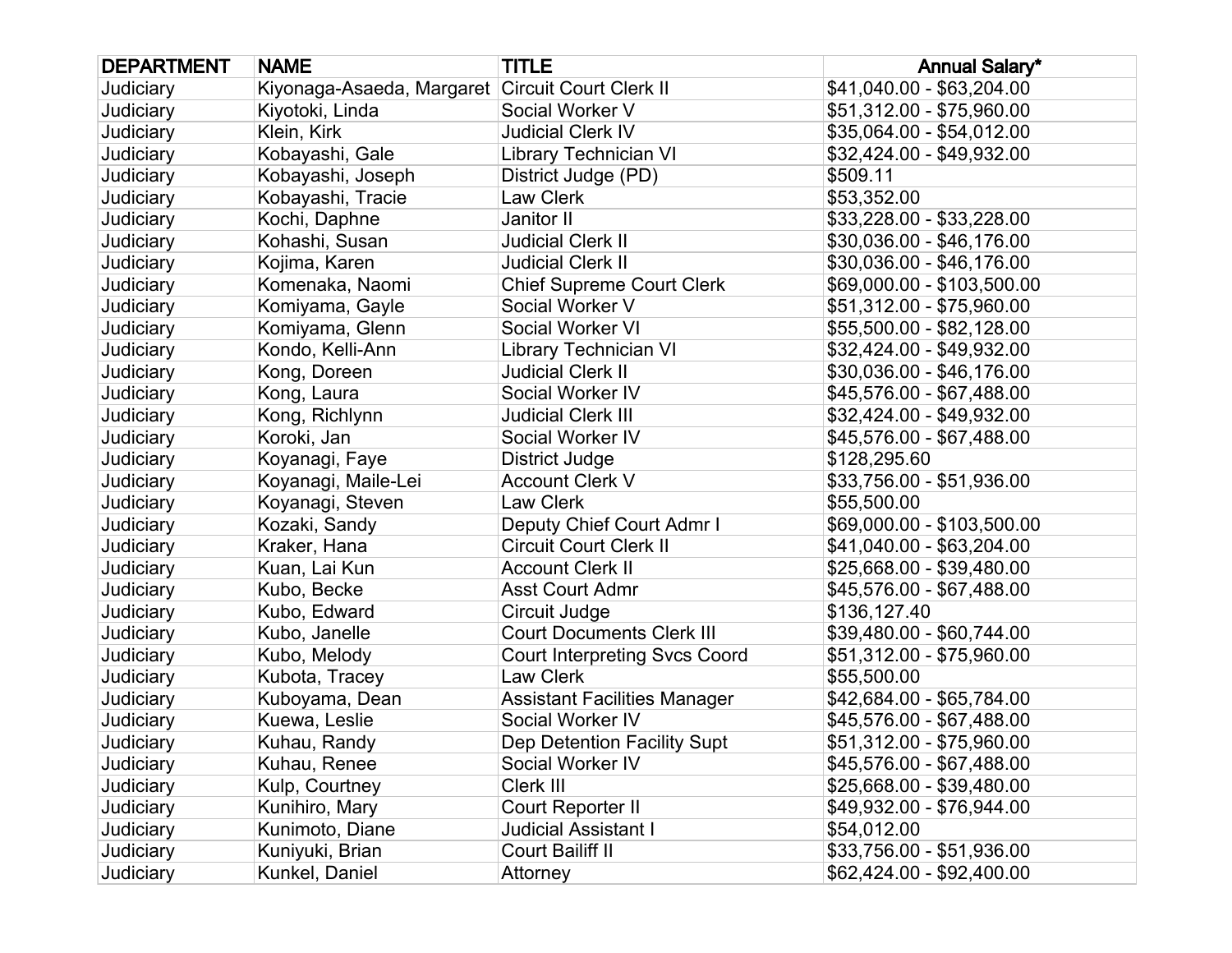| <b>DEPARTMENT</b> | <b>NAME</b>           | <b>TITLE</b>                      | <b>Annual Salary*</b>     |
|-------------------|-----------------------|-----------------------------------|---------------------------|
| Judiciary         | Kupo, Jasmine         | Secretary I                       | \$30,036.00 - \$46,176.00 |
| Judiciary         | Kurisu, Lloyd         | <b>JIMS Systems Administrator</b> | \$49,332.00               |
| Judiciary         | Kuriyama, Christine   | District Judge                    | \$128,295.60              |
| Judiciary         | Kushiyama, Lynne      | Human Resources Spclt V           | \$51,312.00 - \$75,960.00 |
| Judiciary         | Kutaka, Kristie       | Law Clerk                         | \$55,500.00               |
| Judiciary         | Kuwahara, David       | District Judge (PD)               | \$509.11                  |
| Judiciary         | Kuwahara, Joyce       | <b>Judicial Clerk II</b>          | \$30,036.00 - \$46,176.00 |
| Judiciary         | Kuwashima, Karen      | <b>Judicial Clerk II</b>          | \$30,036.00 - \$46,176.00 |
| Judiciary         | Kuwayama, Kyle        | <b>IT Support Technician II</b>   | \$33,756.00 - \$51,936.00 |
| Judiciary         | Kwan, Paul            | <b>Registered Prof Nurse</b>      | \$75,780.00 - \$94,104.00 |
| Judiciary         | Kwasny, Jennifer      | Social Worker III                 | \$42,132.00 - \$62,424.00 |
| Judiciary         | Laboy, Arlene         | Janitor II                        | \$33,228.00 - \$33,228.00 |
| Judiciary         | Laforga, Christine    | <b>Judicial Clerk II</b>          | \$30,036.00 - \$46,176.00 |
| Judiciary         | Lafradez, Myrna       | Court Bailiff II                  | \$33,756.00 - \$51,936.00 |
| Judiciary         | Lagmay, Delia         | Janitor II                        | \$33,228.00 - \$33,228.00 |
| Judiciary         | Laguatan, Shirley     | <b>Judicial Clerk III</b>         | \$32,424.00 - \$49,932.00 |
| Judiciary         | Lagura, Merlita       | Clerk III                         | \$25,668.00 - \$39,480.00 |
| Judiciary         | Lai, Vicki            | <b>Judicial Clerk III</b>         | \$32,424.00 - \$49,932.00 |
| Judiciary         | Lam, David            | Social Worker VI                  | \$55,500.00 - \$82,128.00 |
| Judiciary         | Lam, Michelle         | <b>DUI Clerk</b>                  | \$27,756.00               |
| Judiciary         | Lambert, Lisa         | Clerk III                         | \$25,668.00 - \$39,480.00 |
| Judiciary         | Lang, Susan           | <b>IT Specialist VI</b>           | \$55,500.00 - \$82,128.00 |
| Judiciary         | Langstaff, Reneann    | Clerk IV                          | \$27,756.00 - \$42,684.00 |
| Judiciary         | Laranio, Tori Ann     | Social Worker IV                  | \$45,576.00 - \$67,488.00 |
| Judiciary         | Lat, Marcelo          | Groundskeeper I                   | \$33,228.00 - \$33,228.00 |
| Judiciary         | Lathrop, Shawn        | Social Worker IV                  | \$45,576.00 - \$67,488.00 |
| Judiciary         | Latif Sterioff, Magda | Social Worker IV                  | \$45,576.00 - \$67,488.00 |
| Judiciary         | Latorre, David        | Clerk III                         | \$25,668.00 - \$39,480.00 |
| Judiciary         | Lau, Cheryl           | <b>Judicial Assistant II</b>      | \$56,172.00               |
| Judiciary         | Lau, Elizabeth        | Clerk III                         | \$25,668.00 - \$39,480.00 |
| Judiciary         | Laureta, Ihilani      | Clerk III                         | \$25,668.00 - \$39,480.00 |
| Judiciary         | Lauro, Norine         | <b>Circuit Court Clerk II</b>     | \$41,040.00 - \$63,204.00 |
| Judiciary         | Lawrence, Rosemarie   | Clerk IV                          | \$27,756.00 - \$42,684.00 |
| Judiciary         | Lawson, Sheri         | Law Clerk                         | \$53,352.00               |
| Judiciary         | Layugan, Sabrina      | <b>Judicial Clerk II</b>          | \$30,036.00 - \$46,176.00 |
| Judiciary         | Le, Mary              | <b>Judicial Clerk III</b>         | \$32,424.00 - \$49,932.00 |
| Judiciary         | Le, Quoc              | IT Specialist V                   | \$51,312.00 - \$75,960.00 |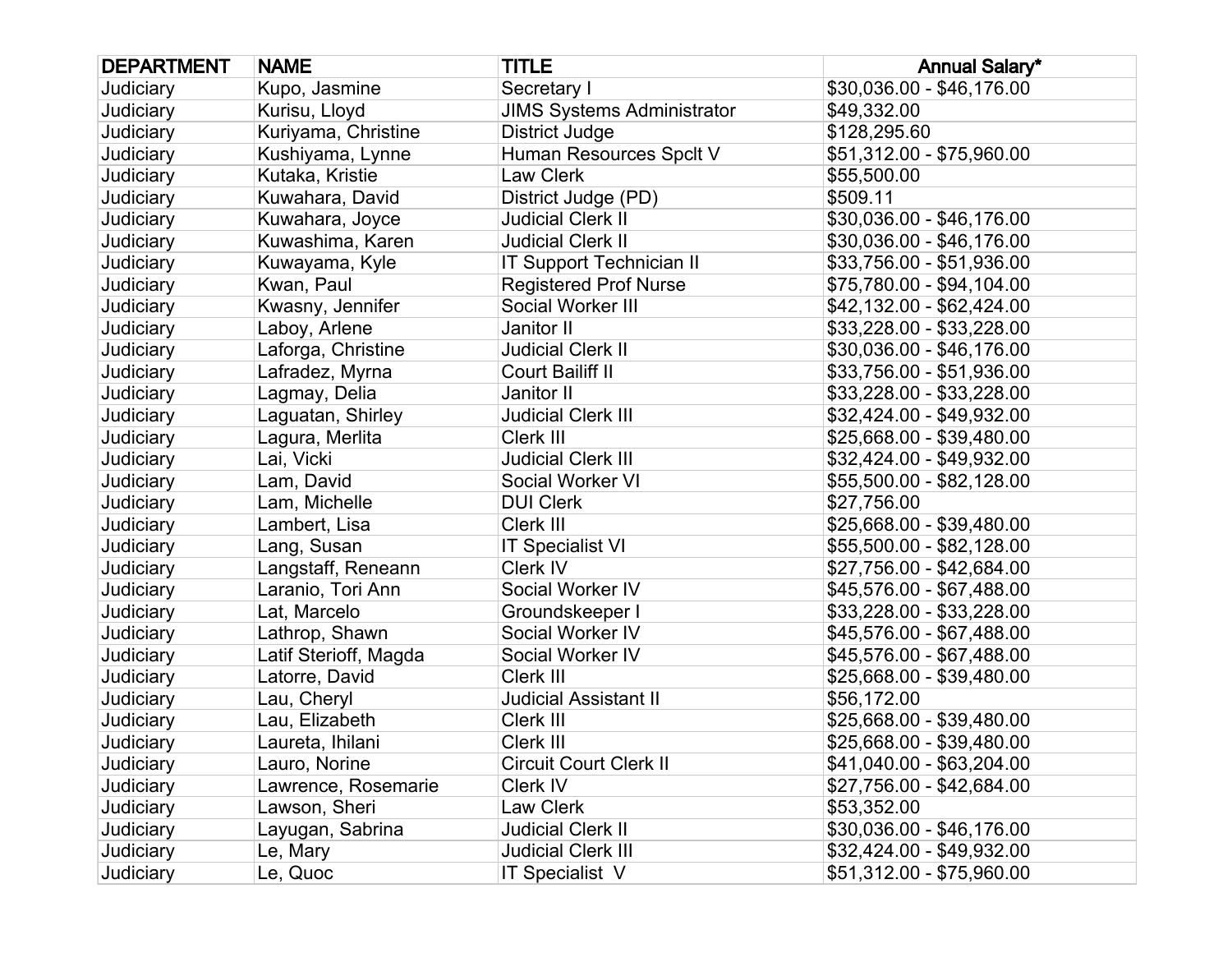| <b>DEPARTMENT</b> | <b>NAME</b>        | <b>TITLE</b>                        | <b>Annual Salary*</b>     |
|-------------------|--------------------|-------------------------------------|---------------------------|
| Judiciary         | Lee, Barbara       | <b>Judicial Clerk III</b>           | \$32,424.00 - \$49,932.00 |
| Judiciary         | Lee, Brian         | Social Worker IV                    | \$45,576.00 - \$67,488.00 |
| Judiciary         | Lee, Brian         | <b>Accountant II</b>                | \$38,988.00 - \$57,708.00 |
| <b>Judiciary</b>  | Lee, Edward        | Clerk III                           | \$25,668.00 - \$39,480.00 |
| Judiciary         | Lee, Heidi Lynn    | Court Bailiff II                    | \$33,756.00 - \$51,936.00 |
| <b>Judiciary</b>  | Lee, Jae           | Clerk III                           | \$25,668.00 - \$39,480.00 |
| Judiciary         | Lee, Jimmy         | <b>IT Specialist III</b>            | \$42,132.00 - \$62,424.00 |
| Judiciary         | Lee, Justin        | <b>Student Assistant II</b>         | \$8.00                    |
| Judiciary         | Lee, Lenore        | District Judge (PD)                 | \$509.11                  |
| <b>Judiciary</b>  | Lee, Linda         | Judicial Assistant I                | \$65,784.00               |
| Judiciary         | Lee, Lono          | District Judge                      | \$128,295.60              |
| <b>Judiciary</b>  | Lee, Lori          | <b>Court Documents Supervisor</b>   | \$42,684.00 - \$65,784.00 |
| Judiciary         | Lee, Michael       | <b>Juvenile Detention Worker II</b> | \$41,760.00 - \$50,904.00 |
| Judiciary         | Lee, Norwma        | <b>Circuit Court Clerk II</b>       | \$41,040.00 - \$63,204.00 |
| Judiciary         | Lee, Patricia      | <b>Judicial Assistant I</b>         | \$56,172.00               |
| <b>Judiciary</b>  | Lee, Pearl         | Social Worker II                    | \$38,988.00 - \$57,708.00 |
| <b>Judiciary</b>  | Lee, Randal        | Circuit Judge                       | \$136,127.40              |
| <b>Judiciary</b>  | Lee, Roland        | Social Worker IV                    | \$45,576.00 - \$67,488.00 |
| Judiciary         | Lee, Rolland       | Social Worker IV                    | \$45,576.00 - \$67,488.00 |
| Judiciary         | Lee, Sharon        | <b>District Court Clerk II</b>      | \$36,516.00 - \$56,172.00 |
| Judiciary         | Lee, Tari          | Law Clerk                           | \$42,132.00 - \$62,424.00 |
| <b>Judiciary</b>  | Leger, Lynnette    | <b>Judicial Clerk III</b>           | \$32,424.00 - \$49,932.00 |
| <b>Judiciary</b>  | Leiato, Johanna    | Court Bailiff II                    | \$33,756.00 - \$51,936.00 |
| Judiciary         | Lemaota, Richard   | Social Worker IV                    | \$45,576.00 - \$67,488.00 |
| Judiciary         | Leonard, Katherine | Associate Judge                     | \$139,923.60              |
| Judiciary         | Letts, Dorothy     | <b>Program Specialist II</b>        | \$51,312.00 - \$75,960.00 |
| Judiciary         | Letuli, Lepetia    | Social Worker V                     | \$51,312.00 - \$75,960.00 |
| Judiciary         | Lewis, Melissa     | <b>Research Analyst</b>             | \$33,300.00               |
| Judiciary         | Libokmeto, Raynell | Juvenile Detention Worker II        | \$41,760.00 - \$50,904.00 |
| Judiciary         | Lim, Jose          | Clerk IV                            | \$27,756.00 - \$42,684.00 |
| Judiciary         | Lim, Sonny         | <b>IT Support Technician III</b>    | \$36,516.00 - \$56,172.00 |
| Judiciary         | Liu, Dayle         | Social Worker IV                    | \$45,576.00 - \$67,488.00 |
| Judiciary         | Liu, Jun Hui       | <b>IT Support Technician I</b>      | \$31,212.00 - \$48,048.00 |
| Judiciary         | Lo, David          | <b>District Judge</b>               | \$128,295.60              |
| Judiciary         | Loeffler, Debbie   | <b>Account Clerk V</b>              | \$33,756.00 - \$51,936.00 |
| Judiciary         | Lofton, Corinna    | <b>Judicial Clerk III</b>           | \$32,424.00 - \$49,932.00 |
| Judiciary         | Loio, Sonia        | Court Bailiff II                    | \$33,756.00 - \$51,936.00 |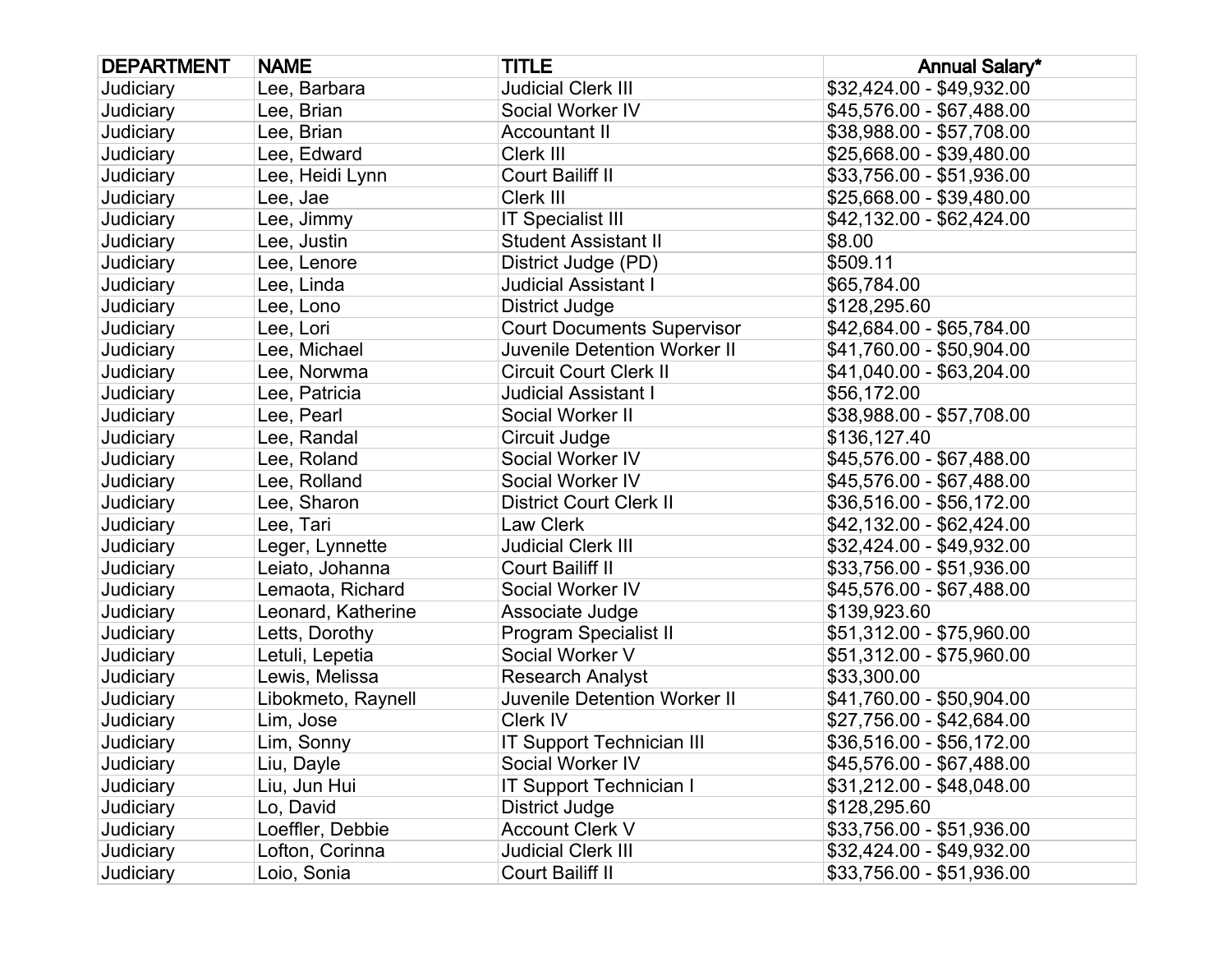| <b>DEPARTMENT</b> | <b>NAME</b>           | <b>TITLE</b>                     | <b>Annual Salary*</b>     |
|-------------------|-----------------------|----------------------------------|---------------------------|
| Judiciary         | Loo, Colleen          | Clerk III                        | \$25,668.00 - \$39,480.00 |
| Judiciary         | Loo, Nicole           | <b>Judicial Assistant I</b>      | \$46,176.00               |
| Judiciary         | Loo, Rhonda           | District Judge                   | \$128,295.60              |
| Judiciary         | Loo, Wilson           | District Judge (PD)              | \$509.11                  |
| Judiciary         | Lopes, Barbara        | <b>District Court Clerk II</b>   | \$36,516.00 - \$56,172.00 |
| Judiciary         | Lopez, Alicia         | <b>Judicial Clerk II</b>         | \$30,036.00 - \$46,176.00 |
| Judiciary         | Lopez, Faith          | <b>Judicial Clerk II</b>         | \$30,036.00 - \$46,176.00 |
| Judiciary         | Lopez, Kelly          | <b>Judicial Clerk IV</b>         | \$35,064.00 - \$54,012.00 |
| Judiciary         | Lopez, Veronica       | Juvenile Counselor III           | \$42,132.00 - \$62,424.00 |
| Judiciary         | Loque, Debora         | <b>Judicial Assistant I</b>      | \$48,048.00               |
| Judiciary         | Lorenzo, Leopoldo     | Janitor II                       | \$33,228.00 - \$33,228.00 |
| Judiciary         | Lorenzo, Primrose     | Pre Audit Clerk I                | \$28,836.00 - \$44,412.00 |
| Judiciary         | Losada, Jesica        | Social Worker IV                 | \$45,576.00 - \$67,488.00 |
| Judiciary         | Lucas, Darlene        | <b>IT Support Technician III</b> | \$36,516.00 - \$56,172.00 |
| Judiciary         | Luecke, Rosemarie     | <b>Judicial Clerk IV</b>         | \$35,064.00 - \$54,012.00 |
| Judiciary         | Lui, Kim              | <b>Research Statistician IV</b>  | \$45,576.00 - \$67,488.00 |
| Judiciary         | Luk, Yee Nin          | <b>Judicial Clerk V</b>          | \$37,968.00 - \$58,440.00 |
| Judiciary         | Luk, Yee Ping         | <b>Judicial Clerk II</b>         | \$30,036.00 - \$46,176.00 |
| Judiciary         | Luke, Linda           | <b>District Judge</b>            | \$128,295.60              |
| Judiciary         | Luke, Stacey          | Social Worker III                | \$42,132.00 - \$62,424.00 |
| Judiciary         | Lukela, Katherine     | Law Clerk                        | \$53,352.00               |
| Judiciary         | Lum, Darlene          | Clerk IV                         | \$27,756.00 - \$42,684.00 |
| Judiciary         | Lum, Debora           | <b>Circuit Court Clerk II</b>    | \$41,040.00 - \$63,204.00 |
| Judiciary         | Lum, Jade             | <b>Judicial Clerk II</b>         | \$30,036.00 - \$46,176.00 |
| Judiciary         | Lum, Lisa             | Law Clerk                        | \$42,132.00 - \$62,424.00 |
| Judiciary         | Lum, Marlene          | <b>Judicial Clerk II</b>         | \$30,036.00 - \$46,176.00 |
| Judiciary         | Lum, Patricia         | Secretary II                     | \$32,424.00 - \$49,932.00 |
| Judiciary         | Lum, Terri Lynn       | <b>CJC Program Specialist</b>    | \$55,500.00 - \$82,128.00 |
| Judiciary         | Lum-Nagle, Susan      | <b>Circuit Court Clerk II</b>    | \$41,040.00 - \$63,204.00 |
| Judiciary         | Luna, John            | Law Clerk                        | \$53,352.00               |
| Judiciary         | Luning, Marissa       | Law Clerk                        | \$55,500.00               |
| Judiciary         | Lutte, James          | Program Specialist II            | \$51,312.00 - \$75,960.00 |
| Judiciary         | Lynch, Pauline        | Social Worker IV                 | \$45,576.00 - \$67,488.00 |
| Judiciary         | Macabeo, Steven       | Janitor II                       | \$33,228.00 - \$33,228.00 |
| Judiciary         | Macadangdang, Darlene | Social Worker IV                 | \$45,576.00 - \$67,488.00 |
| Judiciary         | Macdonald, Barclay    | District Judge (PD)              | \$509.11                  |
| Judiciary         | Machida, Marissa      | Law Clerk                        | \$53,352.00               |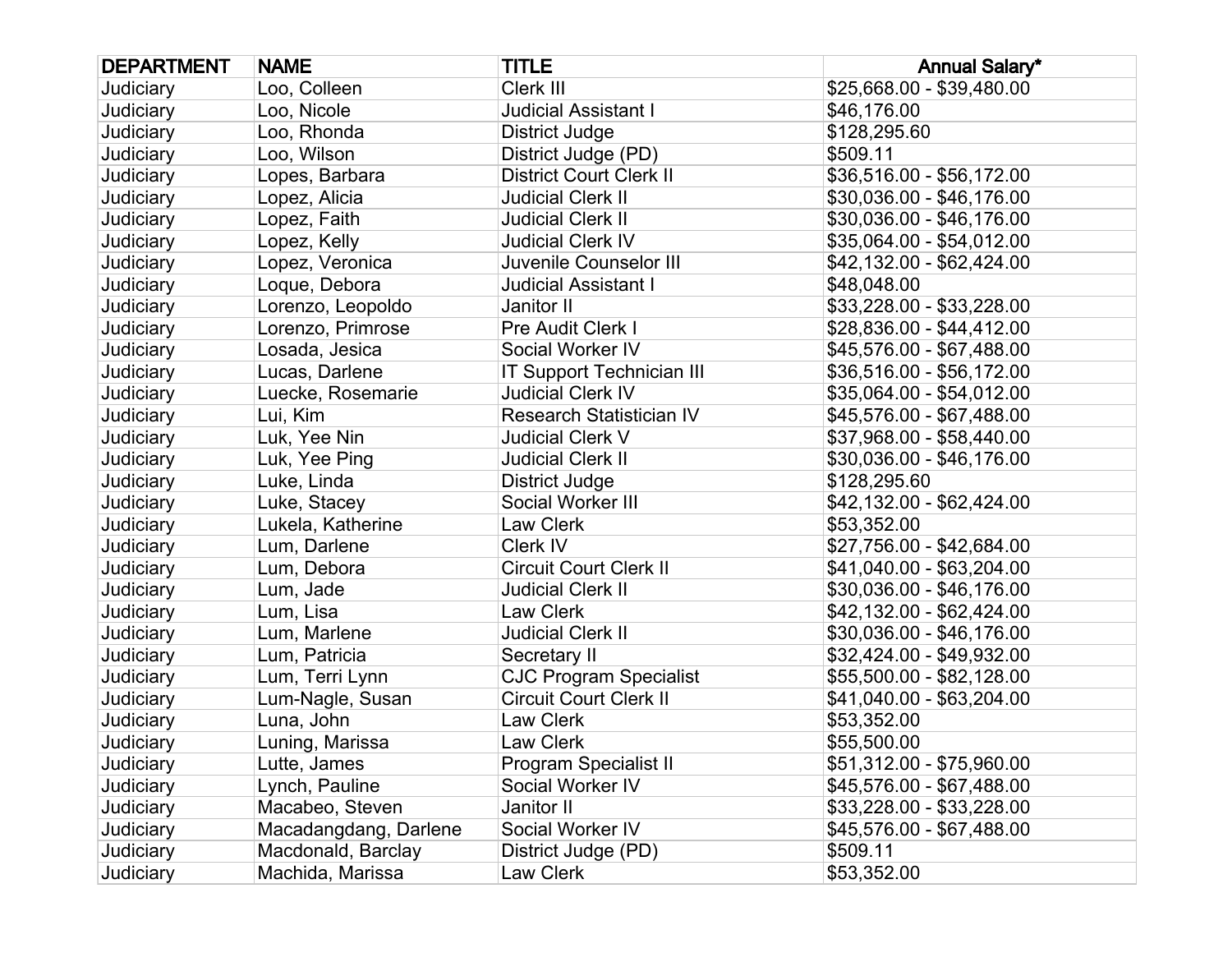| <b>DEPARTMENT</b> | <b>NAME</b>             | <b>TITLE</b>                     | <b>Annual Salary*</b>      |
|-------------------|-------------------------|----------------------------------|----------------------------|
| Judiciary         | Mackenzie, Frankie      | Social Service Assistant IV      | \$28,836.00 - \$44,412.00  |
| Judiciary         | Maeda, Grace            | Secretary II                     | \$32,424.00 - \$49,932.00  |
| Judiciary         | Maeda, Karen            | <b>Judicial Clerk II</b>         | \$30,036.00 - \$46,176.00  |
| Judiciary         | Maeda, Laurulie         | Ct Optns Spclt IV                | \$45,576.00 - \$67,488.00  |
| Judiciary         | Maeda, Leslie           | Social Worker V                  | \$51,312.00 - \$75,960.00  |
| Judiciary         | Maeda, Lois             | <b>District Court Clerk III</b>  | \$39,480.00 - \$60,744.00  |
| Judiciary         | Maeda, Steven           | IT Specialist V                  | \$51,312.00 - \$75,960.00  |
| Judiciary         | Maemori, William        | Social Worker IV                 | \$45,576.00 - \$67,488.00  |
| Judiciary         | Maeshiro, David         | <b>Chief Information Officer</b> | \$79,848.00 - \$119,772.00 |
| Judiciary         | Maeshiro, Kate          | <b>Circuit Court Clerk II</b>    | \$41,040.00 - \$63,204.00  |
| Judiciary         | Magno, Julie            | Clerk III                        | \$25,668.00 - \$39,480.00  |
| Judiciary         | Magpali, Leticia        | Janitor II                       | \$33,228.00 - \$33,228.00  |
| Judiciary         | Maitland, Kim           | Clerk IV                         | \$27,756.00 - \$42,684.00  |
| Judiciary         | Makekau, Elizabeth      | Janitor II                       | \$33,228.00 - \$33,228.00  |
| Judiciary         | Makepa Mikaele, Jillian | Janitor II                       | \$33,228.00 - \$33,228.00  |
| Judiciary         | Maldonado, Evelyn       | <b>Judicial Clerk II</b>         | \$30,036.00 - \$46,176.00  |
| Judiciary         | Mamiya, Stacey          | <b>Judicial Clerk II</b>         | \$30,036.00 - \$46,176.00  |
| Judiciary         | Mamizuka, Brook         | Social Worker V                  | \$51,312.00 - \$75,960.00  |
| Judiciary         | Manabe, Laureen         | Social Worker IV                 | \$45,576.00 - \$67,488.00  |
| Judiciary         | Manangan, Michael       | Janitor II                       | \$33,228.00 - \$33,228.00  |
| Judiciary         | Mandaguit, Shelley      | Clerk III                        | \$25,668.00 - \$39,480.00  |
| Judiciary         | Mangca, Joenell         | Social Service Assistant IV      | \$28,836.00 - \$44,412.00  |
| Judiciary         | Manibusan, Joaquin      | Estate & Guardianship Spclt      | \$39,480.00 - \$60,744.00  |
| Judiciary         | Manini, Debra           | <b>Judicial Clerk III</b>        | \$32,424.00 - \$49,932.00  |
| Judiciary         | Manthos, Anastasia      | Clerk III                        | \$25,668.00 - \$39,480.00  |
| Judiciary         | Marlow, Cheryl          | Social Worker VI                 | \$55,500.00 - \$82,128.00  |
| Judiciary         | Marple, Adele           | <b>Court Documents Clerk III</b> | \$39,480.00 - \$60,744.00  |
| Judiciary         | Marr, Michael           | District Judge (PD)              | \$509.11                   |
| Judiciary         | Marshall, Laurel        | District Judge (PD)              | \$509.11                   |
| Judiciary         | Martell, Linda          | District Judge (PD)              | \$509.11                   |
| Judiciary         | Martin, Colleen         | Human Resources Manager II       | \$69,000.00 - \$103,500.00 |
| Judiciary         | Martinez, Christine     | <b>Court Documents Clerk III</b> | \$39,480.00 - \$60,744.00  |
| Judiciary         | Martin-Pang, Janice     | <b>Paralegal Assistant II</b>    | \$41,040.00 - \$63,204.00  |
| Judiciary         | Martins, Norma          | <b>Court Documents Clerk III</b> | \$39,480.00 - \$60,744.00  |
| Judiciary         | Marugame, Lori          | <b>Judicial Clerk II</b>         | \$30,036.00 - \$46,176.00  |
| Judiciary         | Marzan, Russellyn       | Judicial Clerk V                 | \$37,968.00 - \$58,440.00  |
| Judiciary         | Masaki, Colleen         | <b>Accountant V</b>              | \$51,312.00 - \$75,960.00  |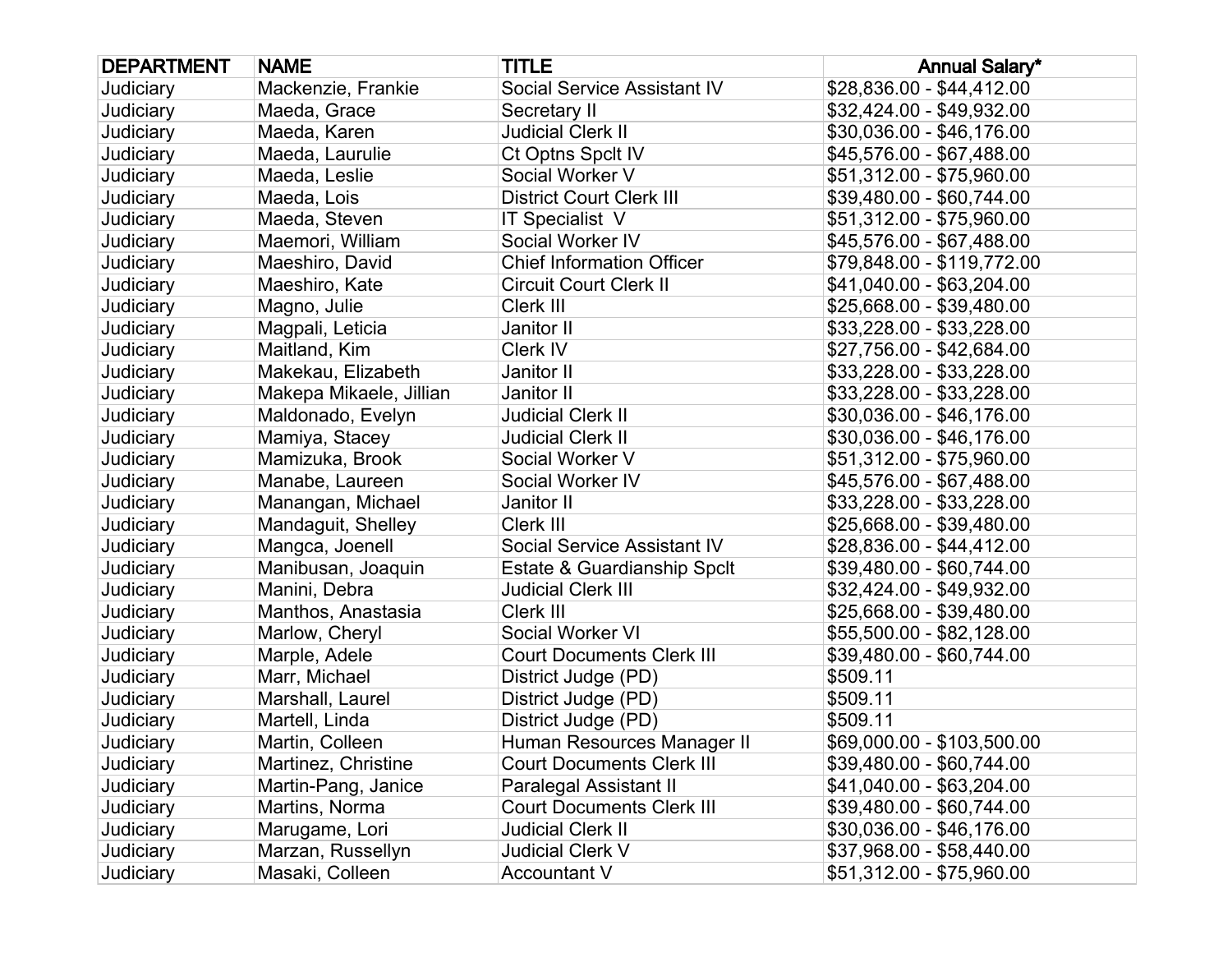| <b>DEPARTMENT</b> | <b>NAME</b>          | <b>TITLE</b>                        | <b>Annual Salary*</b>     |
|-------------------|----------------------|-------------------------------------|---------------------------|
| Judiciary         | Mashiba, Colleen     | Juvenile Counselor III              | \$42,132.00 - \$62,424.00 |
| Judiciary         | Masuda, Leslie       | Human Resources Technician VI       | \$33,756.00 - \$51,936.00 |
| Judiciary         | Masulit, Arlene      | Social Worker IV                    | \$45,576.00 - \$67,488.00 |
| Judiciary         | Masunaga, Mark       | <b>Accountant III</b>               | \$42,132.00 - \$62,424.00 |
| Judiciary         | Matayoshi, Ginger    | <b>Judicial Assistant II</b>        | \$56,172.00               |
| Judiciary         | Matayoshi, Paula     | District Judge (PD)                 | \$509.11                  |
| Judiciary         | Mateo-Dias, Emerita  | <b>Circuit Court Clerk II</b>       | \$41,040.00 - \$63,204.00 |
| Judiciary         | Mathias, Manuel      | <b>Assistant Facilities Manager</b> | \$42,684.00 - \$65,784.00 |
| Judiciary         | Matsubara, Jean      | <b>Judicial Clerk II</b>            | \$30,036.00 - \$46,176.00 |
| Judiciary         | Matsuda, Gwyn        | <b>Circuit Court Clerk II</b>       | \$41,040.00 - \$63,204.00 |
| Judiciary         | Matsuda, Lenora      | <b>Judicial Clerk III</b>           | \$32,424.00 - \$49,932.00 |
| Judiciary         | Matsuda, Patti       | <b>Accountant VI</b>                | \$55,500.00 - \$82,128.00 |
| Judiciary         | Matsuda, Teri        | Paralegal Assistant II              | \$41,040.00 - \$63,204.00 |
| Judiciary         | Matsukawa, Christine | <b>Judicial Clerk II</b>            | \$30,036.00 - \$46,176.00 |
| Judiciary         | Matsukawa, Levin     | Social Worker III                   | \$42,132.00 - \$62,424.00 |
| Judiciary         | Matsumoto, Ethel     | <b>Private Secretary I</b>          | \$48,048.00               |
| Judiciary         | Matsumoto, Janice    | <b>Judicial Assistant II</b>        | \$54,012.00               |
| Judiciary         | Matsumoto, Sharla    | <b>District Court Clerk I</b>       | \$33,756.00 - \$51,936.00 |
| Judiciary         | Matsumoto, Sheri     | Social Worker IV                    | \$45,576.00 - \$67,488.00 |
| Judiciary         | Matsumoto, Verna     | <b>Judicial Clerk I</b>             | \$27,756.00 - \$42,684.00 |
| Judiciary         | Matsumura, Carol     | Social Worker IV                    | \$45,576.00 - \$67,488.00 |
| Judiciary         | Matsunaga, Cynthia   | Secretary II                        | \$32,424.00 - \$49,932.00 |
| Judiciary         | Matsunami, Selma     | Janitor II                          | \$33,228.00 - \$33,228.00 |
| Judiciary         | Matsuo, Pauline      | <b>Judicial Clerk III</b>           | \$32,424.00 - \$49,932.00 |
| Judiciary         | Matsuoka, Carol      | <b>JDAI</b> Coordinator             | \$55,500.00               |
| Judiciary         | Matsusaka, Lillian   | <b>Circuit Court Clerk II</b>       | \$41,040.00 - \$63,204.00 |
| Judiciary         | Matsuura, Ellen      | <b>Judicial Clerk III</b>           | \$32,424.00 - \$49,932.00 |
| Judiciary         | Matsuura, Mae        | IT Specialist V                     | \$51,312.00 - \$75,960.00 |
| Judiciary         | Matsuura, Pamela     | <b>District Court Clerk II</b>      | \$36,516.00 - \$56,172.00 |
| Judiciary         | Matsuwaka, Faith     | Social Worker V                     | \$51,312.00 - \$75,960.00 |
| Judiciary         | Mattice, Jack        | <b>Executive Director, JHC</b>      | \$78,984.00               |
| Judiciary         | Mattis, Aaron        | Clerk III                           | \$25,668.00 - \$39,480.00 |
| Judiciary         | Mau-Mukai, Jasmine   | Social Worker VII                   | \$62,424.00 - \$92,400.00 |
| Judiciary         | Maunupau, Frances    | Social Worker V                     | \$51,312.00 - \$75,960.00 |
| Judiciary         | Maunupau, Rockne     | <b>Detention Facility Supt</b>      | \$55,500.00 - \$82,128.00 |
| Judiciary         | Mawae, Francia       | <b>Juvenile Detention Worker II</b> | \$41,760.00 - \$50,904.00 |
| Judiciary         | May, James           | Social Worker IV                    | \$45,576.00 - \$67,488.00 |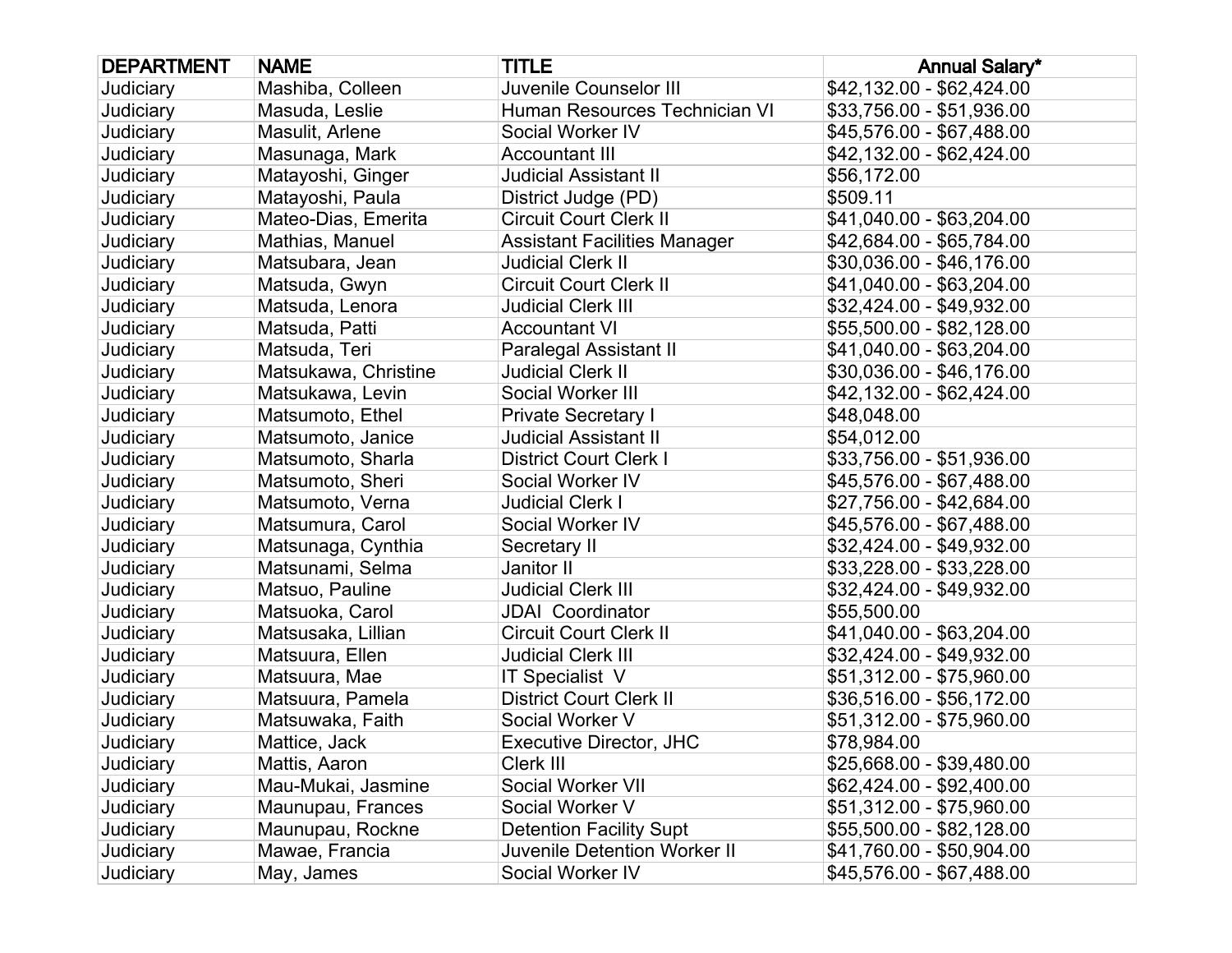| <b>DEPARTMENT</b> | <b>NAME</b>            | <b>TITLE</b>                             | <b>Annual Salary*</b>      |
|-------------------|------------------------|------------------------------------------|----------------------------|
| Judiciary         | Mayfield, Beau         | Law Clerk                                | \$53,352.00                |
| Judiciary         | McCallops, Terri       | <b>Licensed Practical Nurse</b>          | \$37,248.00 - \$45,108.00  |
| Judiciary         | McCallum, Summer       | Social Worker III                        | \$42,132.00 - \$62,424.00  |
| Judiciary         | McCarthy, Edward       | <b>Research Statistician IV</b>          | \$45,576.00 - \$67,488.00  |
| Judiciary         | McCaslin, Candace      | Social Worker IV                         | \$45,576.00 - \$67,488.00  |
| Judiciary         | McCloud, Marvin        | IT Specialist V                          | \$51,312.00 - \$75,960.00  |
| Judiciary         | McCreanor, Brian       | Law Clerk                                | \$53,352.00                |
| Judiciary         | McCue, Nancy           | Social Worker IV                         | \$45,576.00 - \$67,488.00  |
| Judiciary         | McCullough, Anthony    | <b>Judicial Clerk II</b>                 | \$30,036.00 - \$46,176.00  |
| Judiciary         | McGarvey, Miki         | Social Worker VI                         | \$55,500.00 - \$82,128.00  |
| Judiciary         | McKeague, Carina       | Janitor II                               | \$33,228.00 - \$33,228.00  |
| Judiciary         | McKenna, Sabrina       | Circuit Judge                            | \$136,127.40               |
| Judiciary         | McKenzie, Christopher  | <b>District Judge</b>                    | \$128,295.60               |
| Judiciary         | Meade-Viernes, Uluwehi | <b>Judicial Assistant I</b>              | \$46,176.00                |
| Judiciary         | Meaney, Michael        | <b>Research Analyst</b>                  | \$27.74                    |
| Judiciary         | Medeiros, Cheryl       | <b>Circuit Court Clerk II</b>            | \$41,040.00 - \$63,204.00  |
| Judiciary         | Medeiros, Dawn         | <b>Circuit Court Clerk I</b>             | \$36,516.00 - \$56,172.00  |
| Judiciary         | Medeiros, Karl         | Groundskeeper I                          | \$33,228.00 - \$33,228.00  |
| Judiciary         | Medeiros, Laurene      | Social Service Assistant V               | \$31,212.00 - \$48,048.00  |
| Judiciary         | Medina, Esperanza      | Janitor II                               | \$33,228.00 - \$33,228.00  |
| Judiciary         | Mendoza, Christine     | Social Worker VI                         | \$55,500.00 - \$82,128.00  |
| Judiciary         | Mick, Wendell          | <b>Budget &amp; Prog Review Director</b> | \$79,848.00 - \$119,772.00 |
| Judiciary         | Migita, Garett         | Estate & Guardianship Clerk I            | \$33,756.00 - \$51,936.00  |
| Judiciary         | Miguel, Kevin          | Janitor II                               | \$33,228.00 - \$33,228.00  |
| Judiciary         | Mikami, Janice         | <b>Circuit Court Clerk II</b>            | \$41,040.00 - \$63,204.00  |
| Judiciary         | Miller-Potter, Pamela  | <b>Judicial Clerk III</b>                | \$32,424.00 - \$49,932.00  |
| Judiciary         | Mills, Aolani          | Social Worker V                          | \$51,312.00 - \$75,960.00  |
| Judiciary         | Minagawa, Laurel       | <b>Circuit Court Clerk II</b>            | \$41,040.00 - \$63,204.00  |
| Judiciary         | Mirafuentes, Patricia  | Clerk IV                                 | \$27,756.00 - \$42,684.00  |
| Judiciary         | Mitchell, Wendy        | Social Worker IV                         | \$45,576.00 - \$67,488.00  |
| Judiciary         | Mito, Beverly          | Secretary IV                             | \$37,968.00 - \$58,440.00  |
| Judiciary         | Mitrado, Alfredo       | <b>Judicial Clerk IV</b>                 | \$35,064.00 - \$54,012.00  |
| Judiciary         | Mitsui, Jessica        | <b>Judicial Clerk II</b>                 | \$30,036.00 - \$46,176.00  |
| Judiciary         | Miura, Shauna          | Human Resources Spclt V                  | \$51,312.00 - \$75,960.00  |
| Judiciary         | Miyasaki, Dayna        | Social Worker IV                         | \$45,576.00 - \$67,488.00  |
| Judiciary         | Miyasato, Audrey       | <b>Circuit Court Clerk III</b>           | \$44,412.00 - \$68,388.00  |
| Judiciary         | Miyasato, Jamie        | Court Reporter II                        | \$49,932.00 - \$76,944.00  |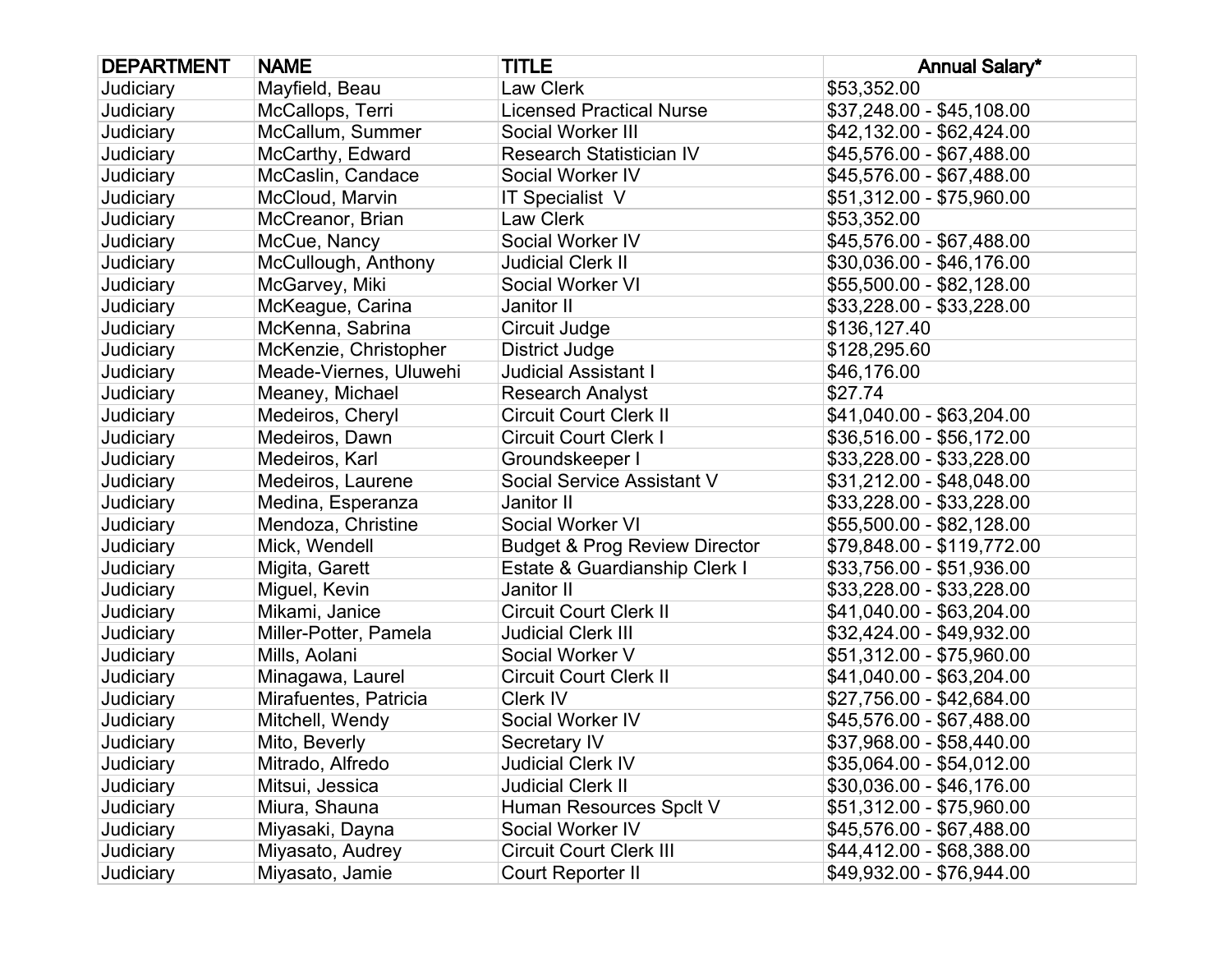| <b>DEPARTMENT</b> | <b>NAME</b>          | <b>TITLE</b>                        | <b>Annual Salary*</b>     |
|-------------------|----------------------|-------------------------------------|---------------------------|
| Judiciary         | Miyashiro, Frances   | <b>Circuit Court Clerk I</b>        | \$36,516.00 - \$56,172.00 |
| Judiciary         | Miyashiro, Leslie    | <b>Circuit Court Clerk I</b>        | \$36,516.00 - \$56,172.00 |
| Judiciary         | Miyata, Normalita    | <b>Court Documents Clerk III</b>    | \$39,480.00 - \$60,744.00 |
| Judiciary         | Miyazu, Corinne      | Social Worker V                     | \$51,312.00 - \$75,960.00 |
| Judiciary         | Mizuba, Ruth         | Social Worker IV                    | \$45,576.00 - \$67,488.00 |
| Judiciary         | Mizukami, Evelyn     | Social Worker II                    | \$38,988.00 - \$57,708.00 |
| Judiciary         | Mizukami, Gayle      | Social Worker IV                    | \$45,576.00 - \$67,488.00 |
| Judiciary         | Mizukami, Miles      | <b>Court Fiscal Officer II</b>      | \$55,500.00 - \$82,128.00 |
| Judiciary         | Mochizuki, Catherine | Secretary II                        | \$32,424.00 - \$49,932.00 |
| Judiciary         | Mock Chew, Lindalani | <b>Court Documents Supervisor</b>   | \$42,684.00 - \$65,784.00 |
| Judiciary         | Molina, Judy         | Clerk IV                            | \$27,756.00 - \$42,684.00 |
| Judiciary         | Molina, June         | <b>Judicial Clerk I</b>             | \$27,756.00 - \$42,684.00 |
| Judiciary         | Molina, Rena Mae     | <b>Judicial Clerk I</b>             | \$27,756.00 - \$42,684.00 |
| Judiciary         | Momohara, Aileen     | Admin Assistant (JUD) II            | \$42,684.00 - \$65,784.00 |
| Judiciary         | Moniz, Celia         | Social Worker III                   | \$42,132.00 - \$62,424.00 |
| Judiciary         | Moon, Ronald         | <b>Chief Justice</b>                | \$156,727.20              |
| Judiciary         | Moore, Yvonne        | <b>Judicial Clerk I</b>             | \$27,756.00 - \$42,684.00 |
| Judiciary         | Morales, Erlinda     | Social Worker IV                    | \$45,576.00 - \$67,488.00 |
| Judiciary         | Morar, Steven        | <b>Assistant Facilities Manager</b> | \$42,684.00 - \$65,784.00 |
| Judiciary         | Mori, Jan            | Social Worker IV                    | \$45,576.00 - \$67,488.00 |
| Judiciary         | Mori, Romy           | <b>Judicial Clerk III</b>           | \$32,424.00 - \$49,932.00 |
| Judiciary         | Morikawa, Lisa       | <b>Judicial Clerk II</b>            | \$30,036.00 - \$46,176.00 |
| Judiciary         | Morimoto, Christina  | Social Worker III                   | \$42,132.00 - \$62,424.00 |
| Judiciary         | Morimoto, Deborah    | <b>District Court Clerk III</b>     | \$39,480.00 - \$60,744.00 |
| Judiciary         | Morioka, Dorothy     | <b>Court Documents Clerk III</b>    | \$39,480.00 - \$60,744.00 |
| Judiciary         | Morita, Thomas       | <b>Judicial Clerk II</b>            | \$30,036.00 - \$46,176.00 |
| Judiciary         | Moriyama, Diane      | <b>Judicial Clerk V</b>             | \$37,968.00 - \$58,440.00 |
| Judiciary         | Moriyama, Kathy      | <b>Circuit Court Clerk II</b>       | \$41,040.00 - \$63,204.00 |
| Judiciary         | Morreira, Robert     | Janitor II                          | \$33,228.00 - \$33,228.00 |
| Judiciary         | Morrison, Nicole     | <b>DUI Assistant</b>                | \$41,040.00               |
| Judiciary         | Mose, Louisa         | <b>Court Bailiff II</b>             | \$33,756.00 - \$51,936.00 |
| Judiciary         | Moss, Joe            | District Judge (PD)                 | \$509.11                  |
| Judiciary         | Mukai, Gay           | Social Worker IV                    | \$45,576.00 - \$67,488.00 |
| Judiciary         | Mukogawa, Evelyn     | Social Worker V                     | \$51,312.00 - \$75,960.00 |
| Judiciary         | Muldoon, Sara        | <b>Judicial Clerk II</b>            | \$30,036.00 - \$46,176.00 |
| Judiciary         | Mun, Arlene          | <b>IT Specialist IV</b>             | \$45,576.00 - \$67,488.00 |
| Judiciary         | Mun, Venancia        | Circuit Court Clerk II              | \$41,040.00 - \$63,204.00 |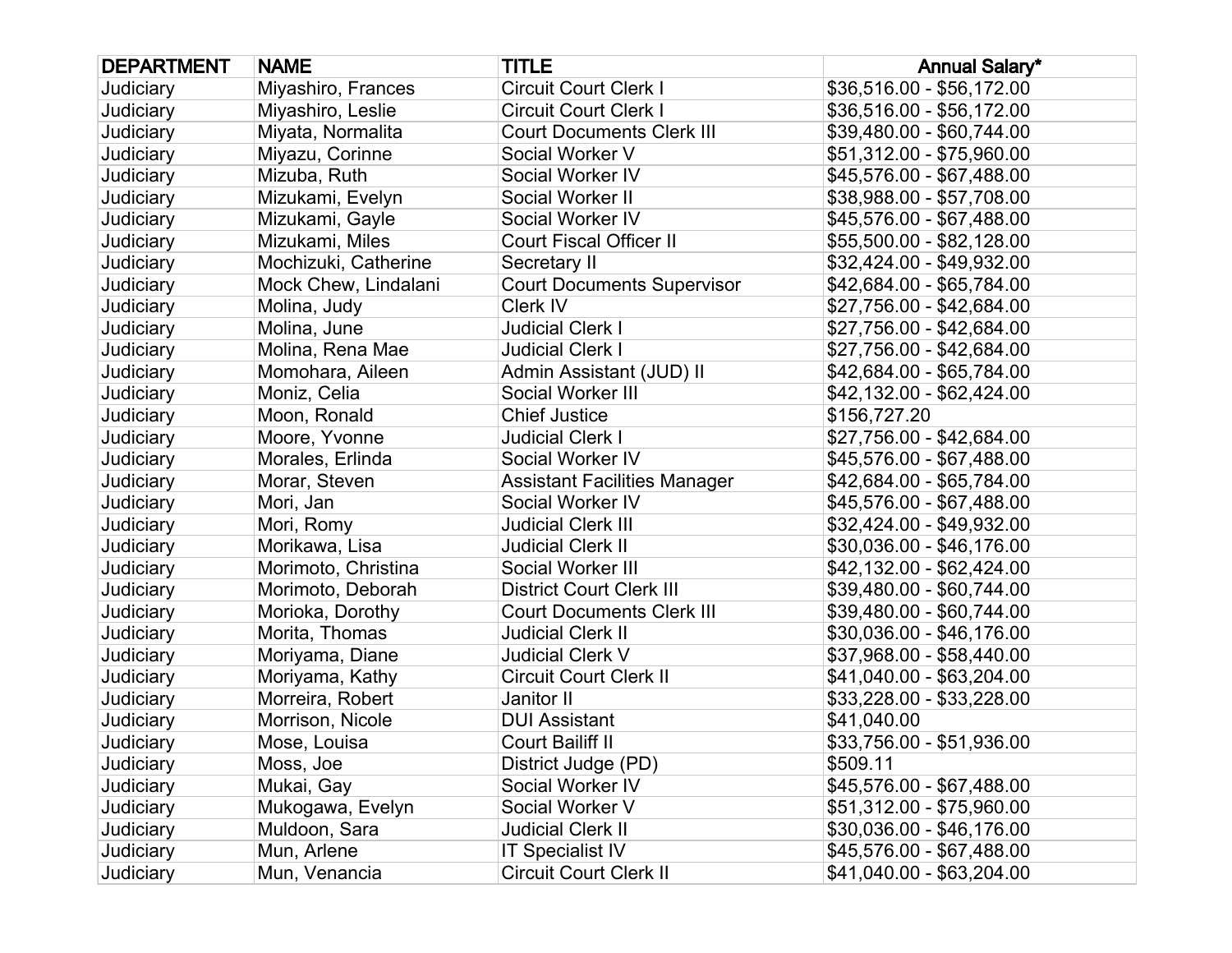| <b>DEPARTMENT</b> | <b>NAME</b>        | <b>TITLE</b>                         | <b>Annual Salary*</b>      |
|-------------------|--------------------|--------------------------------------|----------------------------|
| Judiciary         | Munar, Mindi       | Social Worker IV                     | \$45,576.00 - \$67,488.00  |
| Judiciary         | Muniz, Portia      | <b>Judicial Assistant I</b>          | \$56,172.00                |
| Judiciary         | Murai, Jacqueline  | Driver Educ Asst II                  | \$36,516.00 - \$56,172.00  |
| Judiciary         | Murakami, Glenn    | <b>Building Maintenance Worker I</b> | \$44,544.00 - \$44,544.00  |
| Judiciary         | Murakami, Gwen     | Secretary III                        | \$35,064.00 - \$54,012.00  |
| Judiciary         | Murakami, Margaret | Social Worker IV                     | \$45,576.00 - \$67,488.00  |
| Judiciary         | Murakami, Paul     | <b>District Judge</b>                | \$128,295.60               |
| Judiciary         | Murakami, Pearl    | <b>Account Clerk V</b>               | \$33,756.00 - \$51,936.00  |
| Judiciary         | Murakami, Richard  | <b>IT Specialist VII</b>             | \$62,424.00 - \$92,400.00  |
| Judiciary         | Muramoto, Danelle  | Human Resources Spclt V              | \$51,312.00 - \$75,960.00  |
| Judiciary         | Muranaka, Sharon   | <b>Court Documents Clerk III</b>     | \$39,480.00 - \$60,744.00  |
| Judiciary         | Muraoka, Michael   | <b>Driver Educ Asst III</b>          | \$39,480.00 - \$60,744.00  |
| Judiciary         | Murashige, Calvin  | District Judge                       | \$128,295.60               |
| Judiciary         | Murashige, Phyllis | <b>Judicial Clerk II</b>             | \$30,036.00 - \$46,176.00  |
| Judiciary         | Murashige, Tanya   | Clerk III                            | \$25,668.00 - \$39,480.00  |
| Judiciary         | Murato, Paul       | <b>Asst Court Fiscal Officer II</b>  | \$55,500.00 - \$82,128.00  |
| Judiciary         | Murayama, Iris     | Deputy Chief Court Admr II           | \$79,848.00 - \$119,772.00 |
| Judiciary         | Muromoto, Joyce    | <b>Court Documents Clerk I</b>       | \$33,756.00 - \$51,936.00  |
| Judiciary         | Nacino, Edwin      | Circuit Judge                        | \$136,127.40               |
| Judiciary         | Nacis, Kathy       | Social Worker IV                     | \$45,576.00 - \$67,488.00  |
| Judiciary         | Nadai, Jill        | <b>Judicial Clerk II</b>             | \$30,036.00 - \$46,176.00  |
| Judiciary         | Nadarisay, Connie  | <b>Account Clerk IV</b>              | \$31,212.00 - \$48,048.00  |
| Judiciary         | Nagasako, Ken      | <b>Account Clerk IV</b>              | \$31,212.00 - \$48,048.00  |
| Judiciary         | Nagasawa, Terry    | <b>Judicial Clerk II</b>             | \$30,036.00 - \$46,176.00  |
| Judiciary         | Nagata, Russel     | <b>District Judge</b>                | \$128,295.60               |
| Judiciary         | Nagatani, Dawn     | <b>Judicial Education Officer</b>    | \$62,580.00 - \$93,876.00  |
| Judiciary         | Nagatori, Michelle | Social Worker IV                     | \$45,576.00 - \$67,488.00  |
| Judiciary         | Nagle, William     | District Judge (PD)                  | \$509.11                   |
| Judiciary         | Naguwa, Alvin      | <b>Court Fiscal Officer II</b>       | \$55,500.00 - \$82,128.00  |
| Judiciary         | Nahakuelua, Elaine | <b>District Court Clerk II</b>       | \$36,516.00 - \$56,172.00  |
| Judiciary         | Nahale, Leah       | Social Worker V                      | \$51,312.00 - \$75,960.00  |
| Judiciary         | Naihe, Edward      | Social Worker III                    | \$42,132.00 - \$62,424.00  |
| Judiciary         | Nakada, Lois       | Social Worker V                      | \$51,312.00 - \$75,960.00  |
| Judiciary         | Nakagawa, Cynthia  | Social Worker III                    | \$42,132.00 - \$62,424.00  |
| Judiciary         | Nakagawa, Dawn     | Law Clerk                            | \$53,352.00                |
| Judiciary         | Nakagawa, Marvin   | <b>Research Analyst</b>              | \$51,312.00 - \$75,960.00  |
| Judiciary         | Nakagawa, Sheila   | <b>Judicial Clerk III</b>            | \$32,424.00 - \$49,932.00  |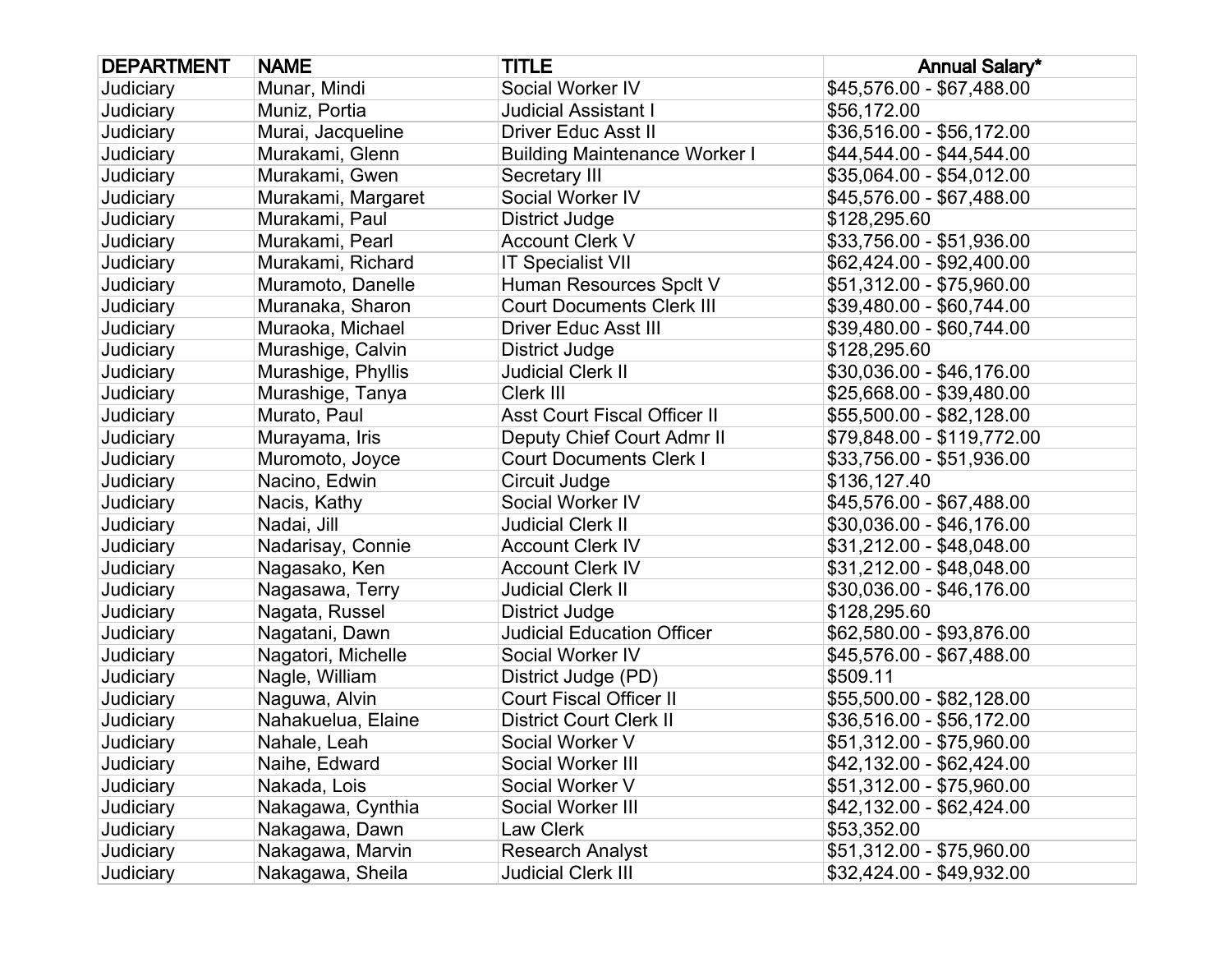| <b>DEPARTMENT</b> | <b>NAME</b>           | <b>TITLE</b>                          | <b>Annual Salary*</b>     |
|-------------------|-----------------------|---------------------------------------|---------------------------|
| Judiciary         | Nakahara, Susan       | <b>Bar Examination Technician II</b>  | \$33,756.00 - \$51,936.00 |
| Judiciary         | Nakama, David         | Social Worker IV                      | \$45,576.00 - \$67,488.00 |
| Judiciary         | Nakama, George        | <b>Building Maintenance Worker II</b> | \$47,268.00 - \$47,268.00 |
| Judiciary         | Nakama, Iris          | Social Worker II                      | \$38,988.00 - \$57,708.00 |
| Judiciary         | Nakamae, Gail         | Social Worker VI                      | \$55,500.00 - \$82,128.00 |
| Judiciary         | Nakamoto, Patsy       | <b>Court Documents Supervisor</b>     | \$42,684.00 - \$65,784.00 |
| Judiciary         | Nakamoto, Sidney      | Social Worker VI                      | \$55,500.00 - \$82,128.00 |
| Judiciary         | Nakamura, Cathy       | Social Worker IV                      | \$45,576.00 - \$67,488.00 |
| Judiciary         | Nakamura, Craig       | Chief Judge                           | \$145,532.40              |
| Judiciary         | Nakamura, Greg        | Circuit Judge                         | \$136,127.40              |
| Judiciary         | Nakamura, Jann        | Est & Guardianship Specialist         | \$39,480.00 - \$60,744.00 |
| Judiciary         | Nakamura, Junette     | <b>Circuit Court Clerk II</b>         | \$41,040.00 - \$63,204.00 |
| Judiciary         | Nakamura, Sharla Ann  | Pre Audit Clerk I                     | \$28,836.00 - \$44,412.00 |
| Judiciary         | Nakamura, Sheryl      | <b>Judicial Clerk III</b>             | \$32,424.00 - \$49,932.00 |
| Judiciary         | Nakamura, Yolanda     | Secretary I                           | \$30,036.00 - \$46,176.00 |
| Judiciary         | Nakano, Edwina        | Human Resources Technician VI         | \$33,756.00 - \$51,936.00 |
| Judiciary         | Nakano, Irene         | Court Admr II                         | \$55,500.00 - \$82,128.00 |
| Judiciary         | Nakao, Sandra         | Social Worker V                       | \$51,312.00 - \$75,960.00 |
| Judiciary         | Nakasato, Dana        | <b>JIMS Specialist</b>                | \$70,224.00               |
| Judiciary         | Nakasone, Darryl      | IT Specialist V                       | \$51,312.00 - \$75,960.00 |
| Judiciary         | Nakasone, Gail        | <b>District Court Clerk II</b>        | \$36,516.00 - \$56,172.00 |
| Judiciary         | Nakasone, Relinda     | <b>Judicial Clerk II</b>              | $$30,036.00 - $46,176.00$ |
| Judiciary         | Nakayama, Paula       | <b>Associate Justice</b>              | \$151,118.40              |
| Judiciary         | Nako, Darren          | Social Worker IV                      | \$45,576.00 - \$67,488.00 |
| Judiciary         | Nakoa, Misty          | Social Worker V                       | \$51,312.00 - \$75,960.00 |
| Judiciary         | Nansen, Andrew        | Janitor II                            | \$33,228.00 - \$33,228.00 |
| Judiciary         | Napalapalai, Nannette | Social Worker IV                      | \$45,576.00 - \$67,488.00 |
| Judiciary         | Nashiro, Gerald       | Program Budget Analyst V              | \$51,312.00 - \$75,960.00 |
| Judiciary         | Nashiro, Kathleen     | <b>Judicial Clerk II</b>              | \$30,036.00 - \$46,176.00 |
| Judiciary         | Nation-Spicer, Laura  | Social Worker III                     | \$42,132.00 - \$62,424.00 |
| Judiciary         | Ne, Albert            | Social Worker II                      | \$38,988.00 - \$57,708.00 |
| Judiciary         | Nekoba, Rodney        | Court Bailiff II                      | \$33,756.00 - \$51,936.00 |
| Judiciary         | Nemoto, Teri-Lynn     | <b>District Court Clerk II</b>        | \$36,516.00 - \$56,172.00 |
| Judiciary         | Ng, Kurt              | Social Worker IV                      | \$45,576.00 - \$67,488.00 |
| Judiciary         | Ng, Lani              | <b>Circuit Court Clerk III</b>        | \$44,412.00 - \$68,388.00 |
| Judiciary         | Nguyen, Kim           | Law Clerk                             | \$53,352.00               |
| Judiciary         | Nguyen, Lan           | <b>Account Clerk III</b>              | \$28,836.00 - \$44,412.00 |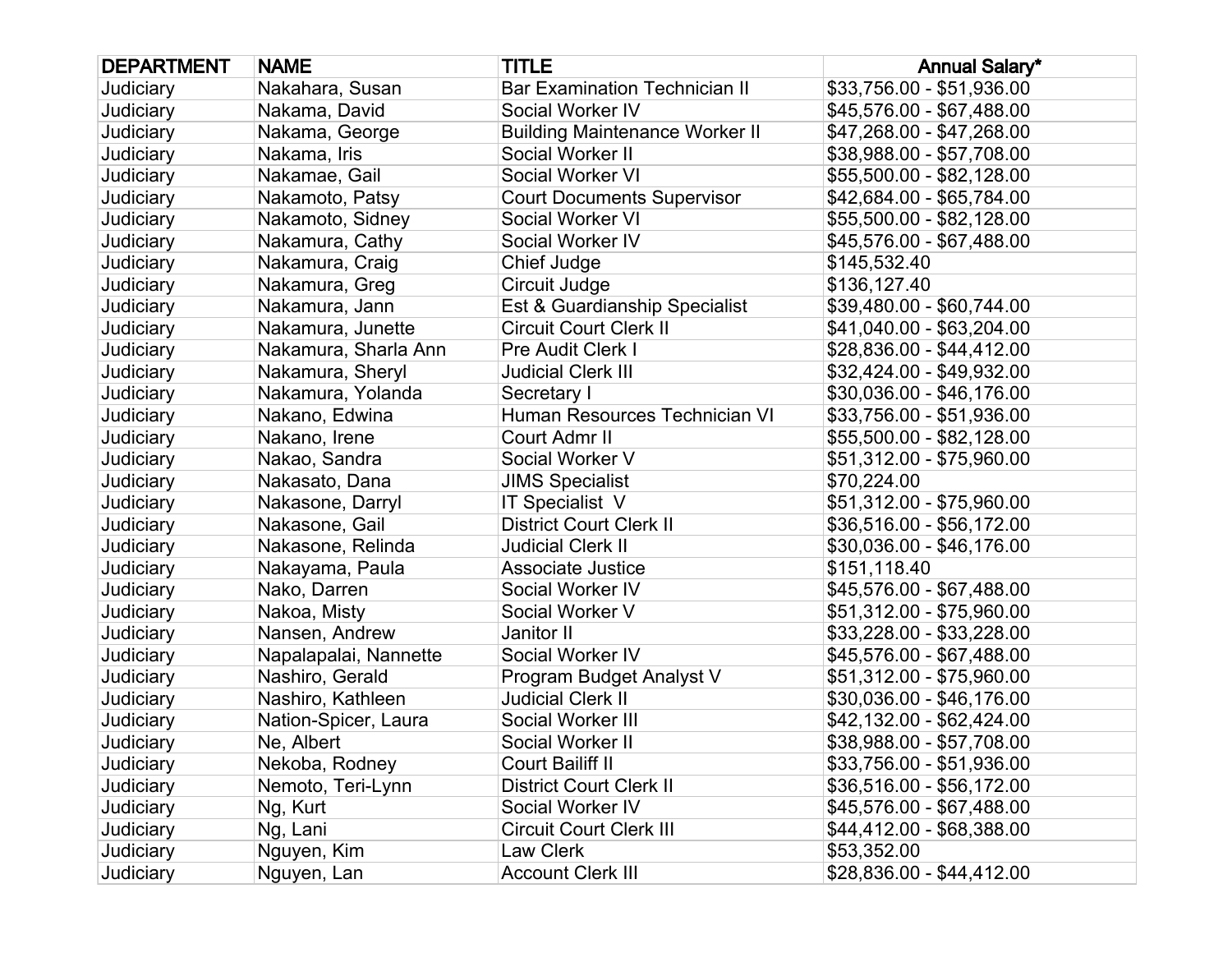| <b>DEPARTMENT</b> | <b>NAME</b>          | <b>TITLE</b>                         | <b>Annual Salary*</b>     |
|-------------------|----------------------|--------------------------------------|---------------------------|
| Judiciary         | Nicol, Carolyn       | Court Admr II                        | \$55,500.00 - \$82,128.00 |
| Judiciary         | Nishihara, Lynda     | <b>Judicial Clerk III</b>            | \$32,424.00 - \$49,932.00 |
| Judiciary         | Nishijo, Lance       | <b>Building Maintenance Worker I</b> | \$44,544.00 - \$44,544.00 |
| Judiciary         | Nishikawa, Jeffrey   | Ct Optns Spclt V                     | \$51,312.00 - \$75,960.00 |
| Judiciary         | Nishikawa, Lara      | Social Worker IV                     | \$45,576.00 - \$67,488.00 |
| Judiciary         | Nishiki, Arnold      | Janitor III                          | \$35,544.00 - \$35,544.00 |
| Judiciary         | Nishiki, Colette     | <b>Judicial Clerk II</b>             | \$30,036.00 - \$46,176.00 |
| Judiciary         | Nishikida, Debra     | <b>Judicial Assistant I</b>          | \$54,012.00               |
| Judiciary         | Nishikuni, Carolyn   | <b>Judicial Clerk I</b>              | \$27,756.00 - \$42,684.00 |
| Judiciary         | Nishimoto, Edwin     | IT Specialist V                      | \$51,312.00 - \$75,960.00 |
| Judiciary         | Nishimura, Alvin     | District Judge (PD)                  | \$509.11                  |
| Judiciary         | Nishimura, Diane     | Ct Optns Spclt V                     | \$51,312.00 - \$75,960.00 |
| Judiciary         | Nishimura, Rhonda    | Circuit Judge                        | \$136,127.40              |
| Judiciary         | Nishimura, Royce     | Janitor II                           | \$33,228.00 - \$33,228.00 |
| Judiciary         | Nishimura, Sandra    | Social Worker III                    | \$42,132.00 - \$62,424.00 |
| Judiciary         | Nishitomi, Jan       | <b>Circuit Court Clerk III</b>       | \$44,412.00 - \$68,388.00 |
| <b>Judiciary</b>  | Nitta, Elsie         | <b>Circuit Court Clerk II</b>        | \$41,040.00 - \$63,204.00 |
| Judiciary         | Nitta, Rosemarie     | Library Technician V                 | \$28,836.00 - \$44,412.00 |
| Judiciary         | Nobriga, Catherine   | <b>Judicial Clerk III</b>            | \$32,424.00 - \$49,932.00 |
| Judiciary         | Nobunaga, Howard     | Attorney (PROGRAM)                   | \$51,312.00 - \$75,960.00 |
| Judiciary         | Noda, Stephanie      | <b>Judicial Clerk II</b>             | \$30,036.00 - \$46,176.00 |
| Judiciary         | Norr, Stephanie      | <b>District Court Clerk III</b>      | \$39,480.00 - \$60,744.00 |
| Judiciary         | Noyama, Lynnette     | <b>Judicial Clerk IV</b>             | \$35,064.00 - \$54,012.00 |
| Judiciary         | Nozaki, Lynn         | <b>Circuit Court Clerk II</b>        | \$41,040.00 - \$63,204.00 |
| Judiciary         | Nyross, Sandra       | <b>Judicial Clerk I</b>              | \$27,756.00 - \$42,684.00 |
| Judiciary         | Oana, Arma           | Social Worker IV                     | \$45,576.00 - \$67,488.00 |
| Judiciary         | Obregon, Mercedes    | <b>Judicial Clerk IV</b>             | \$35,064.00 - \$54,012.00 |
| Judiciary         | Obrey, Ashley        | Law Clerk                            | \$55,500.00               |
| Judiciary         | O'Connor, Shirley    | <b>Judicial Clerk IV</b>             | \$35,064.00 - \$54,012.00 |
| Judiciary         | Oesterly, Aimee      | Social Worker IV                     | \$45,576.00 - \$67,488.00 |
| Judiciary         | Ogata, Lisa          | Social Worker IV                     | \$45,576.00 - \$67,488.00 |
| Judiciary         | Ogata, Tracy         | <b>District Court Clerk II</b>       | \$36,516.00 - \$56,172.00 |
| Judiciary         | Ogawa, Paul          | Data Entry Operator I                | \$25,668.00 - \$39,480.00 |
| Judiciary         | Ogden, Jamie         | Law Clerk                            | \$55,500.00               |
| Judiciary         | Ogi, Clayton         | <b>District Court Clerk II</b>       | \$36,516.00 - \$56,172.00 |
| Judiciary         | Oka, Nadine          | Social Service Assistant V           | \$31,212.00 - \$48,048.00 |
| Judiciary         | Okabayashi, Lorraine | Estate & Guardianship Spclt          | \$39,480.00 - \$60,744.00 |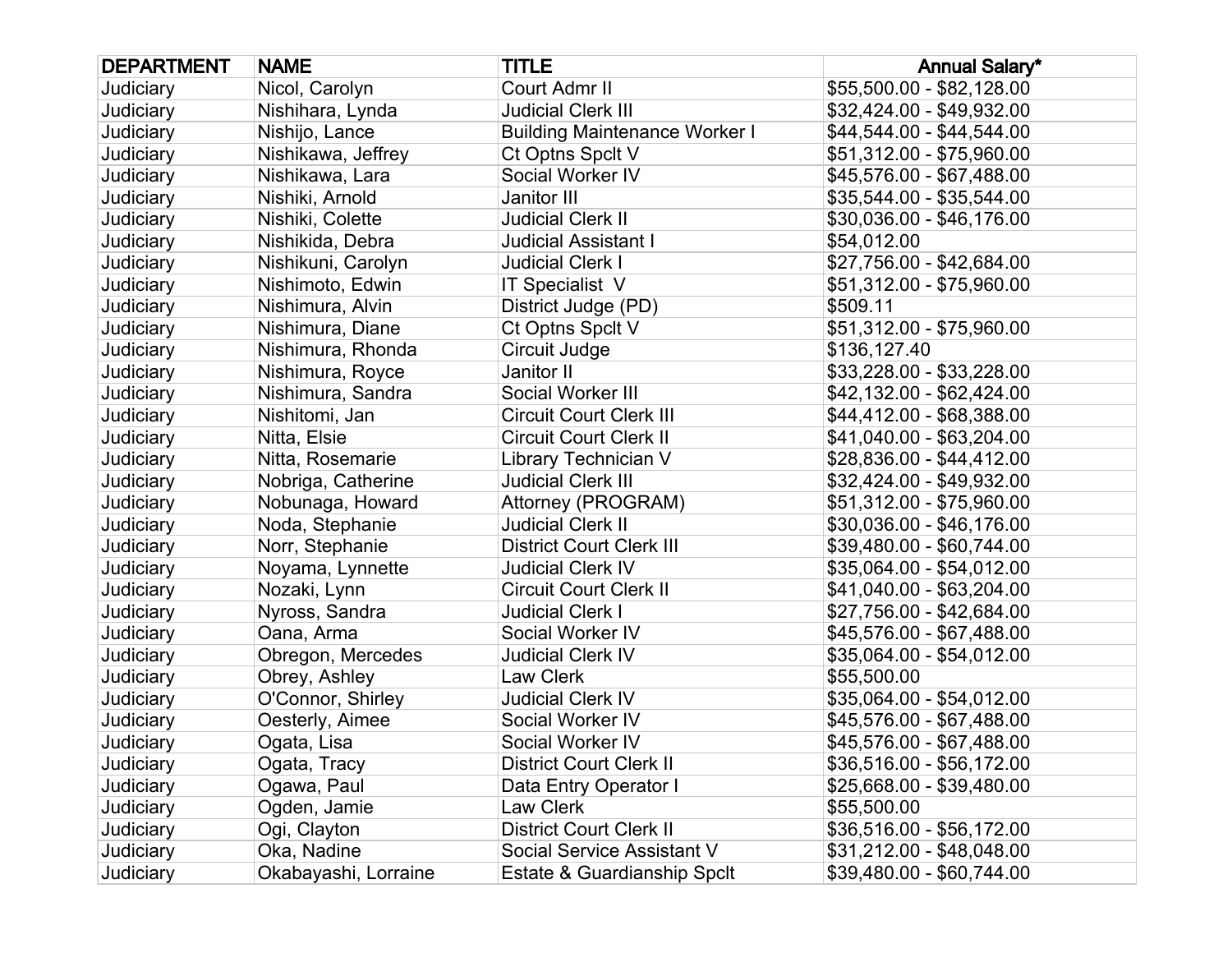| <b>DEPARTMENT</b> | <b>NAME</b>         | <b>TITLE</b>                       | <b>Annual Salary*</b>      |
|-------------------|---------------------|------------------------------------|----------------------------|
| Judiciary         | Okabe, Ty           | <b>Judicial Clerk II</b>           | \$30,036.00 - \$46,176.00  |
| <b>Judiciary</b>  | Okada, Jane         | Social Worker IV                   | \$45,576.00 - \$67,488.00  |
| Judiciary         | Okada, Kevin        | <b>District Court Clerk II</b>     | \$36,516.00 - \$56,172.00  |
| Judiciary         | Okada, Korin        | <b>Asst Court Admr</b>             | \$45,576.00 - \$67,488.00  |
| <b>Judiciary</b>  | Okamoto, Julie      | <b>Circuit Court Clerk II</b>      | \$41,040.00 - \$63,204.00  |
| Judiciary         | Okamoto, Karen      | Social Worker IV                   | \$45,576.00 - \$67,488.00  |
| Judiciary         | Okamoto, Wayne      | <b>Judicial Clerk II</b>           | \$30,036.00 - \$46,176.00  |
| <b>Judiciary</b>  | Okamura, Merna      | Court Bailiff II                   | \$33,756.00 - \$51,936.00  |
| Judiciary         | Okano, Rex          | <b>Offset Press Operator IV</b>    | \$44,508.00 - \$44,508.00  |
| Judiciary         | Oki, Michael        | <b>Research Statistician IV</b>    | \$45,576.00 - \$67,488.00  |
| Judiciary         | Okido, Cynthia      | <b>Judicial Assistant I</b>        | \$63,204.00                |
| Judiciary         | Okihara, Steven     | <b>Chief Court Administrator I</b> | \$79,848.00 - \$119,772.00 |
| Judiciary         | Okimoto, Blake      | District Judge (PD)                | \$509.11                   |
| Judiciary         | Okimoto, Michelle   | <b>Judicial Clerk III</b>          | \$32,424.00 - \$49,932.00  |
| Judiciary         | Okinaka, Donna      | <b>Account Clerk III</b>           | \$28,836.00 - \$44,412.00  |
| Judiciary         | Okino, Anita        | <b>Judicial Clerk II</b>           | \$30,036.00 - \$46,176.00  |
| <b>Judiciary</b>  | Okita, Lincoln      | Social Worker IV                   | \$45,576.00 - \$67,488.00  |
| Judiciary         | Okita, Loriann      | Court Admr II                      | \$55,500.00 - \$82,128.00  |
| Judiciary         | Oliphant, Marty     | <b>CJC Program Specialist</b>      | \$55,500.00 - \$82,128.00  |
| <b>Judiciary</b>  | Olivas, Doreena     | <b>Court Documents Clerk III</b>   | \$39,480.00 - \$60,744.00  |
| Judiciary         | Oliveira, Creighton | Social Worker IV                   | \$45,576.00 - \$67,488.00  |
| Judiciary         | Omiya, Mayumi       | <b>Circuit Court Clerk II</b>      | \$41,040.00 - \$63,204.00  |
| Judiciary         | Omori, Ann          | <b>District Court Clerk II</b>     | \$36,516.00 - \$56,172.00  |
| Judiciary         | Omori, Duane        | Social Worker IV                   | \$45,576.00 - \$67,488.00  |
| Judiciary         | Onaka, Sondra       | Social Worker IV                   | \$45,576.00 - \$67,488.00  |
| Judiciary         | Onizuka, Joanne     | <b>Judicial Clerk II</b>           | \$30,036.00 - \$46,176.00  |
| Judiciary         | Ono, Beverly        | <b>Circuit Court Clerk II</b>      | \$41,040.00 - \$63,204.00  |
| Judiciary         | Ono, Josephine      | <b>Circuit Court Clerk II</b>      | \$41,040.00 - \$63,204.00  |
| Judiciary         | Ono, Valerie        | Clerk IV                           | \$27,756.00 - \$42,684.00  |
| Judiciary         | Opedal, Kathryn     | Estate & Guardianship Spclt        | \$39,480.00 - \$60,744.00  |
| Judiciary         | Opiopio, Wendy      | Social Worker IV                   | \$45,576.00 - \$67,488.00  |
| Judiciary         | Or, Siu             | <b>Account Clerk III</b>           | \$28,836.00 - \$44,412.00  |
| Judiciary         | Ordille, Sandra     | Social Worker II                   | \$38,988.00 - \$57,708.00  |
| Judiciary         | Orear, Brent        | Social Worker IV                   | \$45,576.00 - \$67,488.00  |
| Judiciary         | Ornellas, Elsa      | <b>Account Clerk V</b>             | \$33,756.00 - \$51,936.00  |
| Judiciary         | Ornellas, Natalie   | Social Worker V                    | \$51,312.00 - \$75,960.00  |
| Judiciary         | Orr, Jessica        | Law Clerk                          | \$42,132.00 - \$62,424.00  |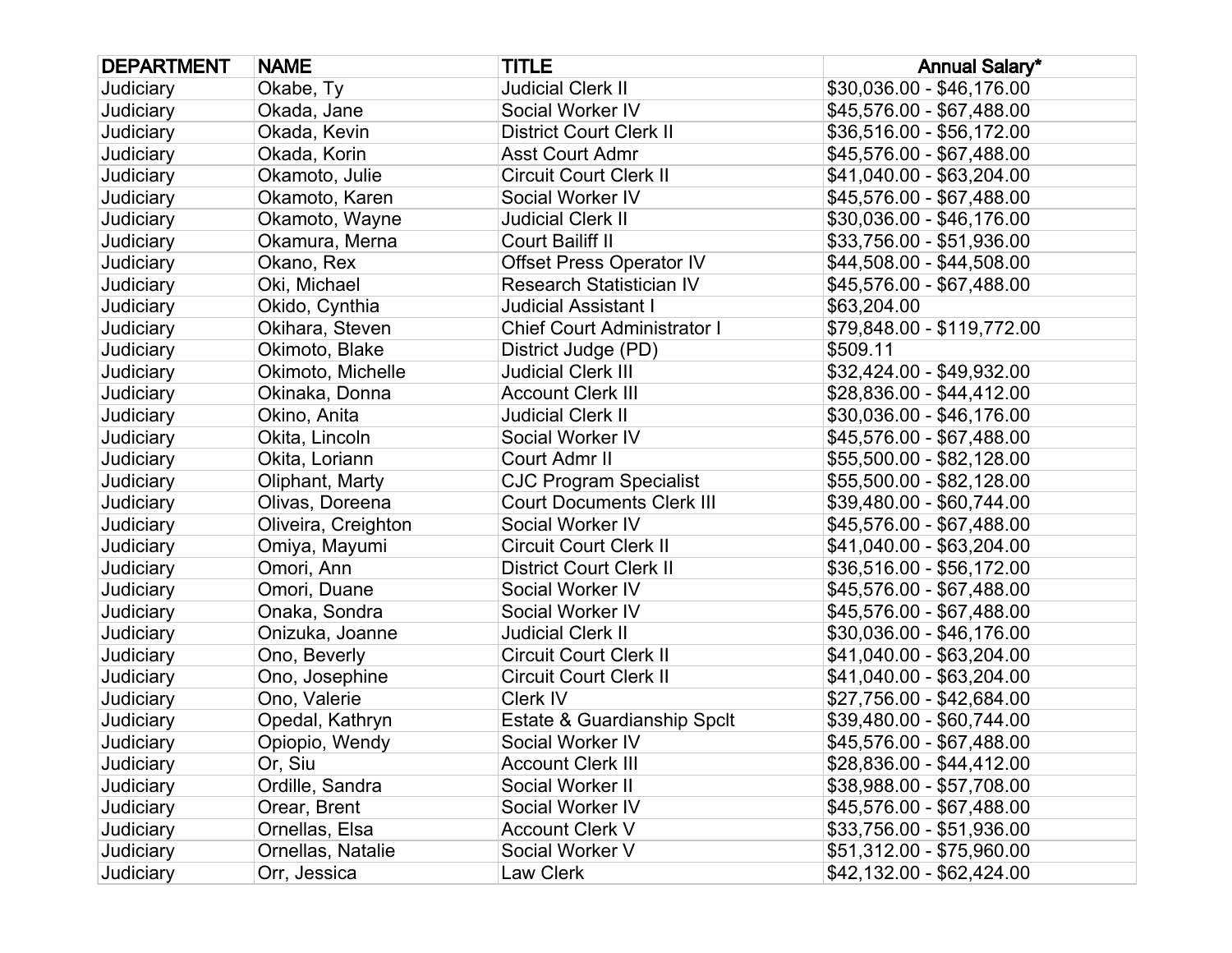| <b>DEPARTMENT</b> | <b>NAME</b>               | <b>TITLE</b>                        | <b>Annual Salary*</b>      |
|-------------------|---------------------------|-------------------------------------|----------------------------|
| Judiciary         | Ortiz, Rosario            | Social Worker III                   | \$42,132.00 - \$62,424.00  |
| Judiciary         | Oshiro, Jean              | Social Worker V                     | \$51,312.00 - \$75,960.00  |
| Judiciary         | Oshiro, Lauzanne          | <b>Judicial Clerk III</b>           | \$32,424.00 - \$49,932.00  |
| Judiciary         | Oshiro, Leighton          | Human Resources Manager II          | \$69,000.00 - \$103,500.00 |
| <b>Judiciary</b>  | Oshiro, Lester            | <b>Chief Court Administrator I</b>  | \$79,848.00 - \$119,772.00 |
| Judiciary         | Oshiro, Sean              | <b>Offset Press Operator II</b>     | \$41,592.00 - \$41,592.00  |
| Judiciary         | Ota, Helen                | <b>Judicial Assistant II</b>        | \$49,932.00                |
| Judiciary         | Otake, Faith              | <b>Court Documents Clerk III</b>    | \$39,480.00 - \$60,744.00  |
| Judiciary         | Otani, Cheryl             | Human Resources Spclt III           | \$42,132.00 - \$62,424.00  |
| Judiciary         | Otsuka, Kehaulani         | <b>Judicial Assistant I</b>         | \$51,936.00                |
| Judiciary         | Oue, Amy                  | Social Worker IV                    | \$45,576.00 - \$67,488.00  |
| Judiciary         | Oura, Joan                | <b>Judicial Clerk II</b>            | \$30,036.00 - \$46,176.00  |
| Judiciary         | Oyasato, Gerald           | Social Worker V                     | \$51,312.00 - \$75,960.00  |
| Judiciary         | Ozawa, Walter             | Deputy Admin Dir Of The Cts         | \$118,769.00               |
| Judiciary         | Pablo, Jamie              | Social Worker III                   | \$42,132.00 - \$62,424.00  |
| Judiciary         | Pacarro, Clarence         | District Judge                      | \$128,295.60               |
| Judiciary         | Pacheco, Carolyn          | <b>Judicial Clerk I</b>             | \$27,756.00 - \$42,684.00  |
| Judiciary         | Pacheco, Natalie          | <b>District Court Clerk I</b>       | \$33,756.00 - \$51,936.00  |
| Judiciary         | Pae, Chloe                | Social Worker IV                    | \$45,576.00 - \$67,488.00  |
| Judiciary         | Pagan, Donna              | Clerk IV                            | \$27,756.00 - \$42,684.00  |
| Judiciary         | Pagan, Douglas            | Janitor II                          | \$33,228.00 - \$33,228.00  |
| Judiciary         | Pagay, Francisco          | Estate & Guardianship Spclt         | \$39,480.00 - \$60,744.00  |
| Judiciary         | Paikai, Coriann           | <b>Judicial Clerk III</b>           | \$32,424.00 - \$49,932.00  |
| Judiciary         | Paiva, Lana               | Judicial Clerk V                    | \$37,968.00 - \$58,440.00  |
| Judiciary         | Pak, Ye                   | Janitor II                          | \$33,228.00 - \$33,228.00  |
| <b>Judiciary</b>  | Palafox, Matthew          | Social Worker IV                    | \$45,576.00 - \$67,488.00  |
| Judiciary         | Palakiko, Arlene          | <b>District Court Clerk II</b>      | \$36,516.00 - \$56,172.00  |
| Judiciary         | Palermo, Toni             | Program Specialist, JHC             | \$62,424.00                |
| Judiciary         | Palis, Marie Cecile       | <b>Judicial Clerk I</b>             | \$27,756.00 - \$42,684.00  |
| Judiciary         | Palma, Bess               | <b>District Court Clerk I</b>       | \$33,756.00 - \$51,936.00  |
| Judiciary         | Palmer, Kevin             | <b>Juvenile Detention Worker II</b> | \$41,760.00 - \$50,904.00  |
| Judiciary         | Palmer, Mina              | <b>Account Clerk III</b>            | \$28,836.00 - \$44,412.00  |
| Judiciary         | Panganiban, Romeo         | <b>Account Clerk III</b>            | \$28,836.00 - \$44,412.00  |
| Judiciary         | Pangelinan, Zerlinacarmen | <b>Judicial Clerk II</b>            | \$30,036.00 - \$46,176.00  |
| Judiciary         | Pang-Saito, Lisa          | Social Worker IV                    | \$45,576.00 - \$67,488.00  |
| Judiciary         | Paracuelles, Erlinda      | <b>District Court Clerk II</b>      | \$36,516.00 - \$56,172.00  |
| Judiciary         | Parales, Leilani          | <b>Judicial Clerk III</b>           | \$32,424.00 - \$49,932.00  |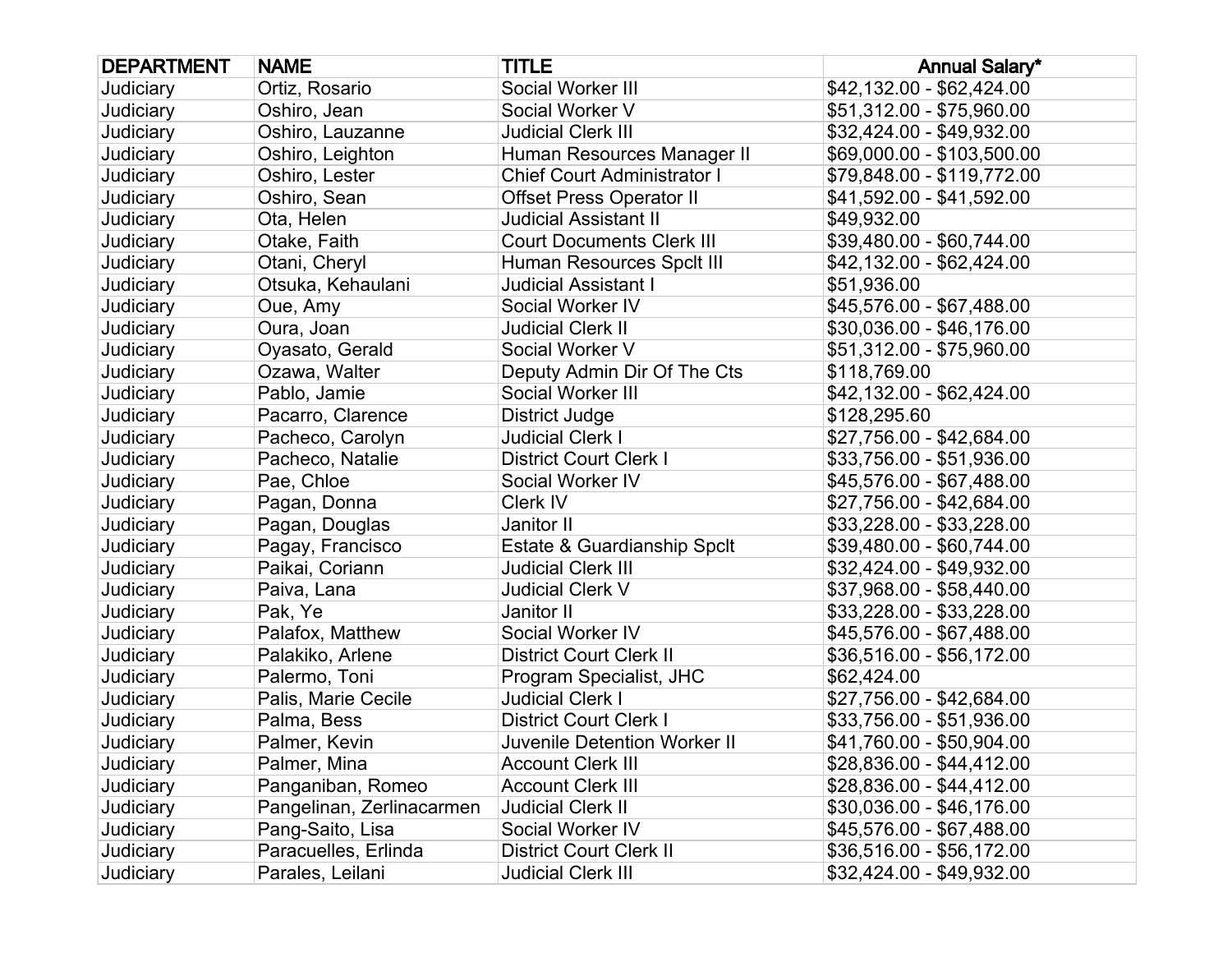| <b>DEPARTMENT</b> | <b>NAME</b>           | <b>TITLE</b>                        | <b>Annual Salary*</b>     |
|-------------------|-----------------------|-------------------------------------|---------------------------|
| Judiciary         | Park, Kietsuda        | Social Service Assistant IV         | \$28,836.00 - \$44,412.00 |
| <b>Judiciary</b>  | Parrilla, Beryl       | <b>Judicial Assistant I</b>         | \$56,172.00               |
| Judiciary         | Pasalo, Leroy         | Social Worker IV                    | \$45,576.00 - \$67,488.00 |
| Judiciary         | Pasalo, Peter         | <b>Assistant Facilities Manager</b> | \$42,684.00 - \$65,784.00 |
| Judiciary         | Pascual, Lucia        | <b>District Court Clerk II</b>      | \$36,516.00 - \$56,172.00 |
| Judiciary         | Pasion, Anazette      | <b>District Court Clerk II</b>      | \$36,516.00 - \$56,172.00 |
| Judiciary         | Patricio, Katherine   | Social Worker V                     | \$51,312.00 - \$75,960.00 |
| Judiciary         | Paulino, Robby        | Groundskeeper II                    | \$35,544.00 - \$35,544.00 |
| Judiciary         | Paulo, Pamela         | <b>Judicial Clerk II</b>            | \$30,036.00 - \$46,176.00 |
| Judiciary         | Pauole de Sa, Monique | <b>Program Specialist I</b>         | \$45,576.00 - \$67,488.00 |
| Judiciary         | Pellazar, Danielle    | <b>Court Documents Clerk III</b>    | \$39,480.00 - \$60,744.00 |
| Judiciary         | Peralta, Roger        | Cook II                             | \$41,592.00 - \$41,592.00 |
| Judiciary         | Perez, Anya           | Law Clerk                           | \$53,352.00               |
| Judiciary         | Perkins, Richard      | Circuit Judge                       | \$136,127.40              |
| Judiciary         | Perreira, Stacy       | Social Worker II                    | \$38,988.00 - \$57,708.00 |
| Judiciary         | Peru, Cisco           | Janitor II                          | \$33,228.00 - \$33,228.00 |
| Judiciary         | Petersen, Gille       | <b>Judicial Clerk II</b>            | \$30,036.00 - \$46,176.00 |
| Judiciary         | Petrus, Christopher   | Social Worker IV                    | \$45,576.00 - \$67,488.00 |
| Judiciary         | Petticord, E          | Social Worker IV                    | \$45,576.00 - \$67,488.00 |
| Judiciary         | Pettigrew, Rosemond   | Social Service Assistant V          | \$31,212.00 - \$48,048.00 |
| Judiciary         | Phelan, Soama         | <b>District Court Clerk II</b>      | \$36,516.00 - \$56,172.00 |
| Judiciary         | Phillip, Sirianna     | Court Bailiff I                     | \$31,212.00 - \$48,048.00 |
| Judiciary         | Phillips, Cynthia     | Estate & Guardianship Spclt         | \$39,480.00 - \$60,744.00 |
| Judiciary         | Phillips, Dan         | Court Bailiff II                    | \$33,756.00 - \$51,936.00 |
| Judiciary         | Phillips, Jacqueline  | Social Worker IV                    | \$45,576.00 - \$67,488.00 |
| Judiciary         | Piho, Katherine       | <b>Judicial Clerk III</b>           | \$32,424.00 - \$49,932.00 |
| Judiciary         | Pike, Deborah         | Social Worker IV                    | \$45,576.00 - \$67,488.00 |
| Judiciary         | Pinheiro, Charlene    | <b>Judicial Clerk III</b>           | \$32,424.00 - \$49,932.00 |
| Judiciary         | Pires, Punahele       | <b>Driver Educ Asst II</b>          | \$36,516.00 - \$56,172.00 |
| Judiciary         | Pitvorec, Heather     | Court Reporter II                   | \$49,932.00 - \$76,944.00 |
| Judiciary         | Plemer, Marisa        | Clerk III                           | \$25,668.00 - \$39,480.00 |
| Judiciary         | Plott, Maria          | Social Worker IV                    | \$45,576.00 - \$67,488.00 |
| Judiciary         | Plourde, Maria        | <b>Judicial Clerk III</b>           | \$32,424.00 - \$49,932.00 |
| Judiciary         | Poelman, Lloyd        | District Judge (PD)                 | \$509.11                  |
| Judiciary         | Poentis, Sandra       | Clerk III                           | \$25,668.00 - \$39,480.00 |
| Judiciary         | Pointer, Michael      | <b>Juvenile Detention Worker II</b> | \$41,760.00 - \$50,904.00 |
| Judiciary         | Pollack, Richard      | Circuit Judge                       | \$136,127.40              |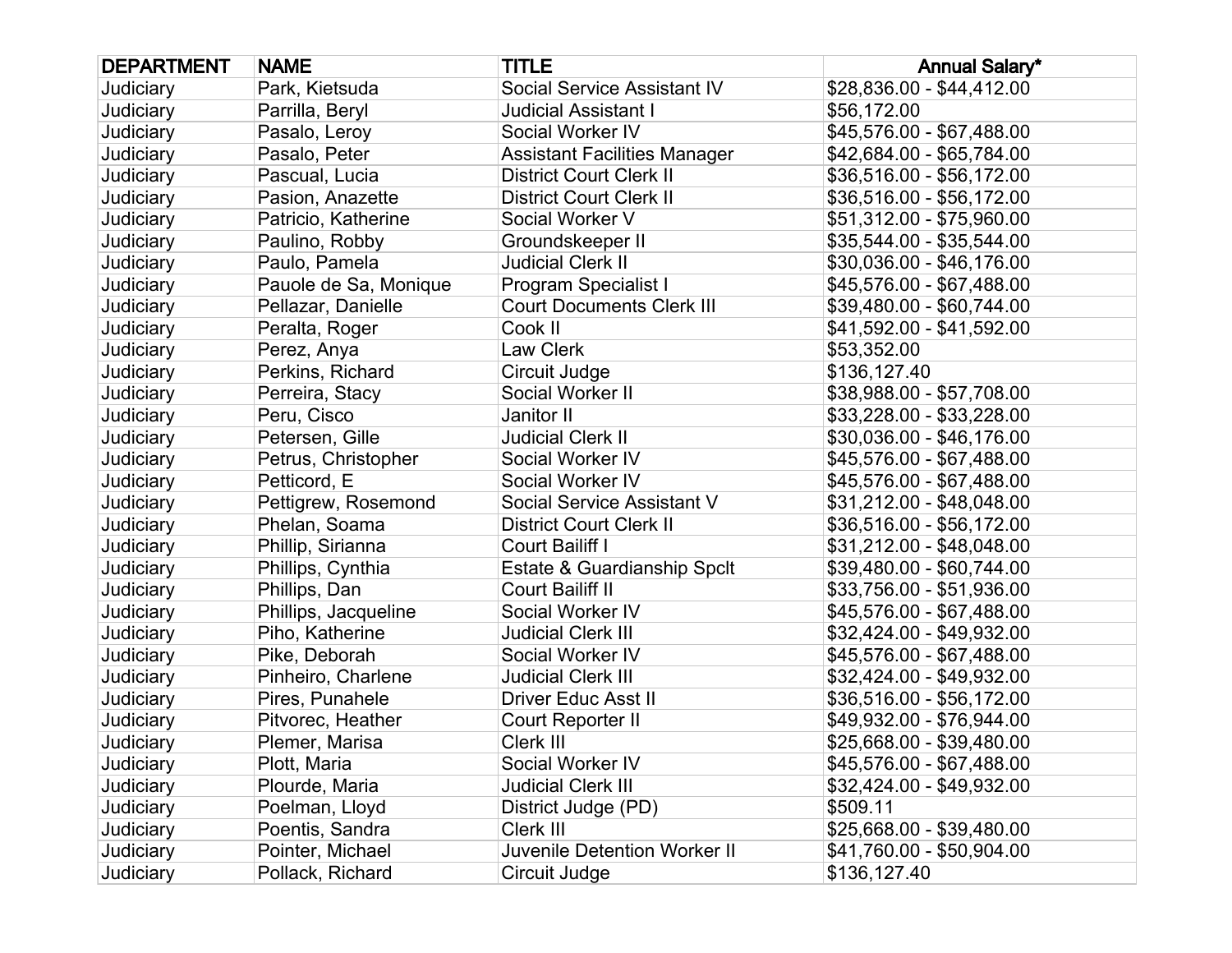| <b>DEPARTMENT</b> | <b>NAME</b>             | <b>TITLE</b>                   | <b>Annual Salary*</b>     |
|-------------------|-------------------------|--------------------------------|---------------------------|
| Judiciary         | Pomroy, Darrilynn       | <b>District Court Clerk II</b> | \$36,516.00 - \$56,172.00 |
| Judiciary         | Pongasi, Nicole         | <b>District Court Clerk II</b> | \$36,516.00 - \$56,172.00 |
| Judiciary         | Poon, Maria             | <b>Judicial Clerk II</b>       | \$30,036.00 - \$46,176.00 |
| Judiciary         | Popaca, Zenaida         | <b>District Court Clerk II</b> | \$36,516.00 - \$56,172.00 |
| Judiciary         | Poy, Byron              | <b>Student Assistant I</b>     | \$7.25                    |
| Judiciary         | Prepose, Christine      | Law Clerk                      | \$53,352.00               |
| Judiciary         | Priest, Richard         | District Judge (PD)            | \$509.11                  |
| Judiciary         | Primacio, Anthony       | Clerk IV                       | \$27,756.00 - \$42,684.00 |
| Judiciary         | Pua, Emelita            | <b>Judicial Clerk II</b>       | \$30,036.00 - \$46,176.00 |
| Judiciary         | Puu, Brenda Lee         | <b>Judicial Clerk II</b>       | \$30,036.00 - \$46,176.00 |
| Judiciary         | Quenga, Shaylina        | <b>Judicial Clerk III</b>      | \$32,424.00 - \$49,932.00 |
| Judiciary         | Querubin, Florita       | Secretary III                  | \$35,064.00 - \$54,012.00 |
| Judiciary         | Quiocho-Ortiz, Julieann | <b>Judicial Clerk III</b>      | \$32,424.00 - \$49,932.00 |
| Judiciary         | Radius, Karen           | District Judge (PD)            | \$509.11                  |
| Judiciary         | Raffetto, Shackley      | Circuit Judge                  | \$136,127.40              |
| Judiciary         | Ragmat, Celedonia       | <b>Judicial Clerk V</b>        | \$37,968.00 - \$58,440.00 |
| Judiciary         | Ragmat, Natalie         | <b>Judicial Clerk IV</b>       | \$35,064.00 - \$54,012.00 |
| Judiciary         | Ralston, Nancy          | Planner V                      | \$51,312.00 - \$75,960.00 |
| Judiciary         | Ramirez, Elizabeth      | <b>Court Documents Clerk I</b> | \$33,756.00 - \$51,936.00 |
| Judiciary         | Ramos, Annabel          | <b>Judicial Clerk V</b>        | \$37,968.00 - \$58,440.00 |
| Judiciary         | Ramos, Sharon           | Social Worker IV               | \$45,576.00 - \$67,488.00 |
| Judiciary         | Ramos, Sherry           | Janitor II                     | \$33,228.00 - \$33,228.00 |
| Judiciary         | Randolph, Tony          | Juvenile Counselor III         | \$42,132.00 - \$62,424.00 |
| Judiciary         | Rapozo, Diane           | <b>District Court Clerk II</b> | \$36,516.00 - \$56,172.00 |
| Judiciary         | Rapozo, Patsy           | <b>Circuit Court Clerk II</b>  | \$41,040.00 - \$63,204.00 |
| Judiciary         | Rapozo, Tina            | Social Worker V                | \$51,312.00 - \$75,960.00 |
| Judiciary         | Raquel, Jacqueline      | <b>Judicial Clerk II</b>       | \$30,036.00 - \$46,176.00 |
| Judiciary         | Raralio, Edmund         | Janitor III                    | \$35,544.00 - \$35,544.00 |
| Judiciary         | Ratcliffe, Araceli      | Drug Ct Subst Abuse Cnslr IV   | \$45,576.00 - \$67,488.00 |
| Judiciary         | Rauer, Helen            | Social Worker V                | \$51,312.00 - \$75,960.00 |
| Judiciary         | Rausch, Malia           | <b>Judicial Assistant I</b>    | \$58,440.00               |
| Judiciary         | Rauschenburg, Nadine    | Secretary IV                   | \$37,968.00 - \$58,440.00 |
| Judiciary         | Realin, Helen           | <b>District Court Clerk II</b> | \$36,516.00 - \$56,172.00 |
| Judiciary         | Recania, Peggy          | <b>Judicial Clerk III</b>      | \$32,424.00 - \$49,932.00 |
| Judiciary         | Recktenwald, Mark       | <b>Associate Justice</b>       | \$151,118.40              |
| Judiciary         | Reese, Theresa          | Court Reporter II              | \$49,932.00 - \$76,944.00 |
| Judiciary         | Reeves, Billie          | Social Worker IV               | \$45,576.00 - \$67,488.00 |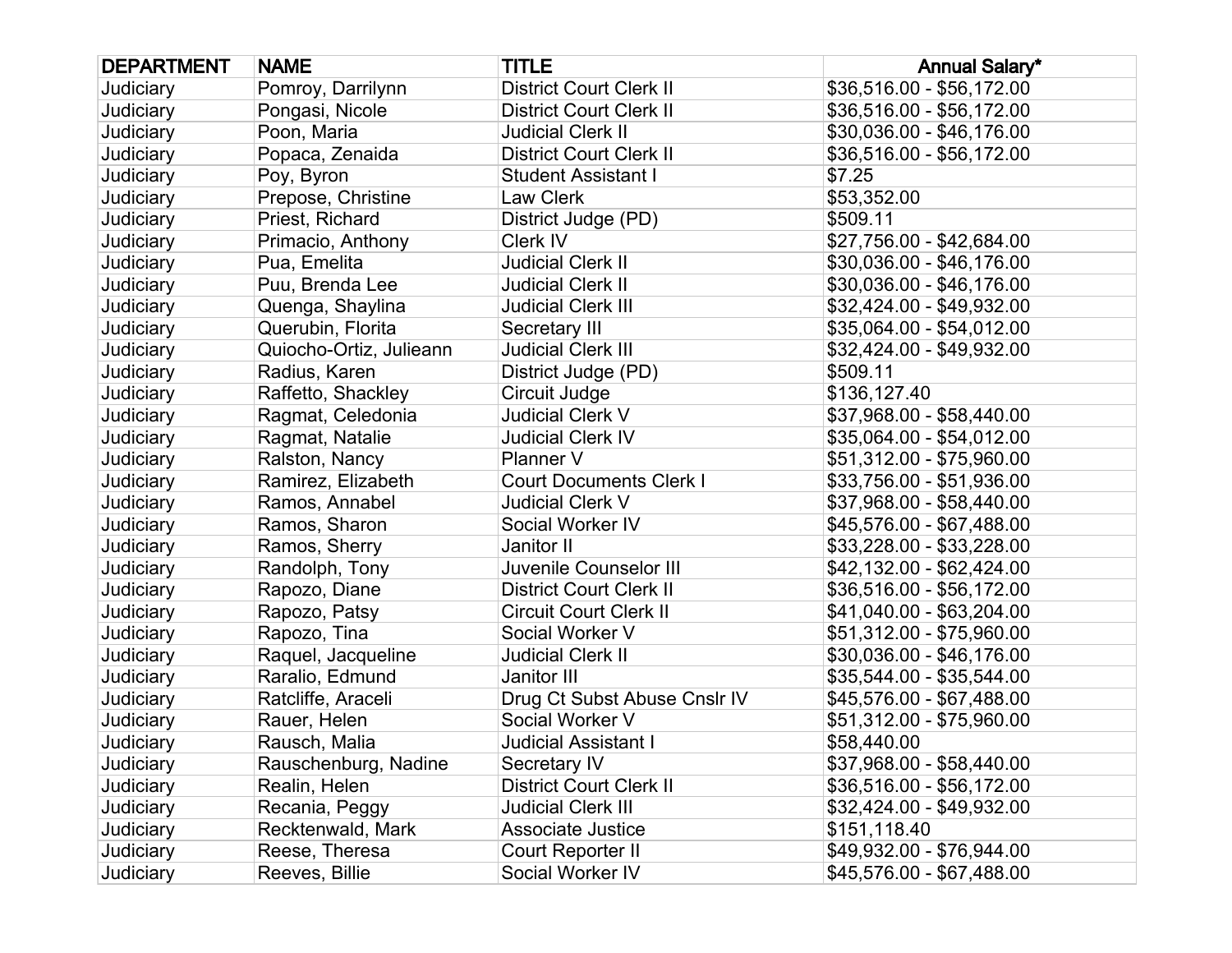| <b>DEPARTMENT</b> | <b>NAME</b>              | <b>TITLE</b>                        | <b>Annual Salary*</b>      |
|-------------------|--------------------------|-------------------------------------|----------------------------|
| Judiciary         | Reeves, Wenda            | Clerk III                           | \$25,668.00 - \$39,480.00  |
| Judiciary         | Rego, Sherrilee          | <b>Judicial Assistant I</b>         | \$48,048.00                |
| Judiciary         | Reifurth, Lawrence       | Associate Judge                     | \$139,923.60               |
| Judiciary         | Reinking, Debra          | <b>District Court Clerk III</b>     | \$39,480.00 - \$60,744.00  |
| Judiciary         | Relacion, Sharlene       | <b>Judicial Clerk II</b>            | \$30,036.00 - \$46,176.00  |
| Judiciary         | Remigio, Catherine       | District Judge (PD)                 | \$509.11                   |
| Judiciary         | Renon, Floridel          | Clerk IV                            | \$27,756.00 - \$42,684.00  |
| Judiciary         | Renteria, Rafael         | Law Clerk                           | \$53,352.00                |
| Judiciary         | Resgonia, Diosdado       | Social Service Assistant IV         | \$28,836.00 - \$44,412.00  |
| Judiciary         | Revilla, Celia           | <b>Judicial Clerk III</b>           | \$32,424.00 - \$49,932.00  |
| Judiciary         | Revilla, Lorraine        | <b>Judicial Clerk I</b>             | \$27,756.00 - \$42,684.00  |
| Judiciary         | Reyes, Edelyn            | Janitor II                          | \$33,228.00 - \$33,228.00  |
| Judiciary         | Reyes, Joanne            | Clerk III                           | \$25,668.00 - \$39,480.00  |
| Judiciary         | Rhoades, Adela           | Estate & Guardianship Clerk I       | \$33,756.00 - \$51,936.00  |
| Judiciary         | Ribao, Jean              | <b>Judicial Clerk III</b>           | \$32,424.00 - \$49,932.00  |
| Judiciary         | Richards, Lori Anne      | <b>Judicial Clerk II</b>            | \$30,036.00 - \$46,176.00  |
| Judiciary         | Richardson, Barbara      | District Judge                      | \$128,295.60               |
| Judiciary         | Richardson, Michelle     | <b>District Court Clerk II</b>      | \$36,516.00 - \$56,172.00  |
| Judiciary         | Richardson-Ortiz, Robbie | <b>Judicial Assistant I</b>         | \$48,048.00                |
| Judiciary         | Rickard, Dana            | <b>Judicial Clerk V</b>             | \$37,968.00 - \$58,440.00  |
| Judiciary         | Rigney, Jerry            | Court Bailiff I                     | \$31,212.00 - \$48,048.00  |
| Judiciary         | Rimando, Evelyn          | <b>Supreme Court Clerk</b>          | \$51,312.00 - \$75,960.00  |
| Judiciary         | Ripani, Dorothea         | <b>District Court Clerk II</b>      | \$36,516.00 - \$56,172.00  |
| Judiciary         | Rivera-Simpson, Gladis   | Social Worker IV                    | \$45,576.00 - \$67,488.00  |
| Judiciary         | Rivers, Carrie           | <b>District Court Clerk II</b>      | \$36,516.00 - \$56,172.00  |
| Judiciary         | Robello, Alicia          | Clerk III                           | \$25,668.00 - \$39,480.00  |
| Judiciary         | Robertson, Michael       | Juvenile Detention Officer          | \$45,108.00 - \$55,320.00  |
| Judiciary         | Robinson, Adam           | Law Clerk                           | \$55,500.00                |
| Judiciary         | Rodden, Sarah            | <b>Juvenile Detention Worker II</b> | \$41,760.00 - \$50,904.00  |
| Judiciary         | Rodrigo, Gnei            | Clerk III                           | \$25,668.00 - \$39,480.00  |
| Judiciary         | Rodrigues, Colin         | Deputy Chief Court Admr I           | \$69,000.00 - \$103,500.00 |
| Judiciary         | Rodrigues, Josephine     | <b>Judicial Clerk III</b>           | \$32,424.00 - \$49,932.00  |
| Judiciary         | Rodrigues, Rosalind      | Admin Assistant (JUD) II            | \$42,684.00 - \$65,784.00  |
| Judiciary         | Rogers, Charles          | Juvenile Detention Worker II        | \$41,760.00 - \$50,904.00  |
| Judiciary         | Rogers, Karen            | Secretary II                        | \$32,424.00 - \$49,932.00  |
| Judiciary         | Rojas, Melissa           | Social Worker III                   | \$42,132.00 - \$62,424.00  |
| Judiciary         | Roman, Sandra            | <b>Judicial Clerk IV</b>            | \$35,064.00 - \$54,012.00  |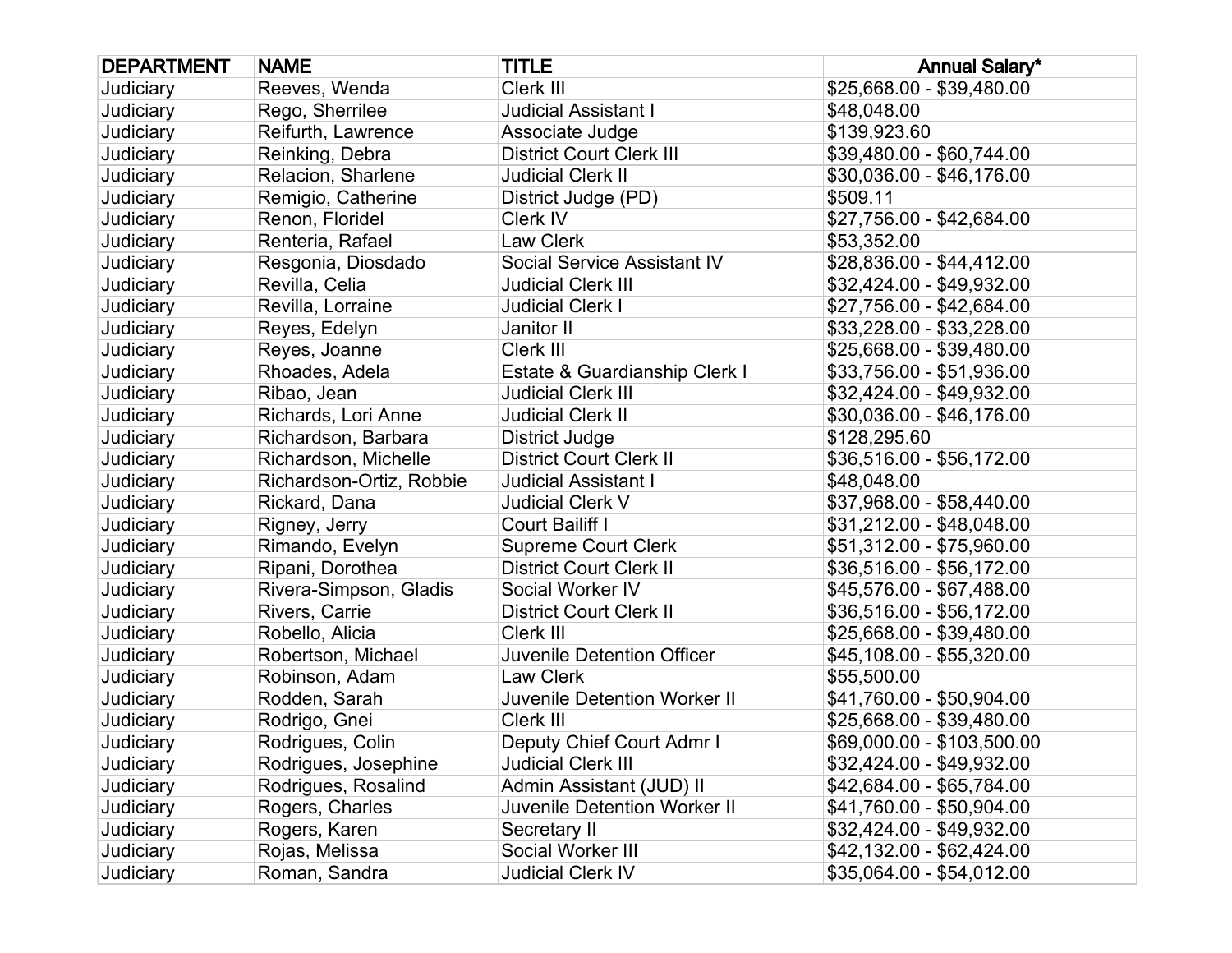| <b>DEPARTMENT</b> | <b>NAME</b>           | <b>TITLE</b>                   | <b>Annual Salary*</b>     |
|-------------------|-----------------------|--------------------------------|---------------------------|
| Judiciary         | Romanchak, Eric       | District Judge (PD)            | \$509.11                  |
| Judiciary         | Roos, Paul            | Social Worker IV               | \$45,576.00 - \$67,488.00 |
| Judiciary         | Rosa, Kenneth         | Social Worker III              | \$42,132.00 - \$62,424.00 |
| Judiciary         | Rosa, Leanne          | <b>Judicial Assistant I</b>    | \$48,048.00               |
| <b>Judiciary</b>  | Rose, Aiona           | Social Worker IV               | \$45,576.00 - \$67,488.00 |
| Judiciary         | Rosenbloom, David     | Social Worker III              | \$42,132.00 - \$62,424.00 |
| Judiciary         | Roth, John            | Janitor III                    | \$35,544.00 - \$35,544.00 |
| Judiciary         | Rothschild, Frank     | District Judge (PD)            | \$509.11                  |
| Judiciary         | Rowe, Caleb           | Law Clerk                      | \$53,352.00               |
| Judiciary         | Rozzo, Heather        | Law Clerk                      | \$53,352.00               |
| <b>Judiciary</b>  | Rumbaugh, Gigi        | <b>Circuit Court Clerk II</b>  | \$41,040.00 - \$63,204.00 |
| Judiciary         | Russell, Meridith     | Social Worker V                | \$51,312.00 - \$75,960.00 |
| Judiciary         | Rutherford, Lori      | Clerk IV                       | \$27,756.00 - \$42,684.00 |
| Judiciary         | Sabug, Jeffrey        | Social Service Assistant IV    | \$28,836.00 - \$44,412.00 |
| Judiciary         | Sadaya, Maria Nerissa | <b>Research Aide</b>           | \$13.34                   |
| Judiciary         | Saffery, Geraldine    | Court Reporter II              | \$49,932.00 - \$76,944.00 |
| Judiciary         | Sagon, Eliza          | <b>Judicial Clerk III</b>      | \$32,424.00 - \$49,932.00 |
| Judiciary         | Sagon, Michelle       | <b>District Court Clerk II</b> | \$36,516.00 - \$56,172.00 |
| Judiciary         | Saguibo, Ellen        | <b>Account Clerk V</b>         | \$33,756.00 - \$51,936.00 |
| Judiciary         | Saiki-Morimoto, Jann  | Social Worker V                | \$51,312.00 - \$75,960.00 |
| Judiciary         | Saito, Delnary        | <b>Judicial Clerk II</b>       | \$30,036.00 - \$46,176.00 |
| Judiciary         | Saito, Linda          | <b>Private Secretary II</b>    | \$63,204.00               |
| <b>Judiciary</b>  | Sakaba, Joan          | Social Worker VI               | \$55,500.00 - \$82,128.00 |
| Judiciary         | Sakado, Linda         | <b>Account Clerk IV</b>        | \$31,212.00 - \$48,048.00 |
| Judiciary         | Sakai, Dwight         | Social Worker IV               | \$45,576.00 - \$67,488.00 |
| Judiciary         | Sakamoto, Donnette    | Social Worker II               | \$38,988.00 - \$57,708.00 |
| Judiciary         | Sakamoto, Jill        | Ct Optns Spclt VI              | \$55,500.00 - \$82,128.00 |
| Judiciary         | Sakamoto, Karl        | Circuit Judge                  | \$136,127.40              |
| Judiciary         | Sakamoto, Kathleen    | Secretary IV                   | \$37,968.00 - \$58,440.00 |
| Judiciary         | Sakamoto, Kristy      | Human Resources Technician VI  | \$33,756.00 - \$51,936.00 |
| Judiciary         | Sakamoto, Newton      | Purch & Specs Spclt V          | \$51,312.00 - \$75,960.00 |
| Judiciary         | Sakata, Ronald        | <b>Chief DUI Adjudicator</b>   | \$99,660.00               |
| Judiciary         | Sakata, Sky           | <b>Judicial Clerk II</b>       | \$30,036.00 - \$46,176.00 |
| Judiciary         | Sakuma, Lorraine      | <b>Circuit Court Clerk II</b>  | \$41,040.00 - \$63,204.00 |
| Judiciary         | Sakumoto, Karol       | Judicial Assistant I           | \$56,172.00               |
| Judiciary         | Salas, Sarah          | <b>Judicial Clerk III</b>      | \$32,424.00 - \$49,932.00 |
| Judiciary         | Saldana, Jendi        | <b>Judicial Clerk II</b>       | \$30,036.00 - \$46,176.00 |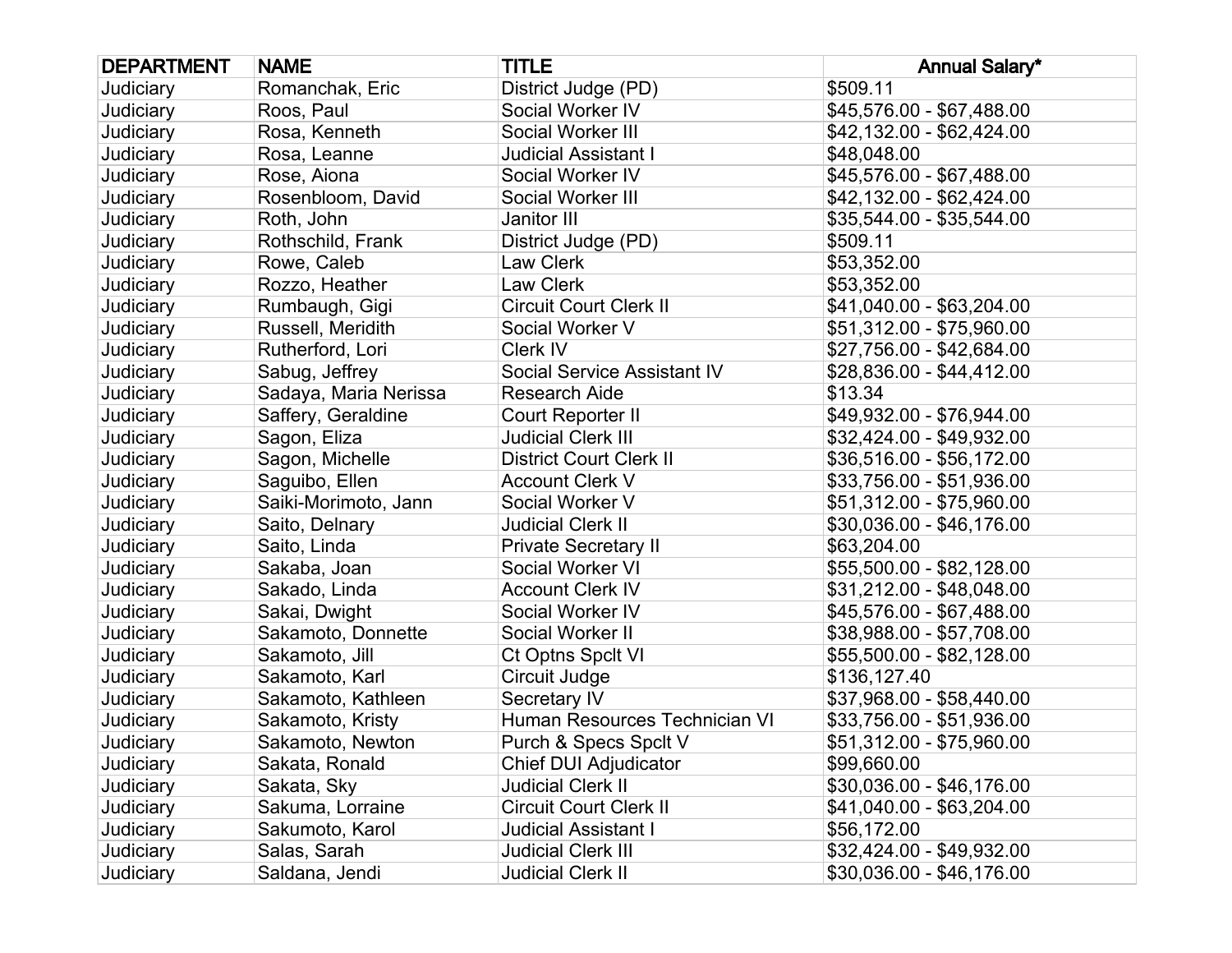| <b>DEPARTMENT</b> | <b>NAME</b>         | <b>TITLE</b>                        | <b>Annual Salary*</b>     |
|-------------------|---------------------|-------------------------------------|---------------------------|
| Judiciary         | Salmo, Cheryl       | <b>Assistant Court Admr</b>         | \$45,576.00 - \$67,488.00 |
| Judiciary         | Sam, Sylvana        | Court Bailiff II                    | \$33,756.00 - \$51,936.00 |
| Judiciary         | Sambajon, Lesley    | <b>Judicial Clerk IV</b>            | \$35,064.00 - \$54,012.00 |
| Judiciary         | Sambueno, Lynn      | Judicial Clerk V                    | \$37,968.00 - \$58,440.00 |
| Judiciary         | Sameshima, Douglas  | District Judge (PD)                 | \$509.11                  |
| Judiciary         | Samia, Wilford      | <b>Social Service Assistant IV</b>  | \$28,836.00 - \$44,412.00 |
| Judiciary         | Sampaio, Mikahala   | <b>Judicial Assistant I</b>         | \$60,744.00               |
| Judiciary         | Sanada, Angelique   | <b>Circuit Court Clerk II</b>       | \$41,040.00 - \$63,204.00 |
| Judiciary         | Sanchez, Robert     | Social Worker IV                    | \$45,576.00 - \$67,488.00 |
| Judiciary         | Sanidad, Erin       | Court Bailiff II                    | \$33,756.00 - \$51,936.00 |
| Judiciary         | Santilla, Malia     | Social Worker IV                    | \$45,576.00 - \$67,488.00 |
| Judiciary         | Santoki, Mark       | <b>Information Specialist IV</b>    | \$45,576.00 - \$67,488.00 |
| Judiciary         | Santos, Challis     | <b>Circuit Court Clerk I</b>        | \$36,516.00 - \$56,172.00 |
| Judiciary         | Santos, Rory-James  | Court Bailiff I                     | \$31,212.00 - \$48,048.00 |
| Judiciary         | Sarne, Nicole       | <b>Circuit Court Clerk II</b>       | \$41,040.00 - \$63,204.00 |
| Judiciary         | Sasaki, Alvin       | Attorney                            | \$62,424.00 - \$92,400.00 |
| Judiciary         | Sasaki, Byron       | Human Resources Spclt III           | \$42,132.00 - \$62,424.00 |
| Judiciary         | Sasaki, Myra        | <b>Judicial Clerk II</b>            | \$30,036.00 - \$46,176.00 |
| Judiciary         | Sasaki, Sherrie     | Law Clerk                           | \$55,500.00               |
| Judiciary         | Sasao, Freeman      | Social Worker IV                    | \$45,576.00 - \$67,488.00 |
| Judiciary         | Sato, Sandra        | Social Worker IV                    | \$45,576.00 - \$67,488.00 |
| Judiciary         | Sato, Sandra        | <b>Judicial Clerk I</b>             | \$27,756.00 - \$42,684.00 |
| Judiciary         | Sato, Wilma         | <b>Circuit Court Clerk II</b>       | \$41,040.00 - \$63,204.00 |
| Judiciary         | Sauvao, Nuumativa   | <b>Juvenile Detention Worker II</b> | \$41,760.00 - \$50,904.00 |
| Judiciary         | Savaii, Aganoa      | Janitor III                         | \$35,544.00 - \$35,544.00 |
| Judiciary         | Savella, Jason      | Janitor II                          | \$33,228.00 - \$33,228.00 |
| Judiciary         | Savino, Joseph      | Social Worker IV                    | \$45,576.00 - \$67,488.00 |
| Judiciary         | Sawai, Susan        | Court Bailiff II                    | \$33,756.00 - \$51,936.00 |
| Judiciary         | Schmelz, Stephen    | Social Worker IV                    | \$45,576.00 - \$67,488.00 |
| Judiciary         | Schroeder, Michelle | Social Worker V                     | \$51,312.00 - \$75,960.00 |
| Judiciary         | Schubert, Noralynn  | Social Worker IV                    | \$45,576.00 - \$67,488.00 |
| Judiciary         | Schubert, Wendy     | <b>Judicial Clerk III</b>           | \$32,424.00 - \$49,932.00 |
| Judiciary         | Schweitzer, Sanna   | <b>Social Service Assistant IV</b>  | \$28,836.00 - \$44,412.00 |
| Judiciary         | Scofield, Michele   | Social Worker IV                    | \$45,576.00 - \$67,488.00 |
| Judiciary         | Scott, Sandra       | Social Worker IV                    | \$45,576.00 - \$67,488.00 |
| Judiciary         | Sedlak, Jean        | Law Clerk                           | \$55,500.00               |
| Judiciary         | Segal, Brandon      | Law Clerk                           | \$55,500.00               |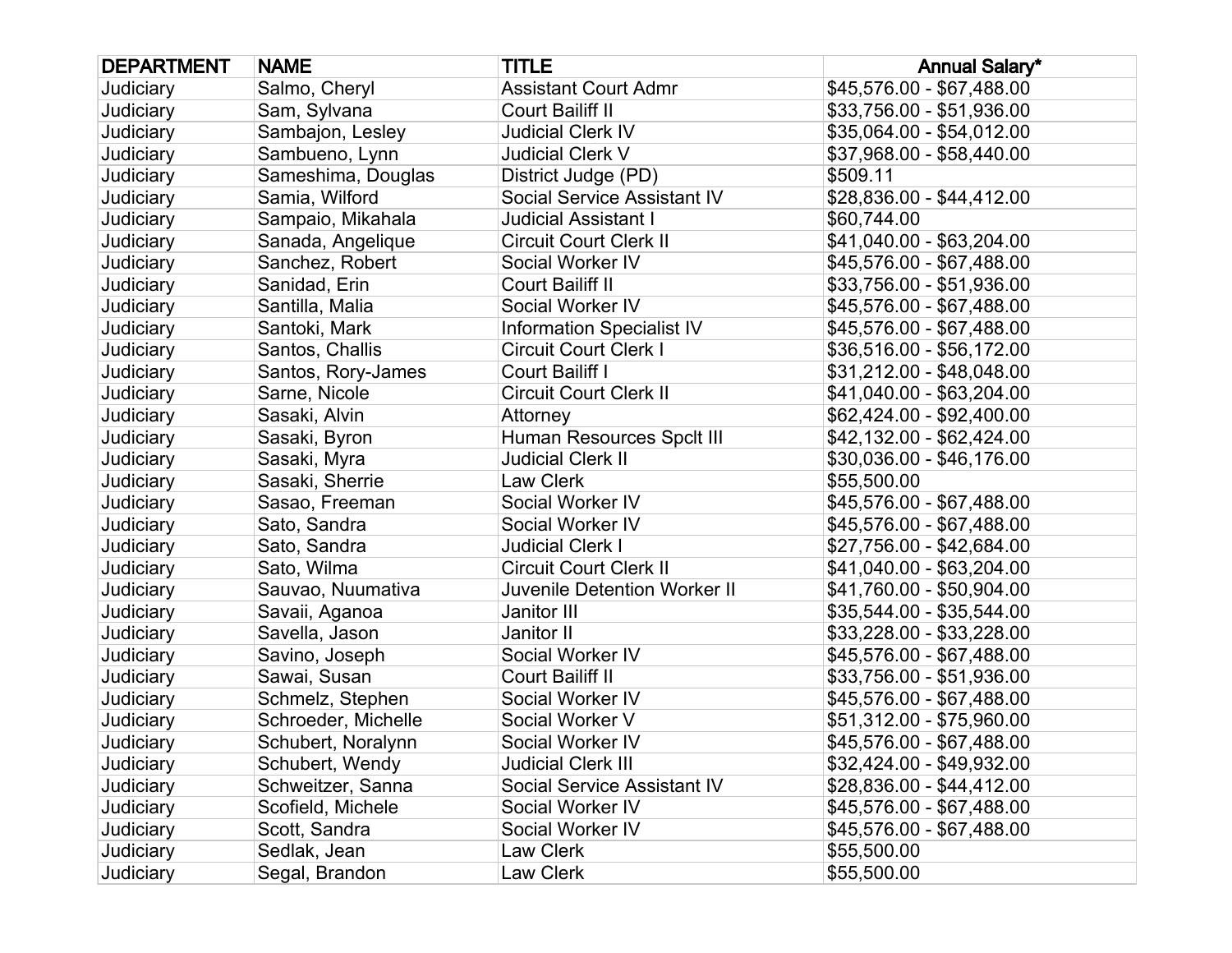| <b>DEPARTMENT</b> | <b>NAME</b>            | <b>TITLE</b>                        | <b>Annual Salary*</b>     |
|-------------------|------------------------|-------------------------------------|---------------------------|
| Judiciary         | Segovia, Leonard       | <b>Juvenile Detention Worker II</b> | \$41,760.00 - \$50,904.00 |
| Judiciary         | Seguancia, Patricia    | <b>Judicial Clerk II</b>            | \$30,036.00 - \$46,176.00 |
| Judiciary         | Seiki, Owen            | Social Worker IV                    | \$45,576.00 - \$67,488.00 |
| Judiciary         | Seki, Pamela           | <b>Judicial Clerk II</b>            | \$30,036.00 - \$46,176.00 |
| Judiciary         | Senda, Trudy           | District Judge                      | \$128,295.60              |
| Judiciary         | Sensui, Leonard        | Social Worker IV                    | \$45,576.00 - \$67,488.00 |
| Judiciary         | Serrato, Karlin        | Social Worker IV                    | \$45,576.00 - \$67,488.00 |
| Judiciary         | Seto, Daniel           | <b>Program Evaluation Analyst V</b> | \$51,312.00 - \$75,960.00 |
| Judiciary         | Shannon-Madeja, Danilo | Court Bailiff I                     | \$31,212.00 - \$48,048.00 |
| Judiciary         | Shaver, Lescia         | Secretary III                       | \$35,064.00 - \$54,012.00 |
| Judiciary         | Shea, Clara            | <b>Judicial Clerk II</b>            | \$30,036.00 - \$46,176.00 |
| Judiciary         | Shea, Yvonne           | Clerk III                           | \$25,668.00 - \$39,480.00 |
| Judiciary         | Shibata, Curt          | Supreme Court Officer/Bailiff       | \$56,172.00               |
| Judiciary         | Shim, Doris            | <b>Accountant III</b>               | \$42,132.00 - \$62,424.00 |
| Judiciary         | Shimabuku, Sheri       | Social Worker IV                    | \$45,576.00 - \$67,488.00 |
| Judiciary         | Shimabukuro, Daron     | <b>IT Specialist III</b>            | \$42,132.00 - \$62,424.00 |
| Judiciary         | Shimabukuro, Donna     | Human Resources Clerk IV            | \$28,836.00 - \$44,412.00 |
| Judiciary         | Shimabukuro, Traciann  | Land & Tax Appeal Ct Clerk          | \$36,516.00 - \$56,172.00 |
| Judiciary         | Shimada, Penny         | <b>Circuit Court Clerk III</b>      | \$44,412.00 - \$68,388.00 |
| Judiciary         | Shimizu, Bree          | Social Worker III                   | \$42,132.00 - \$62,424.00 |
| Judiciary         | Shimizu, Wanda         | <b>Judicial Clerk IV</b>            | \$35,064.00 - \$54,012.00 |
| Judiciary         | Shimoda, Catherine     | <b>Circuit Court Clerk II</b>       | \$41,040.00 - \$63,204.00 |
| Judiciary         | Shiner, Sandra         | Social Worker IV                    | \$45,576.00 - \$67,488.00 |
| Judiciary         | Shintani, Barbara      | Social Worker IV                    | \$45,576.00 - \$67,488.00 |
| Judiciary         | Shintani, Randal       | District Judge (PD)                 | \$509.11                  |
| Judiciary         | Shioji, Karen          | Social Worker IV                    | \$45,576.00 - \$67,488.00 |
| Judiciary         | Shiraki, Carol         | <b>Judicial Clerk III</b>           | \$32,424.00 - \$49,932.00 |
| Judiciary         | Shiroma, Claire        | <b>Accountant III</b>               | \$42,132.00 - \$62,424.00 |
| Judiciary         | Shiroma, Glenn         | <b>IT Support Technician II</b>     | \$33,756.00 - \$51,936.00 |
| Judiciary         | Shiroma, Jannis        | Land & Tax Appeal Ct Clerk          | \$36,516.00 - \$56,172.00 |
| Judiciary         | Shiroma, Norvia        | Social Worker IV                    | \$45,576.00 - \$67,488.00 |
| Judiciary         | Shiroma, Wendy         | Clerk IV                            | \$27,756.00 - \$42,684.00 |
| Judiciary         | Shishido, Norman       | Program Budget Analyst VI           | \$55,500.00 - \$82,128.00 |
| Judiciary         | Shoji, Carol           | Secretary II                        | \$32,424.00 - \$49,932.00 |
| Judiciary         | Silberstein, Evan      | Law Clerk                           | \$53,352.00               |
| Judiciary         | Silva, Laurel          | Social Worker IV                    | \$45,576.00 - \$67,488.00 |
| Judiciary         | Silva, Michelle        | Court Bailiff II                    | \$33,756.00 - \$51,936.00 |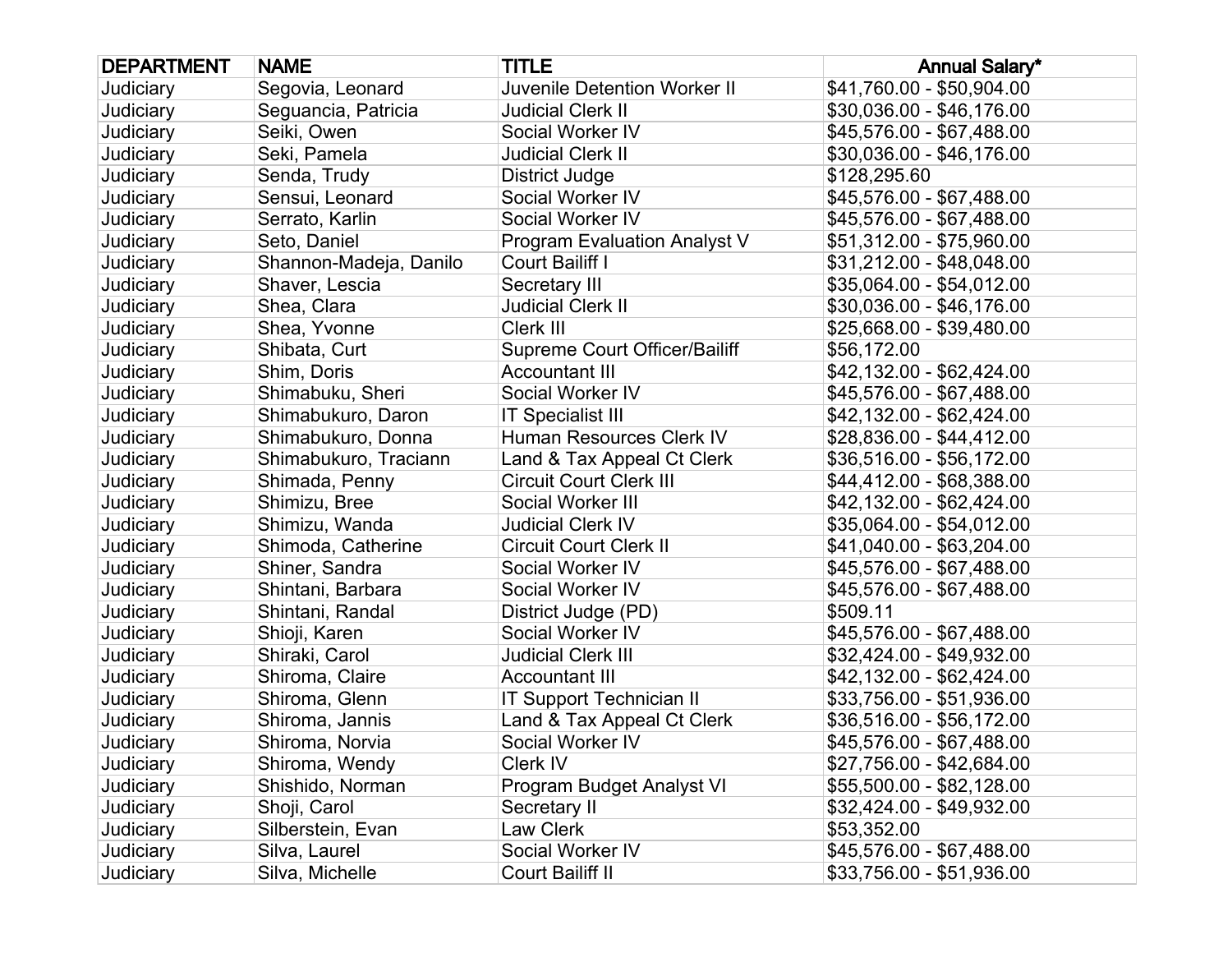| <b>DEPARTMENT</b> | <b>NAME</b>             | <b>TITLE</b>                          | <b>Annual Salary*</b>     |
|-------------------|-------------------------|---------------------------------------|---------------------------|
| Judiciary         | Simeon, Tokie           | <b>Judicial Clerk II</b>              | \$30,036.00 - \$46,176.00 |
| Judiciary         | Simon, Gloria           | Social Worker IV                      | \$45,576.00 - \$67,488.00 |
| Judiciary         | Singleton, Valerie      | Janitor II                            | \$33,228.00 - \$33,228.00 |
| Judiciary         | Singsank, Patrick       | <b>CJC Program Specialist</b>         | \$55,500.00 - \$82,128.00 |
| Judiciary         | Siobal, Joseph          | Cook II                               | \$41,592.00 - \$41,592.00 |
| Judiciary         | Siobal, Kay             | <b>Circuit Court Clerk II</b>         | \$41,040.00 - \$63,204.00 |
| Judiciary         | Sione, Dollyann         | <b>Judicial Clerk II</b>              | \$30,036.00 - \$46,176.00 |
| Judiciary         | Siu, Keith              | <b>Court Records Management Supvr</b> | \$33,756.00 - \$51,936.00 |
| Judiciary         | Skelton, James          | <b>JIMS Project Manager</b>           | \$110,004.00              |
| Judiciary         | Skrimstad, Mark         | Librarian V                           | \$51,312.00 - \$75,960.00 |
| Judiciary         | Smith, Candace          | <b>Circuit Court Clerk II</b>         | \$41,040.00 - \$63,204.00 |
| Judiciary         | Smith, Jesse            | Law Clerk                             | \$27,750.00               |
| Judiciary         | Smith, William          | District Judge (PD)                   | \$509.11                  |
| Judiciary         | Smithe, Michael         | Juvenile Detention Supervisor         | \$48,948.00 - \$60,072.00 |
| Judiciary         | Smout, Elyse            | Clerk III                             | \$25,668.00 - \$39,480.00 |
| Judiciary         | Sniffen, Elizabeth      | Clerk IV                              | \$27,756.00 - \$42,684.00 |
| Judiciary         | Sniffen-Keaweehu, Terri | Court Bailiff II                      | \$33,756.00 - \$51,936.00 |
| Judiciary         | Snock, Rosa Angela      | <b>District Court Clerk I</b>         | \$33,756.00 - \$51,936.00 |
| Judiciary         | So, Ruby                | <b>Judicial Clerk II</b>              | \$30,036.00 - \$46,176.00 |
| Judiciary         | Soares, Charlene        | Social Worker IV                      | \$45,576.00 - \$67,488.00 |
| Judiciary         | Soberano, Cornelia      | Social Worker IV                      | \$45,576.00 - \$67,488.00 |
| Judiciary         | Soga, Gary              | <b>Accountant V</b>                   | \$51,312.00 - \$75,960.00 |
| Judiciary         | Sojot, Barbara          | Janitor II                            | \$33,228.00 - \$33,228.00 |
| Judiciary         | Solt, Summer            | Social Worker IV                      | \$45,576.00 - \$67,488.00 |
| Judiciary         | Soltren, Jocelyn        | <b>District Court Clerk II</b>        | $$36,516.00 - $56,172.00$ |
| Judiciary         | Sombatphibane, Crystal  | Social Worker IV                      | \$45,576.00 - \$67,488.00 |
| Judiciary         | Sonoda, Eleanor         | Clerk IV                              | \$27,756.00 - \$42,684.00 |
| Judiciary         | Sorensen, Dee           | Drug Ct Subst Abuse Cnslr III         | \$42,132.00 - \$62,424.00 |
| Judiciary         | Sorenson, Julie         | Court Reporter II                     | \$49,932.00 - \$76,944.00 |
| Judiciary         | Soria, Christopher      | Social Worker IV                      | \$45,576.00 - \$67,488.00 |
| Judiciary         | Soria, Patricia         | Janitor II                            | \$33,228.00 - \$33,228.00 |
| Judiciary         | Soriano, Sonia          | <b>Judicial Clerk III</b>             | \$32,424.00 - \$49,932.00 |
| Judiciary         | Soto, Debra             | <b>Driver Educ Asst II</b>            | \$36,516.00 - \$56,172.00 |
| Judiciary         | Soto, Robert            | <b>Judicial Clerk III</b>             | \$32,424.00 - \$49,932.00 |
| Judiciary         | Soucie, Mary            | Social Worker IV                      | \$45,576.00 - \$67,488.00 |
| Judiciary         | Souza, Sharon           | <b>Circuit Court Clerk II</b>         | \$41,040.00 - \$63,204.00 |
| Judiciary         | Souza, Terry            | <b>Judicial Clerk III</b>             | \$32,424.00 - \$49,932.00 |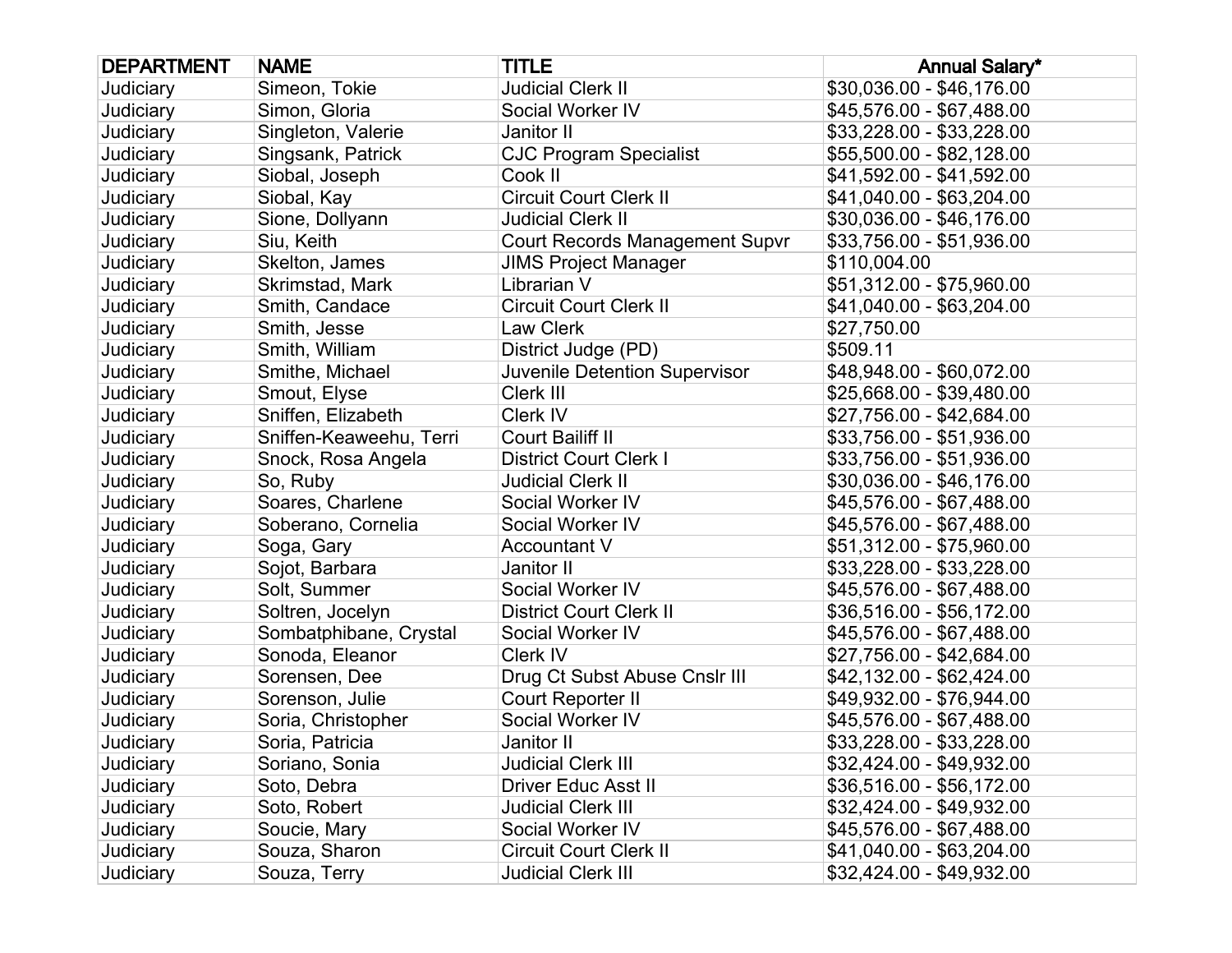| <b>DEPARTMENT</b> | <b>NAME</b>          | <b>TITLE</b>                         | <b>Annual Salary*</b>      |
|-------------------|----------------------|--------------------------------------|----------------------------|
| Judiciary         | Souza, Vanessa       | <b>Judicial Clerk II</b>             | \$30,036.00 - \$46,176.00  |
| Judiciary         | Spallone, Wendy      | <b>Judicial Clerk II</b>             | \$30,036.00 - \$46,176.00  |
| Judiciary         | Spencer, Clark       | Court Bailiff II                     | \$33,756.00 - \$51,936.00  |
| Judiciary         | Spires, Jerrell      | Social Worker IV                     | \$45,576.00 - \$67,488.00  |
| Judiciary         | St Arnault, Bryan    | Social Worker IV                     | \$45,576.00 - \$67,488.00  |
| Judiciary         | Stammberger, Melissa | Court Reporter II                    | \$49,932.00 - \$76,944.00  |
| Judiciary         | Stathis, Christopher | Dir of IT & Business Services        | \$79,848.00 - \$119,772.00 |
| Judiciary         | Steinhaus, Martin    | Social Worker IV                     | \$45,576.00 - \$67,488.00  |
| Judiciary         | Strack, Alisa        | <b>Forensic Interview Specialist</b> | \$45,576.00 - \$67,488.00  |
| Judiciary         | Strance, Elizabeth   | Circuit Judge                        | \$136,127.40               |
| Judiciary         | Stribling, Reynilda  | Social Worker IV                     | \$45,576.00 - \$67,488.00  |
| Judiciary         | Suan, Ramona         | Court Admr II                        | \$55,500.00 - \$82,128.00  |
| Judiciary         | Subia, Rolly         | Social Worker III                    | \$42,132.00 - \$62,424.00  |
| Judiciary         | Suda, Sally          | <b>Judicial Clerk III</b>            | \$32,424.00 - \$49,932.00  |
| Judiciary         | Suehiro, Sharyne     | <b>Judicial Clerk II</b>             | \$30,036.00 - \$46,176.00  |
| Judiciary         | Sueyoshi, Myron      | <b>IT Support Technician II</b>      | \$33,756.00 - \$51,936.00  |
| Judiciary         | Sugahara, Fay        | Social Worker V                      | \$51,312.00 - \$75,960.00  |
| Judiciary         | Sugawa, Becky        | <b>Research Analyst</b>              | \$62,424.00                |
| Judiciary         | Sugawara, Edwin      | Deputy Chief Court Admr I            | \$69,000.00 - \$103,500.00 |
| Judiciary         | Sugi, Glenda         | Social Worker V                      | \$51,312.00 - \$75,960.00  |
| Judiciary         | Sumida, Arlene       | <b>Judicial Clerk II</b>             | \$30,036.00 - \$46,176.00  |
| Judiciary         | Sumida, Clyde        | District Judge (PD)                  | \$509.11                   |
| Judiciary         | Sumida, Derek        | Social Worker IV                     | \$45,576.00 - \$67,488.00  |
| Judiciary         | Sunamoto, Lynette    | <b>Circuit Court Clerk II</b>        | \$41,040.00 - \$63,204.00  |
| Judiciary         | Surigao, Gordlynn    | Social Worker III                    | \$42,132.00 - \$62,424.00  |
| Judiciary         | Suwa, Karen          | <b>Judicial Clerk II</b>             | \$30,036.00 - \$46,176.00  |
| Judiciary         | Suwa, Lolly          | Law Library Technician               | \$36,516.00 - \$56,172.00  |
| Judiciary         | Suwa, Wesley         | Deputy Chief Court Admr I            | \$69,000.00 - \$103,500.00 |
| Judiciary         | Suzuki, David        | Court Bailiff III                    | \$36,516.00 - \$56,172.00  |
| Judiciary         | Suzuki, Eric         | Juvenile Counselor III               | \$42,132.00 - \$62,424.00  |
| Judiciary         | Suzuki, Jean         | Social Worker IV                     | \$45,576.00 - \$67,488.00  |
| Judiciary         | Suzuki, Josie        | <b>Judicial Clerk II</b>             | \$30,036.00 - \$46,176.00  |
| Judiciary         | Suzuki, Karen        | <b>Driver Educ Asst III</b>          | \$39,480.00 - \$60,744.00  |
| Judiciary         | Suzuki, Lena         | <b>District Court Clerk II</b>       | \$36,516.00 - \$56,172.00  |
| Judiciary         | Swanson, Cecilia     | <b>Judicial Clerk II</b>             | \$30,036.00 - \$46,176.00  |
| Judiciary         | Swanson, Jeannette   | Social Worker IV                     | \$45,576.00 - \$67,488.00  |
| Judiciary         | Swift, Krystal       | <b>Judicial Clerk II</b>             | \$30,036.00 - \$46,176.00  |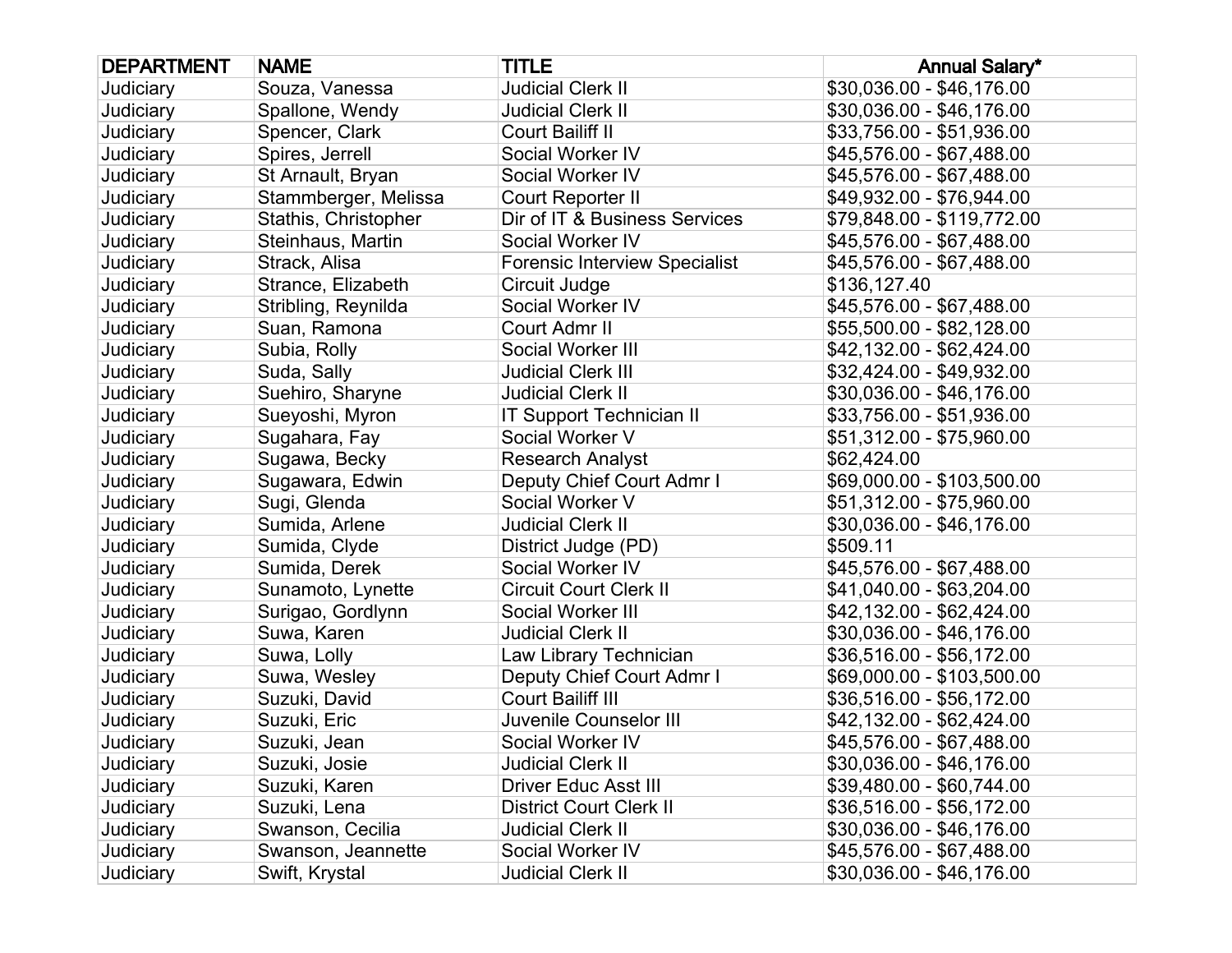| <b>DEPARTMENT</b> | <b>NAME</b>          | <b>TITLE</b>                         | <b>Annual Salary*</b>     |
|-------------------|----------------------|--------------------------------------|---------------------------|
| Judiciary         | Taba, Jessica Erin   | Law Clerk                            | \$53,352.00               |
| Judiciary         | Tabe, Vera           | Court Admr I                         | \$51,312.00 - \$75,960.00 |
| Judiciary         | Tadaki, Terry        | Judicial Clerk II                    | \$30,036.00 - \$46,176.00 |
| Judiciary         | Tadeo, Dolores       | <b>Judicial Clerk I</b>              | \$27,756.00 - \$42,684.00 |
| Judiciary         | Tadeo, Rosaleigh     | Judicial Clerk III                   | \$32,424.00 - \$49,932.00 |
| Judiciary         | Tagalog, Jonina      | <b>Judicial Clerk II</b>             | \$30,036.00 - \$46,176.00 |
| Judiciary         | Taimanao, Sonia      | Social Worker IV                     | \$45,576.00 - \$67,488.00 |
| Judiciary         | Tajima, David        | <b>District Court Clerk II</b>       | \$36,516.00 - \$56,172.00 |
| Judiciary         | Takahashi, Karen     | <b>Special Projects Coordinator</b>  | \$78,984.00               |
| Judiciary         | Takahashi, Kevin     | <b>Assistant Facilities Manager</b>  | \$42,684.00 - \$65,784.00 |
| Judiciary         | Takaki, Bryce        | Juvenile Counselor III               | \$42,132.00 - \$62,424.00 |
| Judiciary         | Takaki, Carol        | <b>Court Reporting Services Mgr</b>  | \$58,440.00 - \$90,024.00 |
| Judiciary         | Takaki, Letty        | Social Worker IV                     | \$45,576.00 - \$67,488.00 |
| Judiciary         | Takaki, Lillian      | Law Clerk                            | \$60,024.00               |
| Judiciary         | Takaki, Tracey       | <b>Court Bailiff II</b>              | \$33,756.00 - \$51,936.00 |
| Judiciary         | Takamatsu, Dale      | <b>Judicial Clerk III</b>            | \$32,424.00 - \$49,932.00 |
| Judiciary         | Takasane, Judy       | Human Resources Technician VI        | \$33,756.00 - \$51,936.00 |
| Judiciary         | Takase, Barbara      | <b>District Judge</b>                | \$128,295.60              |
| Judiciary         | Takayama, Karin      | <b>Judicial Clerk I</b>              | \$27,756.00 - \$42,684.00 |
| Judiciary         | Takayama, Rebeka     | Law Clerk                            | \$42,132.00 - \$62,424.00 |
| Judiciary         | Takeda, Leslie       | Court Reporter II                    | \$49,932.00 - \$76,944.00 |
| Judiciary         | Takemoto, Grace      | <b>Court Documents Clerk I</b>       | \$33,756.00 - \$51,936.00 |
| Judiciary         | Takemoto, Kellie Ann | Judicial Clerk II                    | \$30,036.00 - \$46,176.00 |
| Judiciary         | Taketa, Jeanne       | <b>Accountant IV</b>                 | \$45,576.00 - \$67,488.00 |
| Judiciary         | Taketa, Raynette     | <b>Judicial Clerk II</b>             | \$30,036.00 - \$46,176.00 |
| Judiciary         | Taketa, Sheri        | Social Worker IV                     | \$45,576.00 - \$67,488.00 |
| Judiciary         | Taketa, Susan        | <b>Circuit Court Clerk II</b>        | \$41,040.00 - \$63,204.00 |
| Judiciary         | Takeuchi, Ann        | <b>Judicial Clerk II</b>             | \$30,036.00 - \$46,176.00 |
| Judiciary         | Takeuchi, Joann      | <b>Circuit Court Clerk I</b>         | \$36,516.00 - \$56,172.00 |
| Judiciary         | Takeuchi, Michael    | Social Worker IV                     | \$45,576.00 - \$67,488.00 |
| Judiciary         | Takeuchi, Rodney     | Clerk IV                             | \$27,756.00 - \$42,684.00 |
| Judiciary         | Takiguchi, Dale      | Estate & Guardianship Spclt          | \$39,480.00 - \$60,744.00 |
| Judiciary         | Takushi, Diane       | Human Resources Spclt V              | \$51,312.00 - \$75,960.00 |
| Judiciary         | Takushi, Michele     | <b>Accountant V</b>                  | \$51,312.00 - \$75,960.00 |
| Judiciary         | Talley, William      | <b>JIMS Production Support Supvr</b> | \$70,224.00               |
| Judiciary         | Tamamoto, Claire     | <b>Judicial Clerk II</b>             | \$30,036.00 - \$46,176.00 |
| Judiciary         | Tamanaha, Harriet    | <b>Circuit Court Clerk III</b>       | \$44,412.00 - \$68,388.00 |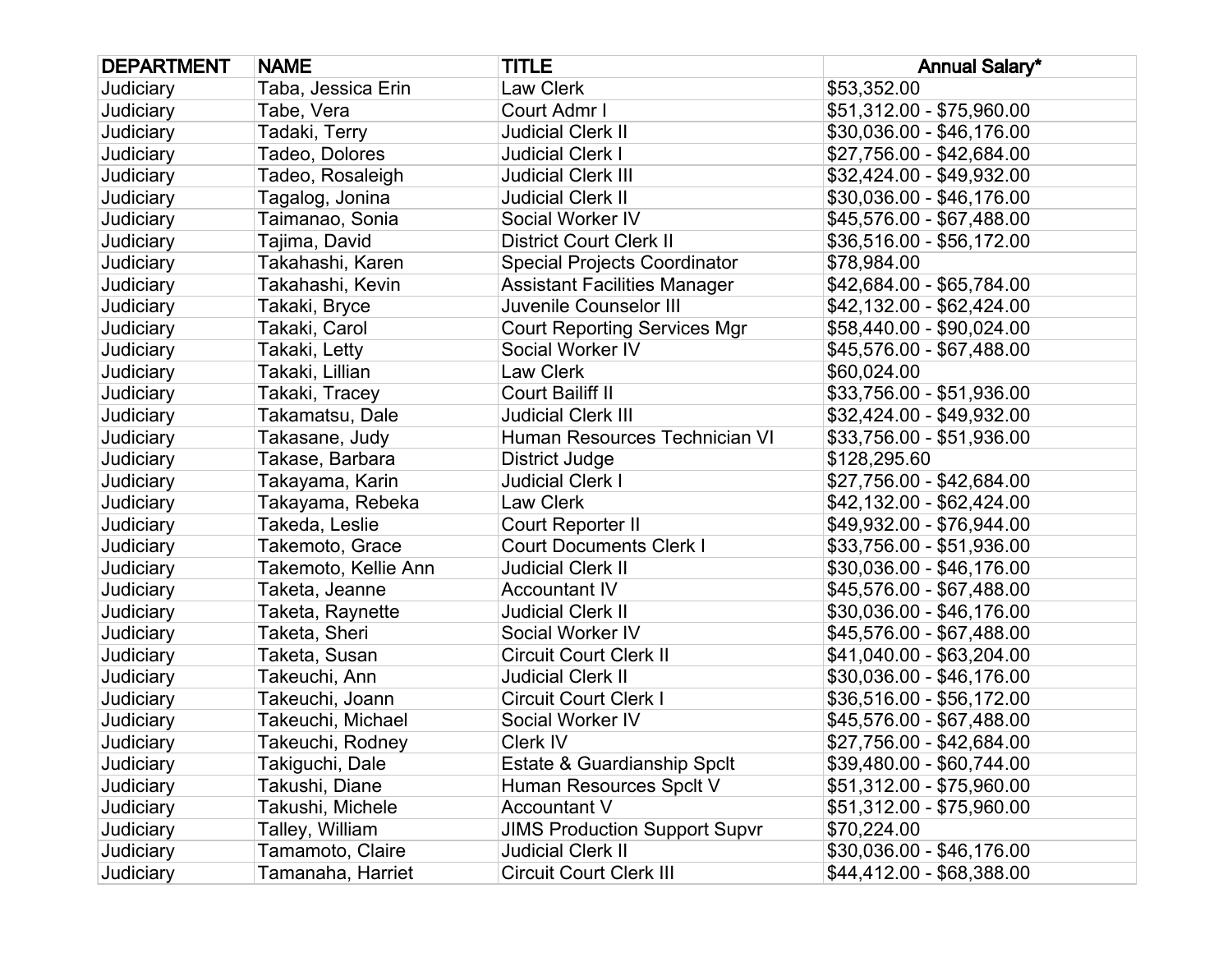| <b>DEPARTMENT</b> | <b>NAME</b>          | <b>TITLE</b>                          | <b>Annual Salary*</b>      |
|-------------------|----------------------|---------------------------------------|----------------------------|
| Judiciary         | Tamanaha, Lori       | Social Worker III                     | \$42,132.00 - \$62,424.00  |
| Judiciary         | Tamanaha, Susan      | <b>Court Documents Clerk III</b>      | \$39,480.00 - \$60,744.00  |
| Judiciary         | Tamasaka, Ty         | Social Worker IV                      | \$45,576.00 - \$67,488.00  |
| Judiciary         | Tamayo, Joel         | Social Worker VI                      | \$55,500.00 - \$82,128.00  |
| Judiciary         | Tamayose, Lisa       | <b>Judicial Clerk V</b>               | \$37,968.00 - \$58,440.00  |
| Judiciary         | Tamoria, Leonor      | <b>DUI Adjudicator</b>                | \$78,984.00                |
| Judiciary         | Tanaka, Keith        | <b>District Judge</b>                 | \$128,295.60               |
| Judiciary         | Tanaka, Kristi       | <b>Judicial Clerk II</b>              | \$30,036.00 - \$46,176.00  |
| Judiciary         | Tanaka, Myrna        | <b>Court Documents Clerk III</b>      | \$39,480.00 - \$60,744.00  |
| Judiciary         | Tanaka, Pauline      | <b>Judicial Assistant I</b>           | \$63,204.00                |
| Judiciary         | Tanaka, Yvonne       | <b>IT Specialist V</b>                | \$51,312.00 - \$75,960.00  |
| Judiciary         | Tandaguen, Alfred    | Clerk III                             | \$25,668.00 - \$39,480.00  |
| Judiciary         | Tang, Irene          | Social Service Assistant IV           | \$28,836.00 - \$44,412.00  |
| Judiciary         | Tangjian, Adele      | <b>Court Documents Clerk I</b>        | \$33,756.00 - \$51,936.00  |
| Judiciary         | Tangonan, Wendy      | <b>Judicial Clerk I</b>               | \$27,756.00 - \$42,684.00  |
| Judiciary         | Tanigawa, Eric       | Human Resources Manager II            | \$69,000.00 - \$103,500.00 |
| Judiciary         | Tanigawa, Michael    | Attorney                              | \$62,424.00 - \$92,400.00  |
| Judiciary         | Taniguchi, Jayson    | <b>IT Support Technician II</b>       | \$33,756.00 - \$51,936.00  |
| Judiciary         | Taniguchi, Karen     | <b>Judicial Clerk III</b>             | \$32,424.00 - \$49,932.00  |
| Judiciary         | Taniguchi, Mavis     | Secretary II                          | \$32,424.00 - \$49,932.00  |
| Judiciary         | Taniguchi, Wayne     | <b>Facilities Manager</b>             | \$48,048.00 - \$73,968.00  |
| Judiciary         | Tanimoto, Calvin     | Court Bailiff II                      | \$33,756.00 - \$51,936.00  |
| Judiciary         | Tanioka, Jason       | <b>Court Support Svcs Coordinator</b> | \$42,132.00 - \$62,424.00  |
| Judiciary         | Tanno, Michelle      | Social Worker IV                      | \$45,576.00 - \$67,488.00  |
| Judiciary         | Tanouye, Audrey      | Court Reporter II                     | \$49,932.00 - \$76,944.00  |
| Judiciary         | Taono, Jade          | Human Resources Manager II            | \$69,000.00 - \$103,500.00 |
| Judiciary         | Tapper, Tonya        | Estate & Guardianship Clerk I         | \$33,756.00 - \$51,936.00  |
| Judiciary         | Tardiville, Michelle | <b>Judicial Clerk I</b>               | \$27,756.00 - \$42,684.00  |
| Judiciary         | Tarrach, Maike       | Estate & Guardianship Spclt           | \$39,480.00 - \$60,744.00  |
| Judiciary         | Tarrach, Michael     | <b>Court Fiscal Officer I</b>         | \$45,576.00 - \$67,488.00  |
| Judiciary         | Tarter, Beth         | EEO/ADA-Officer                       | \$55,500.00 - \$82,128.00  |
| Judiciary         | Tasoe, Candace       | Human Resources Spclt VI              | \$55,500.00 - \$82,128.00  |
| Judiciary         | Tassill, Shelly Ann  | Janitor II                            | \$33,228.00 - \$33,228.00  |
| Judiciary         | Tausaga, Brendalee   | <b>Juvenile Detention Worker II</b>   | \$41,760.00 - \$50,904.00  |
| Judiciary         | Tehlirian, Susan     | Law Clerk                             | \$55,500.00                |
| Judiciary         | Teixeira, Yvonne     | Human Resources Technician VI         | \$33,756.00 - \$51,936.00  |
| Judiciary         | Telles, Amber        | Clerk III                             | \$25,668.00 - \$39,480.00  |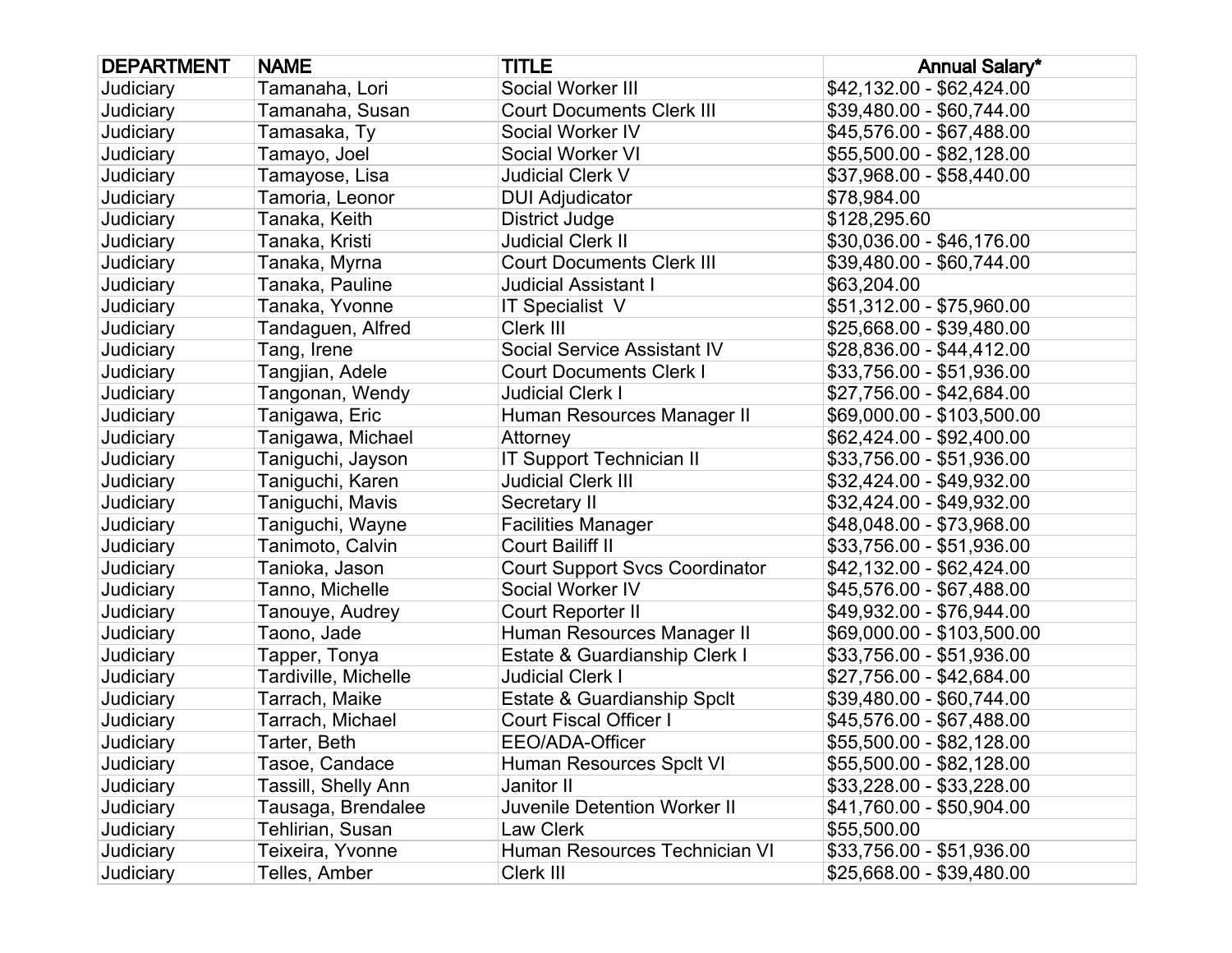| <b>DEPARTMENT</b> | <b>NAME</b>          | <b>TITLE</b>                        | <b>Annual Salary*</b>     |
|-------------------|----------------------|-------------------------------------|---------------------------|
| Judiciary         | Terada, Wendy        | <b>District Court Clerk II</b>      | \$36,516.00 - \$56,172.00 |
| Judiciary         | Teramae, Gary        | Program Budget Analyst V            | \$51,312.00 - \$75,960.00 |
| Judiciary         | Teraoka, Bert        | <b>Court Documents Clerk III</b>    | \$39,480.00 - \$60,744.00 |
| Judiciary         | Terrado, Emillie     | <b>Judicial Clerk II</b>            | \$30,036.00 - \$46,176.00 |
| Judiciary         | Teruya, Chad         | <b>Juvenile Detention Worker II</b> | \$41,760.00 - \$50,904.00 |
| Judiciary         | Teves, Frances       | <b>Circuit Court Clerk I</b>        | \$36,516.00 - \$56,172.00 |
| Judiciary         | Texeira, Lisa        | <b>Judicial Clerk II</b>            | \$30,036.00 - \$46,176.00 |
| Judiciary         | Texeira, Traci       | Social Worker V                     | \$51,312.00 - \$75,960.00 |
| Judiciary         | Thomas, George       | Social Worker IV                    | \$45,576.00 - \$67,488.00 |
| Judiciary         | Thomas, Hemetlynn    | <b>District Court Clerk II</b>      | \$36,516.00 - \$56,172.00 |
| Judiciary         | Thompson, Alexandra  | Social Worker IV                    | \$45,576.00 - \$67,488.00 |
| Judiciary         | Thornburgh, Terrence | Law Clerk                           | \$55,500.00               |
| Judiciary         | Thorp, Philip        | Judicial Clerk V                    | \$37,968.00 - \$58,440.00 |
| Judiciary         | Thuener, Seana       | <b>Judicial Clerk I</b>             | \$27,756.00 - \$42,684.00 |
| Judiciary         | Tiatia, Folaalela    | Juvenile Counselor III              | \$42,132.00 - \$62,424.00 |
| Judiciary         | Tilley, Loren        | Law Clerk                           | \$53,352.00               |
| Judiciary         | Tinaza, Lolita       | Janitor II                          | \$33,228.00 - \$33,228.00 |
| Judiciary         | Tinkoff, Timothy     | Juvenile Detention Supervisor       | \$48,948.00 - \$60,072.00 |
| Judiciary         | Togami, Diane        | Social Worker IV                    | \$45,576.00 - \$67,488.00 |
| Judiciary         | Togawa, Sandra       | <b>Account Clerk IV</b>             | \$31,212.00 - \$48,048.00 |
| Judiciary         | Toguchi, Grace       | <b>IT Specialist II</b>             | \$38,988.00 - \$57,708.00 |
| Judiciary         | Tojio, Sharon        | <b>Accountant III</b>               | \$42,132.00 - \$62,424.00 |
| Judiciary         | Tokioka, Patricia    | Secretary IV                        | \$37,968.00 - \$58,440.00 |
| Judiciary         | Tolentino, Nancy     | Social Worker IV                    | \$45,576.00 - \$67,488.00 |
| Judiciary         | Tom, Linda           | Court Admr II                       | \$55,500.00 - \$82,128.00 |
| Judiciary         | Toma, Denise         | Clerk III                           | \$25,668.00 - \$39,480.00 |
| Judiciary         | Tomasu, Bert         | <b>DUI Adjudicator</b>              | \$75,960.00               |
| Judiciary         | Tomita, Blaine       | Social Worker IV                    | \$45,576.00 - \$67,488.00 |
| Judiciary         | Tomita, Deborah      | <b>Judicial Clerk V</b>             | \$37,968.00 - \$58,440.00 |
| Judiciary         | Tomita, Valerie      | Secretary IV                        | \$37,968.00 - \$58,440.00 |
| Judiciary         | Tompkison, John      | Social Worker IV                    | \$45,576.00 - \$67,488.00 |
| Judiciary         | Tonaki, Nadine       | <b>Asst Court Admr</b>              | \$45,576.00 - \$67,488.00 |
| Judiciary         | Tone, Jennifer       | Social Worker IV                    | \$45,576.00 - \$67,488.00 |
| Judiciary         | Toolson, Jon         | Planner III                         | \$42,132.00 - \$62,424.00 |
| Judiciary         | To'Oto'O, Fa'Auuga   | District Judge                      | \$128,295.60              |
| Judiciary         | Torres, Michele      | <b>Judicial Clerk II</b>            | \$30,036.00 - \$46,176.00 |
| Judiciary         | Touchi, Norman       | <b>IT Support Technician IV</b>     | \$39,480.00 - \$60,744.00 |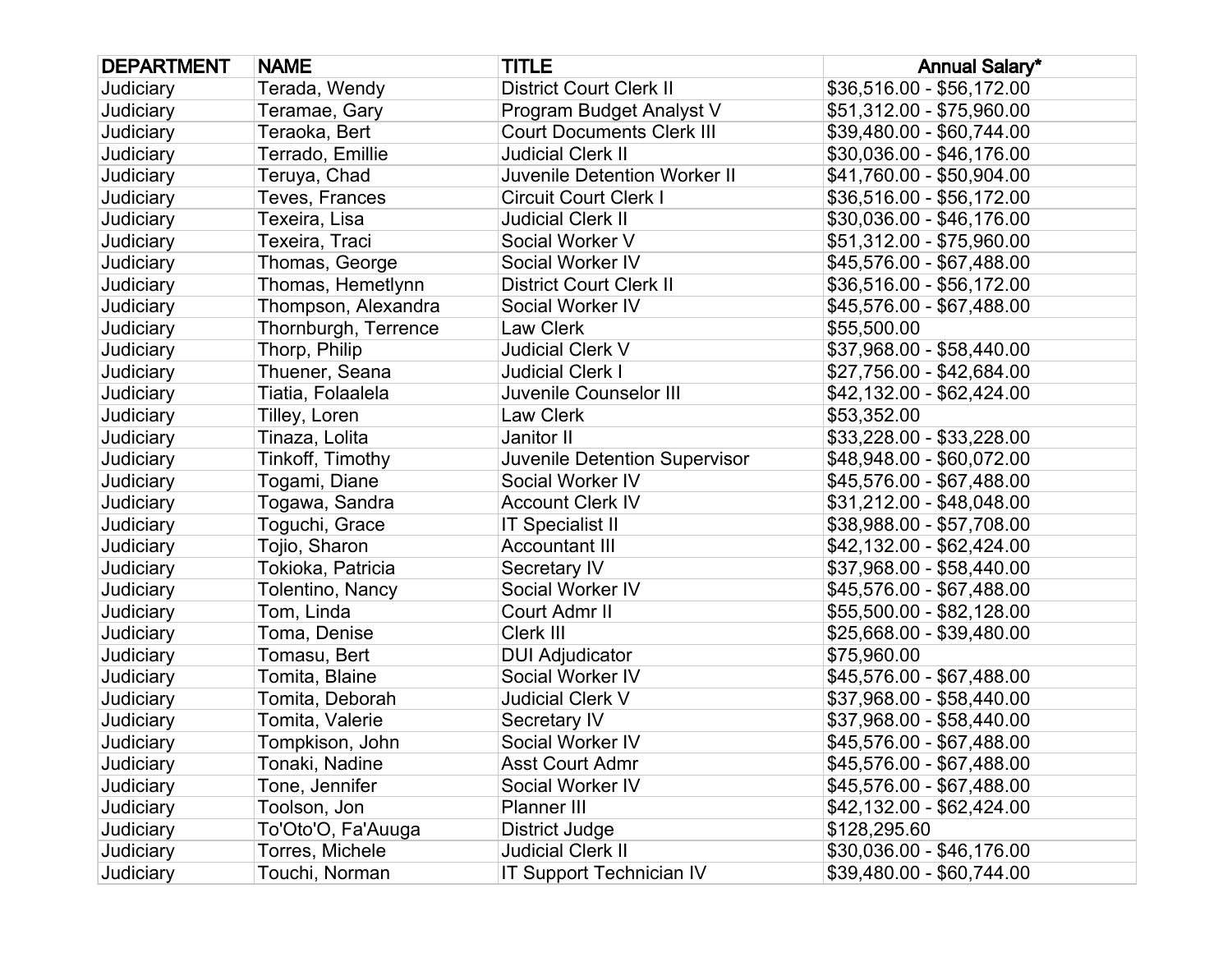| <b>DEPARTMENT</b> | <b>NAME</b>           | <b>TITLE</b>                             | <b>Annual Salary*</b>      |
|-------------------|-----------------------|------------------------------------------|----------------------------|
| Judiciary         | Towler, Kimberly      | Attorney (PROGRAM) I                     | \$51,312.00 - \$75,960.00  |
| Judiciary         | Town, Michael         | Circuit Judge                            | \$136,127.40               |
| Judiciary         | Toyama, Reuel         | <b>Law Clerk</b>                         | \$55,500.00                |
| Judiciary         | Toyama, Shirley       | <b>Appellate Court Clerk</b>             | \$41,040.00 - \$63,204.00  |
| Judiciary         | Trader, Rom           | Circuit Judge                            | \$136,127.40               |
| Judiciary         | Trask, Amy            | Law Clerk                                | \$55,500.00                |
| Judiciary         | Trujillo, Philip      | <b>IT Specialist VI</b>                  | \$55,500.00 - \$82,128.00  |
| Judiciary         | Tsipopoulos, Dorothea | Social Worker IV                         | \$45,576.00 - \$67,488.00  |
| Judiciary         | Tsuchiya, Ilona       | <b>Judicial Clerk II</b>                 | \$30,036.00 - \$46,176.00  |
| Judiciary         | Tsuchiyama, Lynne     | <b>District Court Clerk II</b>           | \$36,516.00 - \$56,172.00  |
| Judiciary         | Tsuda, Jo             | Social Worker IV                         | \$45,576.00 - \$67,488.00  |
| Judiciary         | Tsukayama, Phyllis    | Court Reporter II                        | \$49,932.00 - \$76,944.00  |
| Judiciary         | Tsuruda, David        | <b>IT Specialist IV</b>                  | \$45,576.00 - \$67,488.00  |
| Judiciary         | Tsuruda, Yvette       | <b>Judicial Clerk IV</b>                 | \$35,064.00 - \$54,012.00  |
| Judiciary         | Tsutsui, Patricia     | <b>Judicial Clerk IV</b>                 | \$35,064.00 - \$54,012.00  |
| Judiciary         | Tulang-De Silva, Debi | <b>Equality &amp; Access Coordinator</b> | \$75,960.00                |
| Judiciary         | Tumbaga, Alysha       | Social Worker I                          | \$36,024.00 - \$53,352.00  |
| Judiciary         | Tuquero, Guillermo    | Secretary II                             | \$32,424.00 - \$49,932.00  |
| Judiciary         | Twiggs, Keith         | Juvenile Detention Worker II             | \$41,760.00 - \$50,904.00  |
| Judiciary         | Uahinui, Erica        | <b>Court Bailiff II</b>                  | \$33,756.00 - \$51,936.00  |
| Judiciary         | Uahinui, Nui          | Juvenile Detention Worker II             | \$41,760.00 - \$50,904.00  |
| Judiciary         | Uale, Bode            | <b>District Judge</b>                    | \$128,295.60               |
| Judiciary         | Uchima, Patrick       | Cook III                                 | \$44,508.00 - \$44,508.00  |
| Judiciary         | Uchima, Verna         | <b>Judicial Clerk III</b>                | \$32,424.00 - \$49,932.00  |
| Judiciary         | Ueatari, Judith       | <b>Judicial Clerk III</b>                | \$32,424.00 - \$49,932.00  |
| Judiciary         | Uebelein, Christina   | Planning & Prgm Eval Admr                | \$69,000.00 - \$103,500.00 |
| Judiciary         | Uehara, Miles         | Janitor III                              | \$35,544.00 - \$35,544.00  |
| Judiciary         | Uehara, Verna         | <b>Judicial Clerk II</b>                 | \$30,036.00 - \$46,176.00  |
| Judiciary         | Uemura, Roberta       | Social Worker IV                         | \$45,576.00 - \$67,488.00  |
| Judiciary         | Ulu, Christine        | Social Worker III                        | \$42,132.00 - \$62,424.00  |
| Judiciary         | Umamoto, Amy          | Ct Optns Spclt V                         | \$51,312.00 - \$75,960.00  |
| Judiciary         | Umamoto, Karen        | <b>Judicial Assistant I</b>              | \$65,784.00                |
| Judiciary         | Umeda, Valerie        | Social Worker VI                         | \$55,500.00 - \$82,128.00  |
| Judiciary         | Ung, Calvin           | Social Worker IV                         | \$45,576.00 - \$67,488.00  |
| Judiciary         | Ung, Ellen            | <b>District Court Clerk II</b>           | \$36,516.00 - \$56,172.00  |
| Judiciary         | Uno, Rochelle         | <b>DP Control Clerk I</b>                | \$30,036.00 - \$46,176.00  |
| Judiciary         | Urabe, Nathan         | <b>Judicial Clerk III</b>                | \$32,424.00 - \$49,932.00  |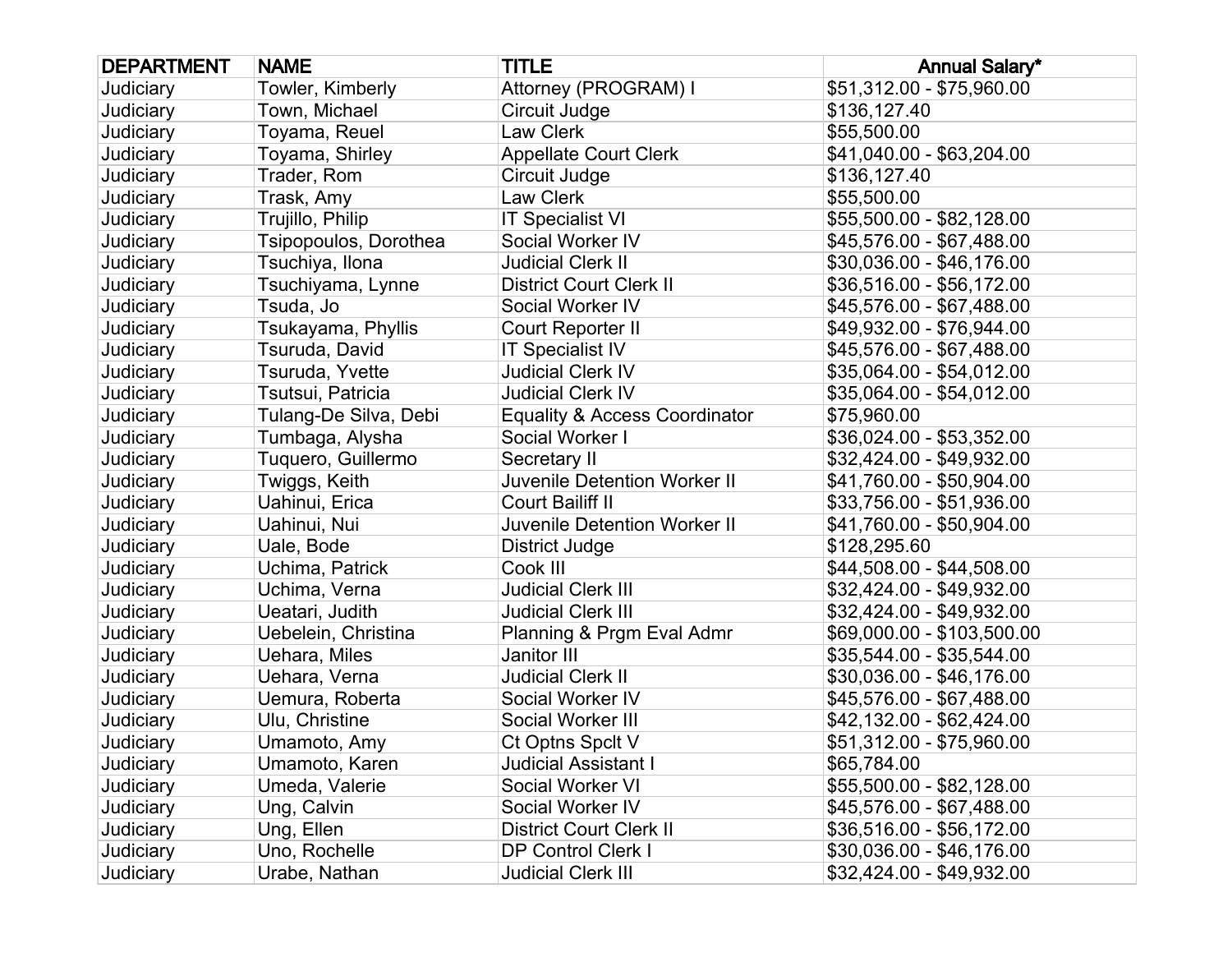| <b>DEPARTMENT</b> | <b>NAME</b>          | <b>TITLE</b>                     | <b>Annual Salary*</b>     |
|-------------------|----------------------|----------------------------------|---------------------------|
| Judiciary         | Uribe, Amelia        | Clerk III                        | \$25,668.00 - \$39,480.00 |
| Judiciary         | Urubio, Laura        | <b>Account Clerk IV</b>          | \$31,212.00 - \$48,048.00 |
| Judiciary         | Usui, John           | <b>IT Specialist VI</b>          | \$55,500.00 - \$82,128.00 |
| Judiciary         | Uwono, Greg          | Social Worker IV                 | \$45,576.00 - \$67,488.00 |
| Judiciary         | Uyehara, Joy         | Clerk IV                         | \$27,756.00 - \$42,684.00 |
| Judiciary         | Uyehara, Karen       | Social Worker II                 | \$38,988.00 - \$57,708.00 |
| Judiciary         | Uyesato, Lynnette    | Secretary III                    | \$35,064.00 - \$54,012.00 |
| Judiciary         | Vachon, Vince        | <b>IT Support Technician II</b>  | \$33,756.00 - \$51,936.00 |
| Judiciary         | Vail, Christy        | Drug Ct Subst Abuse Cnslr III    | \$42,132.00 - \$62,424.00 |
| Judiciary         | Valdez, Jocelyn      | Judicial Clerk V                 | \$37,968.00 - \$58,440.00 |
| Judiciary         | Valdez, Josephine    | <b>Accountant VI</b>             | \$55,500.00 - \$82,128.00 |
| Judiciary         | Valdriz, Geronimo    | District Judge                   | \$128,295.60              |
| Judiciary         | Valenciano, Randal   | Circuit Judge                    | \$136,127.40              |
| Judiciary         | Valensona, Theresa   | <b>Judicial Clerk II</b>         | \$30,036.00 - \$46,176.00 |
| Judiciary         | Valerio, Carmencita  | <b>Circuit Court Clerk II</b>    | \$41,040.00 - \$63,204.00 |
| Judiciary         | Vallejos, Barbara    | <b>Account Clerk V</b>           | \$33,756.00 - \$51,936.00 |
| Judiciary         | Van Buskirk, Allen   | Human Resources Clerk IV         | \$28,836.00 - \$44,412.00 |
| Judiciary         | Van De Car, Lloyd    | <b>District Judge</b>            | \$128,295.60              |
| Judiciary         | Vashishta, Marlene   | <b>Court Documents Clerk III</b> | \$39,480.00 - \$60,744.00 |
| Judiciary         | Velasco, Vergeline   | <b>Judicial Clerk III</b>        | \$32,424.00 - \$49,932.00 |
| Judiciary         | Ventura, Shayne      | <b>Circuit Court Clerk II</b>    | \$41,040.00 - \$63,204.00 |
| Judiciary         | Verbrugge, Julia     | Attorney (PROGRAM) I             | \$51,312.00 - \$75,960.00 |
| Judiciary         | Vernon, Coreen       | <b>JIMS Assistant</b>            | \$35,000.00               |
| Judiciary         | Versola, Colleen     | Estate & Guardianship Spclt      | \$39,480.00 - \$60,744.00 |
| Judiciary         | Verzosa, Shari       | <b>Judicial Clerk II</b>         | \$30,036.00 - \$46,176.00 |
| Judiciary         | Vicks, Harolyn       | Juvenile Detention Worker II     | \$41,760.00 - \$50,904.00 |
| Judiciary         | Victor, Francine     | <b>District Court Clerk I</b>    | \$33,756.00 - \$51,936.00 |
| Judiciary         | Vidad, Maria         | Secretary III                    | \$35,064.00 - \$54,012.00 |
| Judiciary         | Viernes, Lisa        | <b>District Court Clerk I</b>    | \$33,756.00 - \$51,936.00 |
| Judiciary         | Viernes, Maribel     | <b>Registered Prof Nurse</b>     | \$75,780.00 - \$94,104.00 |
| Judiciary         | Vierra, Judy         | <b>Circuit Court Clerk II</b>    | \$41,040.00 - \$63,204.00 |
| Judiciary         | Vierra, Marcella     | Janitor II                       | \$33,228.00 - \$33,228.00 |
| Judiciary         | Villalobos, Tehani   | <b>Judicial Clerk III</b>        | \$32,424.00 - \$49,932.00 |
| Judiciary         | Villanova, Denise    | Court Admr II                    | \$55,500.00 - \$82,128.00 |
| Judiciary         | Villanueva, Catalina | <b>Judicial Clerk II</b>         | \$30,036.00 - \$46,176.00 |
| Judiciary         | Villegas, Myrna      | Land & Tax Appeal Ct Clerk       | \$36,516.00 - \$56,172.00 |
| Judiciary         | Villesca, Daralyn    | <b>COPS Social Worker</b>        | \$45,576.00               |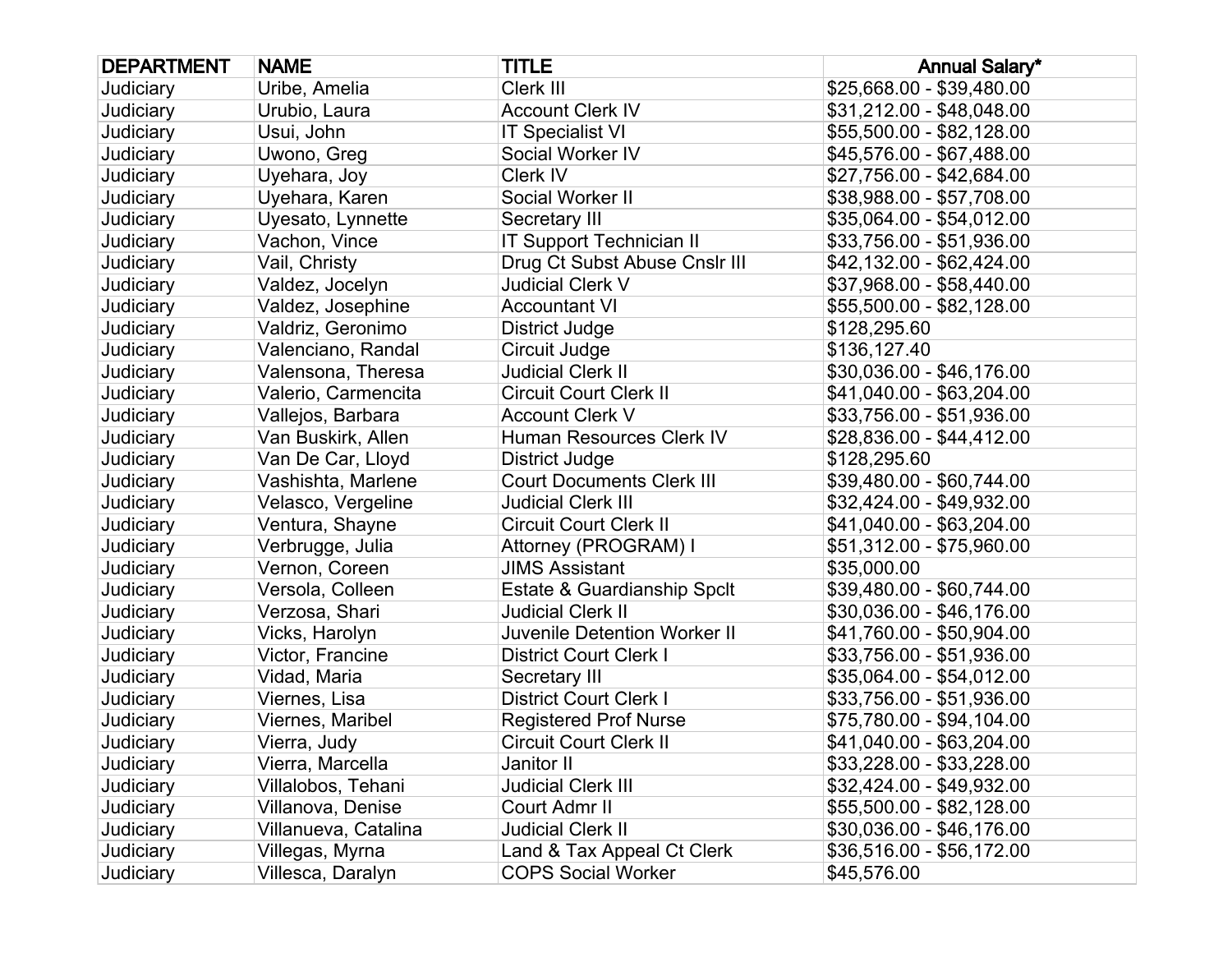| <b>DEPARTMENT</b> | <b>NAME</b>                                  | <b>TITLE</b>                     | <b>Annual Salary*</b>      |
|-------------------|----------------------------------------------|----------------------------------|----------------------------|
| Judiciary         | Vincent, Laurie                              | Court Bailiff II                 | \$33,756.00 - \$51,936.00  |
| Judiciary         | Viohl, Jack                                  | Social Worker IV                 | \$45,576.00 - \$67,488.00  |
| Judiciary         | Viola, Matthew                               | District Judge (PD)              | \$509.11                   |
| Judiciary         | Vossman, Kimberly                            | Law Clerk                        | \$55,500.00                |
| Judiciary         | Wada, Mary Ann                               | <b>Judicial Clerk III</b>        | \$32,424.00 - \$49,932.00  |
| Judiciary         | Wagenaar, Noriko                             | <b>Judicial Clerk I</b>          | \$27,756.00 - \$42,684.00  |
| Judiciary         | Waiholua-Rodrigues, Nalani Judicial Clerk II |                                  | \$30,036.00 - \$46,176.00  |
| Judiciary         | Wakabayashi, Dee                             | <b>Human Resources Director</b>  | \$79,848.00 - \$119,772.00 |
| Judiciary         | Wakakuwa, Kari-Lynn                          | Social Worker V                  | \$51,312.00 - \$75,960.00  |
| Judiciary         | Wakakuwa, Vance                              | <b>IT Support Technician III</b> | \$36,516.00 - \$56,172.00  |
| Judiciary         | Wakida, Fay                                  | Secretary II                     | \$32,424.00 - \$49,932.00  |
| Judiciary         | Walker, Samantha                             | Clerk III                        | \$25,668.00 - \$39,480.00  |
| Judiciary         | Walker, Vincent                              | Juvenile Detention Worker II     | \$41,760.00 - \$50,904.00  |
| Judiciary         | Wallrabenstein, Lisa                         | <b>Circuit Court Clerk II</b>    | \$41,040.00 - \$63,204.00  |
| Judiciary         | Warrington, Kalikolehuaopan Law Clerk        |                                  | \$53,352.00                |
| Judiciary         | Watanabe, Amelia                             | Clerk IV                         | \$27,756.00 - \$42,684.00  |
| Judiciary         | Watanabe, Arleen                             | Attorney                         | \$62,424.00 - \$92,400.00  |
| Judiciary         | Watanabe, Jann                               | Social Worker V                  | \$51,312.00 - \$75,960.00  |
| Judiciary         | Watanabe, Jean                               | <b>Judicial Clerk IV</b>         | \$35,064.00 - \$54,012.00  |
| Judiciary         | Watanabe, Kari                               | <b>District Court Clerk II</b>   | \$36,516.00 - \$56,172.00  |
| Judiciary         | Watanabe, Kathleen                           | Circuit Judge                    | \$136,127.40               |
| Judiciary         | Watanabe, Natalie                            | <b>Circuit Court Clerk I</b>     | \$36,516.00 - \$56,172.00  |
| Judiciary         | Watanabe, Susan                              | Social Worker IV                 | \$45,576.00 - \$67,488.00  |
| Judiciary         | Watson, Brenda                               | Juvenile Detention Worker II     | \$41,760.00 - \$50,904.00  |
| Judiciary         | Watson, Cherylann                            | <b>Judicial Clerk III</b>        | \$32,424.00 - \$49,932.00  |
| Judiciary         | Wauke, Eric                                  | <b>DP Control Clerk I</b>        | \$30,036.00 - \$46,176.00  |
| Judiciary         | Weber, Susan                                 | DUI Adjudicator (PD)             | \$36,522.00                |
| Judiciary         | Weber, Susan                                 | <b>Account Clerk III</b>         | \$28,836.00 - \$44,412.00  |
| Judiciary         | Welch, Tam                                   | <b>IT Specialist VI</b>          | \$55,500.00 - \$82,128.00  |
| Judiciary         | Wery, Sabina                                 | Court Reporter II                | \$49,932.00 - \$76,944.00  |
| Judiciary         | Wescott, Paul                                | Social Worker IV                 | \$45,576.00 - \$67,488.00  |
| Judiciary         | West, Dawn                                   | Deputy Chief Court Admr I        | \$69,000.00 - \$103,500.00 |
| Judiciary         | West, Keiko                                  | Social Worker IV                 | \$45,576.00 - \$67,488.00  |
| Judiciary         | Westlake, Kathleen                           | Social Worker IV                 | \$45,576.00 - \$67,488.00  |
| Judiciary         | Whetstone, Jennifer                          | Court Reporter II                | \$49,932.00 - \$76,944.00  |
| Judiciary         | White, Jeanne                                | Social Worker III                | \$42,132.00 - \$62,424.00  |
| Judiciary         | Wilkinson, Sandra                            | <b>Judicial Clerk II</b>         | \$30,036.00 - \$46,176.00  |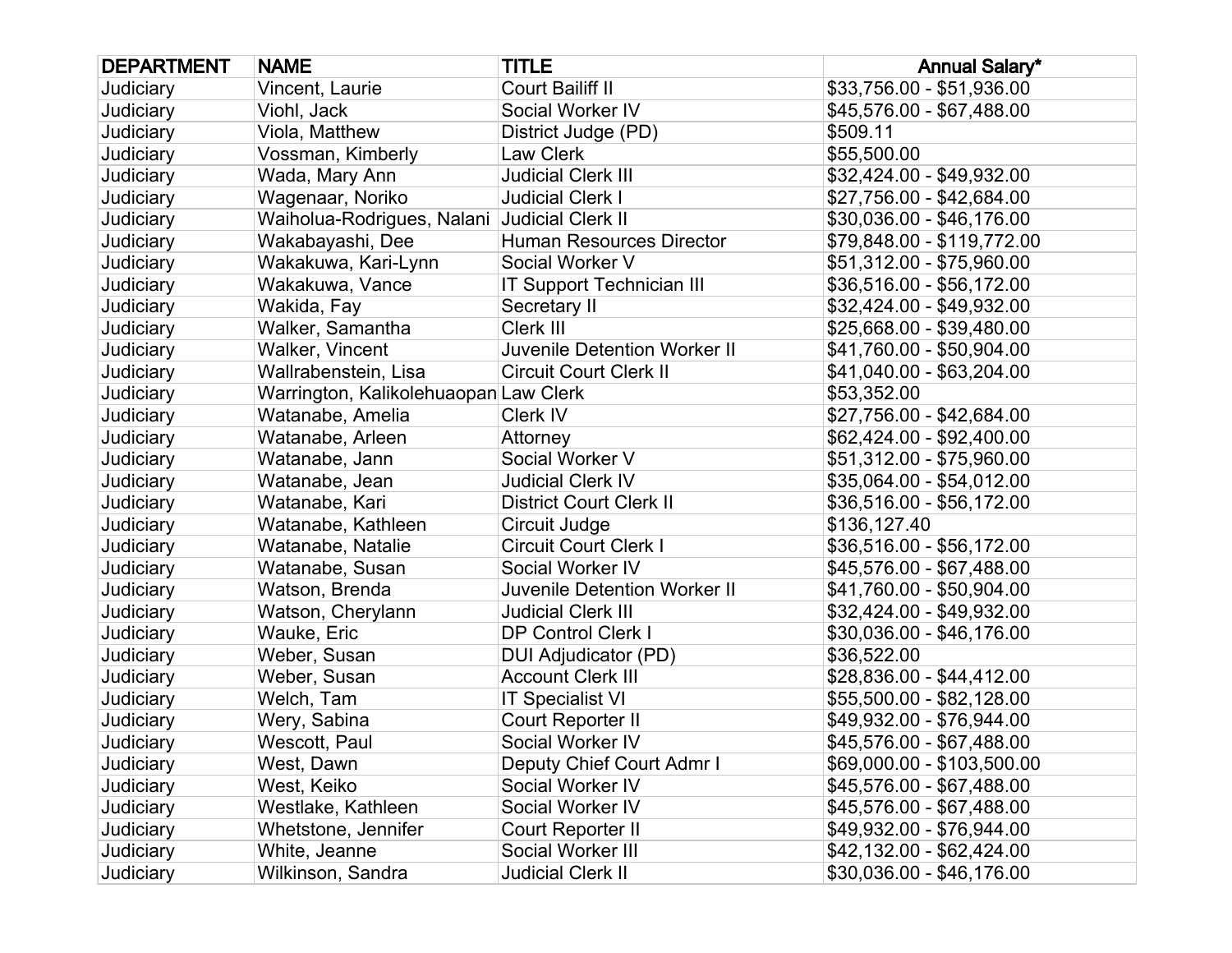| <b>DEPARTMENT</b> | <b>NAME</b>        | <b>TITLE</b>                       | <b>Annual Salary*</b>      |
|-------------------|--------------------|------------------------------------|----------------------------|
| Judiciary         | Wills, Aaron       | <b>Judicial Assistant I</b>        | \$46,176.00                |
| Judiciary         | Willson, Cheryl    | <b>Judicial Clerk III</b>          | \$32,424.00 - \$49,932.00  |
| Judiciary         | Wilson, Andrew     | District Judge (PD)                | \$509.11                   |
| Judiciary         | Wilson, Marcia     | Clerk III                          | \$25,668.00 - \$39,480.00  |
| Judiciary         | Wilson, Michael    | Circuit Judge                      | \$136,127.40               |
| Judiciary         | Wing, Kesha        | Law Clerk                          | \$53,352.00                |
| Judiciary         | Wise, Danette      | <b>Asst Court Fiscal Officer I</b> | \$45,576.00 - \$67,488.00  |
| Judiciary         | Wong, April        | <b>Court Documents Clerk III</b>   | \$39,480.00 - \$60,744.00  |
| Judiciary         | Wong, Darren       | <b>Judicial Clerk II</b>           | \$30,036.00 - \$46,176.00  |
| Judiciary         | Wong, Edna         | <b>Judicial Clerk III</b>          | \$32,424.00 - \$49,932.00  |
| Judiciary         | Wong, Elsie        | <b>Account Clerk V</b>             | \$33,756.00 - \$51,936.00  |
| Judiciary         | Wong, Frances      | District Judge (PD)                | \$509.11                   |
| Judiciary         | Wong, Jack         | IT Specialist V                    | \$51,312.00 - \$75,960.00  |
| Judiciary         | Wong, Jason        | <b>Judicial Clerk III</b>          | \$32,424.00 - \$49,932.00  |
| Judiciary         | Wong, Jonathan     | Purch & Specs Spclt VI             | \$55,500.00 - \$82,128.00  |
| Judiciary         | Wong, Lloyd        | <b>Court Documents Clerk I</b>     | \$33,756.00 - \$51,936.00  |
| Judiciary         | Wong, Lynn         | Social Worker IV                   | \$45,576.00 - \$67,488.00  |
| Judiciary         | Wong, Patty        | <b>Judicial Clerk IV</b>           | \$35,064.00 - \$54,012.00  |
| Judiciary         | Wong, Sidney       | Janitor II                         | \$33,228.00 - \$33,228.00  |
| Judiciary         | Woo, Lauren        | Social Worker II                   | \$38,988.00 - \$57,708.00  |
| Judiciary         | Woo, Sheryl        | <b>Judicial Clerk IV</b>           | \$35,064.00 - \$54,012.00  |
| Judiciary         | Woo, Timothy       | District Judge (PD)                | \$509.11                   |
| Judiciary         | Wood, Beverly      | <b>Judicial Clerk I</b>            | \$27,756.00 - \$42,684.00  |
| Judiciary         | Wood, Linda        | Juvenile Detention Officer         | \$45,108.00 - \$55,320.00  |
| Judiciary         | Woody, Larry       | <b>Driver Educ Asst II</b>         | \$36,516.00 - \$56,172.00  |
| Judiciary         | Wright, Irene      | <b>Illustrator III</b>             | \$39,480.00 - \$60,744.00  |
| Judiciary         | Wright, Shannon    | <b>Judicial Clerk II</b>           | \$30,036.00 - \$46,176.00  |
| Judiciary         | Wu, Sumin          | <b>District Court Clerk II</b>     | \$36,516.00 - \$56,172.00  |
| Judiciary         | Wynn, Aurelia      | <b>Judicial Clerk III</b>          | \$32,424.00 - \$49,932.00  |
| Judiciary         | Yadao, Elisa       | <b>Judicial Clerk III</b>          | \$32,424.00 - \$49,932.00  |
| Judiciary         | Yagi, Jean         | <b>Court Documents Clerk III</b>   | \$39,480.00 - \$60,744.00  |
| Judiciary         | Yamada, Frances    | <b>Arbitration Administrator</b>   | \$55,500.00 - \$82,128.00  |
| Judiciary         | Yamada, Janice     | <b>Social Services Manager</b>     | \$69,000.00 - \$103,500.00 |
| Judiciary         | Yamada, Marsha     | Social Worker V                    | \$51,312.00 - \$75,960.00  |
| Judiciary         | Yamaguchi, Roxanne | Social Worker IV                   | \$45,576.00 - \$67,488.00  |
| Judiciary         | Yamamoto, Amy      | <b>Judicial Assistant I</b>        | \$58,440.00                |
| Judiciary         | Yamamoto, Eileen   | <b>DUI Review Technician</b>       | \$44,412.00                |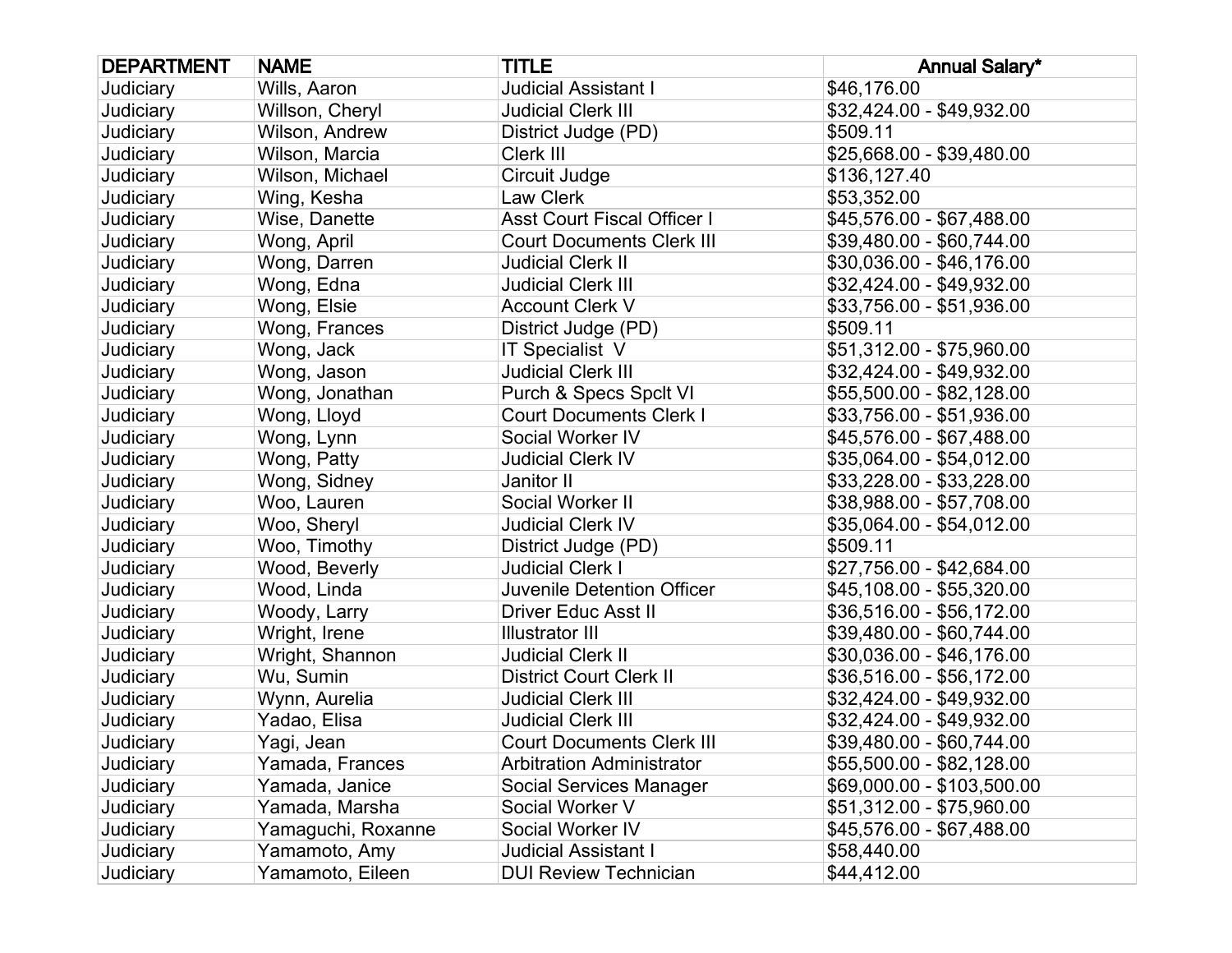| <b>DEPARTMENT</b> | <b>NAME</b>                                         | <b>TITLE</b>                          | <b>Annual Salary*</b>     |
|-------------------|-----------------------------------------------------|---------------------------------------|---------------------------|
| Judiciary         | Yamamoto, Gail                                      | Estate & Guardianship Spclt           | \$39,480.00 - \$60,744.00 |
| Judiciary         | Yamamotoya, Helene                                  | Secretary IV                          | \$37,968.00 - \$58,440.00 |
| Judiciary         | Yamasaki, Carol                                     | Clerk III                             | \$25,668.00 - \$39,480.00 |
| Judiciary         | Yamashiro, Kari                                     | Social Worker V                       | \$51,312.00 - \$75,960.00 |
| Judiciary         | Yamashiro, Shari                                    | Clerk IV                              | \$27,756.00 - \$42,684.00 |
| Judiciary         | Yamashita, Eva                                      | <b>Circuit Court Clerk II</b>         | \$41,040.00 - \$63,204.00 |
| Judiciary         | Yamashita, Patricia                                 | <b>Circuit Court Clerk II</b>         | \$41,040.00 - \$63,204.00 |
| Judiciary         | Yamauchi, Darlene                                   | <b>Family Court Attorney</b>          | \$55,500.00 - \$82,128.00 |
| Judiciary         | Yamauchi, Iris                                      | Clerk III                             | \$25,668.00 - \$39,480.00 |
| Judiciary         | Yamura, Curtis                                      | <b>IT Specialist VII</b>              | \$62,424.00 - \$92,400.00 |
| Judiciary         | Yanagihara, Roy                                     | Registrar Of The Land Ct V            | \$48,048.00 - \$73,968.00 |
| Judiciary         | Yano, Ramona                                        | Social Worker V                       | \$51,312.00 - \$75,960.00 |
| Judiciary         | Yap, Roxanne                                        | Ct Optns Spclt V                      | \$51,312.00 - \$75,960.00 |
| Judiciary         | Yasui, Sandra                                       | <b>Supreme Court Clerk</b>            | \$51,312.00 - \$75,960.00 |
| Judiciary         | Yasumura, Kimberly                                  | <b>Judicial Clerk II</b>              | \$30,036.00 - \$46,176.00 |
| Judiciary         | Yatsushiro, Bryan                                   | Social Worker IV                      | \$45,576.00 - \$67,488.00 |
| Judiciary         | Yaw, Shane                                          | <b>Judicial Clerk II</b>              | \$30,036.00 - \$46,176.00 |
| Judiciary         | Yazaki, Derek                                       | Groundskeeper I                       | \$33,228.00 - \$33,228.00 |
| Judiciary         | Yip, Juliette                                       | Secretary III                         | \$35,064.00 - \$54,012.00 |
| Judiciary         | Yip, Sherrie                                        | <b>Circuit Court Clerk I</b>          | \$36,516.00 - \$56,172.00 |
| Judiciary         | Yoda, Mary Ann                                      | <b>Judicial Clerk III</b>             | \$32,424.00 - \$49,932.00 |
| Judiciary         | Yogi, Koreen                                        | <b>Bar Examination Technician III</b> | \$36,516.00 - \$56,172.00 |
| Judiciary         | Yokomichi, Amy                                      | Clerk III                             | \$25,668.00 - \$39,480.00 |
| Judiciary         | Yokoyama, Lynn                                      | Social Worker IV                      | \$45,576.00 - \$67,488.00 |
| Judiciary         | Yokoyama, Velma                                     | <b>Account Clerk IV</b>               | \$31,212.00 - \$48,048.00 |
| Judiciary         | Yonamine, Kelcy                                     | <b>Arbitration Program Spclt I</b>    | \$36,024.00 - \$53,352.00 |
| Judiciary         | Yonemura, Leonor                                    | <b>Judicial Clerk I</b>               | \$27,756.00 - \$42,684.00 |
| Judiciary         | Yonesaki, Laurene                                   | <b>Judicial Clerk IV</b>              | \$35,064.00 - \$54,012.00 |
| Judiciary         | Yorimoto, Glen                                      | Ct Optns Spclt V                      | \$51,312.00 - \$75,960.00 |
| Judiciary         | Yoshida, Jodi                                       | Social Worker V                       | \$51,312.00 - \$75,960.00 |
| Judiciary         | Yoshida, Shirley                                    | <b>Accountant III</b>                 | \$42,132.00 - \$62,424.00 |
| Judiciary         | Yoshii, Miles                                       | <b>Building Maintenance Worker I</b>  | \$44,544.00 - \$44,544.00 |
| Judiciary         | Yoshimoto, Gloria                                   | Capital Improvement Spclt V           | \$51,312.00 - \$75,960.00 |
| Judiciary         | Yoshimura-Miyamoto, Christi District Court Clerk II |                                       | \$36,516.00 - \$56,172.00 |
| Judiciary         | Yoshino, Adrienne                                   | Judicial Clerk V                      | \$37,968.00 - \$58,440.00 |
| Judiciary         | Yoshioka, Karen                                     | Secretary IV                          | \$37,968.00 - \$58,440.00 |
| Judiciary         | Yoshitsugu, Jason                                   | Data Entry Operator I                 | \$25,668.00 - \$39,480.00 |